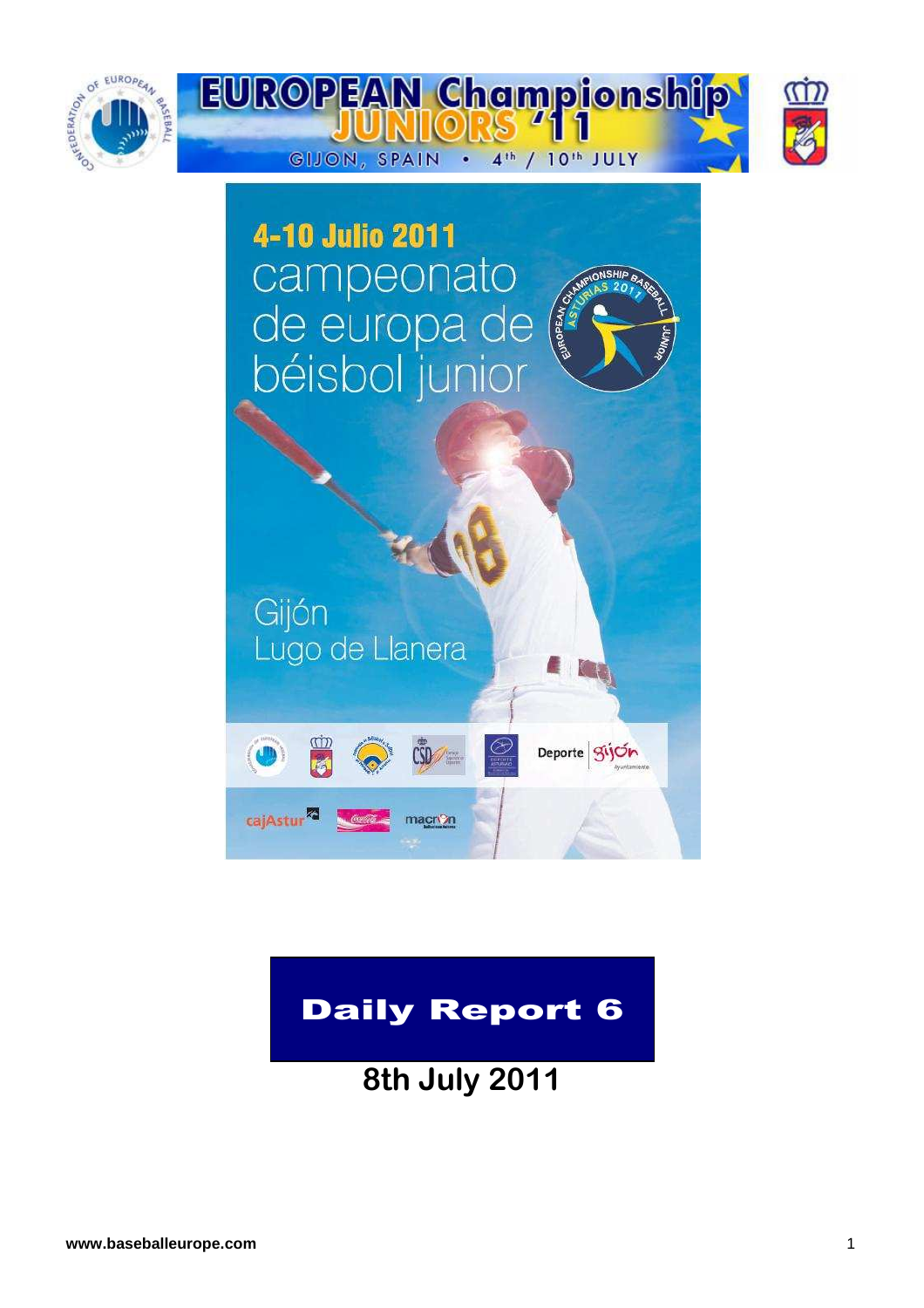



# RESULTS

| Game           | At time | <b>Ballpark</b> | Pool         | Home team                  | Visiting team              | Final<br>Score | Inn. |
|----------------|---------|-----------------|--------------|----------------------------|----------------------------|----------------|------|
|                |         |                 |              |                            | Monday 4th July            |                |      |
| 1              | 11:00   | La Morgal       | A            | $\blacksquare$ Italy       | Ukraine                    | $11-1$         |      |
| $\overline{2}$ | 11:00   | Gijon           | B            | $\blacksquare$ Netherlands | Czech Republic             | $10 - 0$       |      |
| 3              | 15:00   | La Morgal       | A            | <b>Belgium</b>             | Germany                    | $7 - 17$       |      |
| 4              | 18:30   | Gijon           | B            | Lithuania                  | $\Box$ Spain               | $5 - 8$        |      |
|                |         |                 |              |                            | <b>Tuesday 5th July</b>    |                |      |
| $\sqrt{5}$     | 11:00   | La Morgal       | A            | Russia                     | Germany                    | $0 - 13$       |      |
| $6\phantom{1}$ | 11:00   | Gijon           | $\sf B$      | Czech Republic             | Lithuania                  | $7 - 2$        |      |
| 7              | 16:00   | La Morgal       | $\mathsf{A}$ | Ukraine                    | Belgium                    | $3 - 1$        |      |
| 8              | 18:00   | Gijon           | B            | France                     | $\Box$ Spain               | $6-5$          |      |
|                |         |                 |              |                            |                            |                |      |
|                |         |                 |              |                            | <b>Wednesday 6th July</b>  |                |      |
| 9              | 11:00   | La Morgal       | A            | Germany                    | Ukraine                    | $6-9$          |      |
| 10             | 11:00   | Gijon           | B            | $\blacksquare$ Netherlands | $\blacksquare$ France      | $7 - 1$        |      |
| 11             | 16:00   | La Morgal       | A            | $\blacksquare$ Italy       | Russia                     | $1 - 3$        |      |
| 12             | 18:00   | Gijon           | B            | <b>C</b> Spain             | Czech Republic             | $8-6$          |      |
|                |         |                 |              |                            | Thursday 7th July          |                |      |
| 13             | 11:00   | La Morgal       | Α            | Russia                     | Belgium                    | $8 - 7$        |      |
| 14             | 11:00   | Gijon           | B            | $F$ France                 | Lithuania                  | $7 - 6$        |      |
| 15             | 16:00   | La Morgal       | A            | Germany                    | $\blacksquare$ Italy       | $4 - 1$        |      |
| 16             | 18:00   | Gijon           | $\sf B$      | Spain                      | $\blacksquare$ Netherlands | $0 - 1$        |      |
|                |         |                 |              |                            | <b>Friday 8th July</b>     |                |      |
| 17             | 11:00   | La Morgal       | A            | Ukraine                    | <b>R</b> ussia             | $2 - 4$        |      |
| 18             | 11:00   | Gijon           | B            | Lithuania                  | Netherlands                | $1 - 16$       |      |
| 19             | 16:00   | La Morgal       | A            | Belgium                    | $\blacksquare$ Italy       | $3 - 14$       |      |
| $20\,$         | 18:00   | Gijon           | B            | Czech Republic             | $F$ rance                  | $12 - 2$       |      |
|                |         |                 |              | <b>Saturday 9th July</b>   |                            |                |      |
| 21             | 11:00   | La Morgal       | ${\rm C}$    | Ukraine                    | Lithuania                  |                |      |
| 22             | 11:00*  | Gijon           | Fi           | Russia                     | Spain                      |                |      |
| 25             | 15:00   | Gijon           | Se           | Netherlands                | $\blacksquare$ Italy       |                |      |
| 23             | 18:00   | La Morgal       | $\mathsf C$  | $\blacksquare$ France      | <b>Belgium</b>             |                |      |
| 24             | 18:30   | Gijon           |              | Germany                    | Czech Republic             |                |      |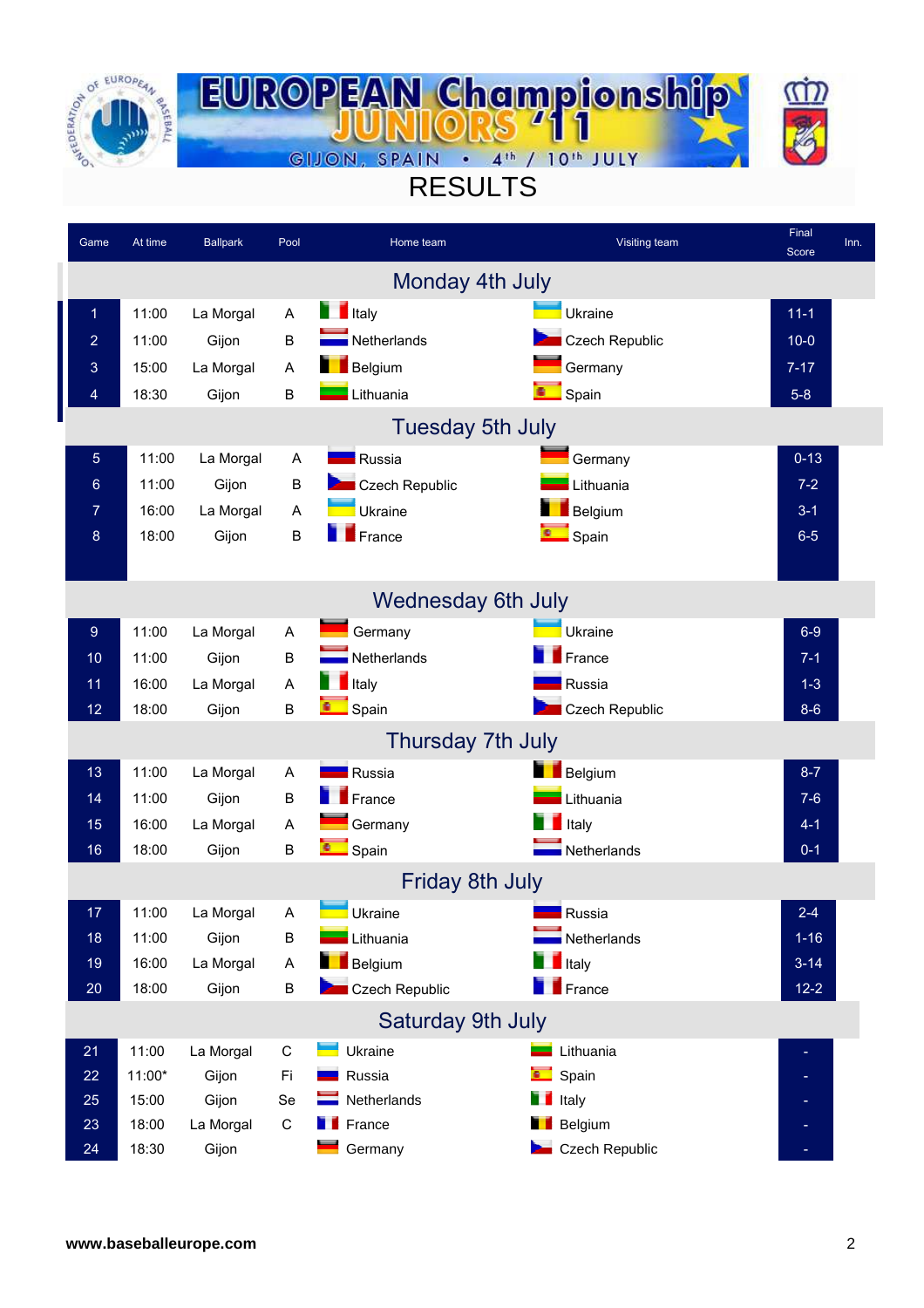

### SCHEDULE

| Sunday 10th July |  |  |  |
|------------------|--|--|--|
|------------------|--|--|--|

| 26 <sup>°</sup> | 10:00*   | La Morgal | $\overline{C}$ | $\bullet$ $A4$                                    | $\bigcirc$ $_{\mathsf{B4}}$ :                                                                                                                                                                                                                                                                                                      | - |
|-----------------|----------|-----------|----------------|---------------------------------------------------|------------------------------------------------------------------------------------------------------------------------------------------------------------------------------------------------------------------------------------------------------------------------------------------------------------------------------------|---|
| 28              | $11:00*$ | Giion     |                | Fi $\Box$ : Loser game 24 ::                      | $\bullet$ :: Loser game 25 ::                                                                                                                                                                                                                                                                                                      | - |
| 27              | 14:00*   | La Morgal | $\mathsf{C}$   | $\bullet$ $\bullet$ $\bullet$ $\bullet$ $\bullet$ | $\bigcirc$ $\mathbb{B}$ $\mathbb{B}$ $\mathbb{B}$ $\mathbb{B}$ $\mathbb{B}$ $\mathbb{B}$ $\mathbb{B}$ $\mathbb{B}$ $\mathbb{B}$ $\mathbb{B}$ $\mathbb{B}$ $\mathbb{B}$ $\mathbb{B}$ $\mathbb{B}$ $\mathbb{B}$ $\mathbb{B}$ $\mathbb{B}$ $\mathbb{B}$ $\mathbb{B}$ $\mathbb{B}$ $\mathbb{B}$ $\mathbb{B}$ $\mathbb{B}$ $\mathbb{B}$ |   |
| 29              | $17:00*$ | Gijon     | Fil            | $\bullet$ :: Winner game 24 ::                    | $\bullet$ :: Winner game 25 ::                                                                                                                                                                                                                                                                                                     | - |

\* home team will be decided by draw of lot

|                |                         | <b>Standing Pool A</b> |                |                |            |           |
|----------------|-------------------------|------------------------|----------------|----------------|------------|-----------|
| Pos            | Team                    | <b>GP</b>              | <b>WO</b>      | LO             | <b>AVG</b> | <b>GB</b> |
| 1              | <u> a se</u><br>Germany | 4                      | 3              |                | 750        | 0         |
| $\overline{2}$ | <b>T</b> Italy          | 4                      | 3              |                | 750        | 0         |
| 3              | Russia                  | 4                      | $\mathfrak{p}$ | $\mathfrak{p}$ | 500        |           |
| $\overline{4}$ | Ukraine                 | 4                      |                | 3              | 500        |           |
| $\sqrt{5}$     | Belgium                 | 4                      | 0              | 4              | 0          | 3         |

|                |                 | <b>Standing Pool B</b> |                |    |            |           |
|----------------|-----------------|------------------------|----------------|----|------------|-----------|
| Pos            | <b>Team</b>     | GP                     | <b>WO</b>      | LO | <b>AVG</b> | <b>GB</b> |
|                | Netherlands     | 4                      | 4              | 0  | 1000       | 0         |
| $\overline{2}$ | Czech Republic  | 4                      | $\overline{2}$ | 2  | 500        | 2         |
| 3              | <b>E</b> Spain  | 4                      | 2              | 2  | 500        | 2         |
| 4              | <b>T</b> France | 4                      | 2              | 2  | 500        | 2         |
| 5              | Lithuania       | Λ                      | 0              | 4  | 0          | 4         |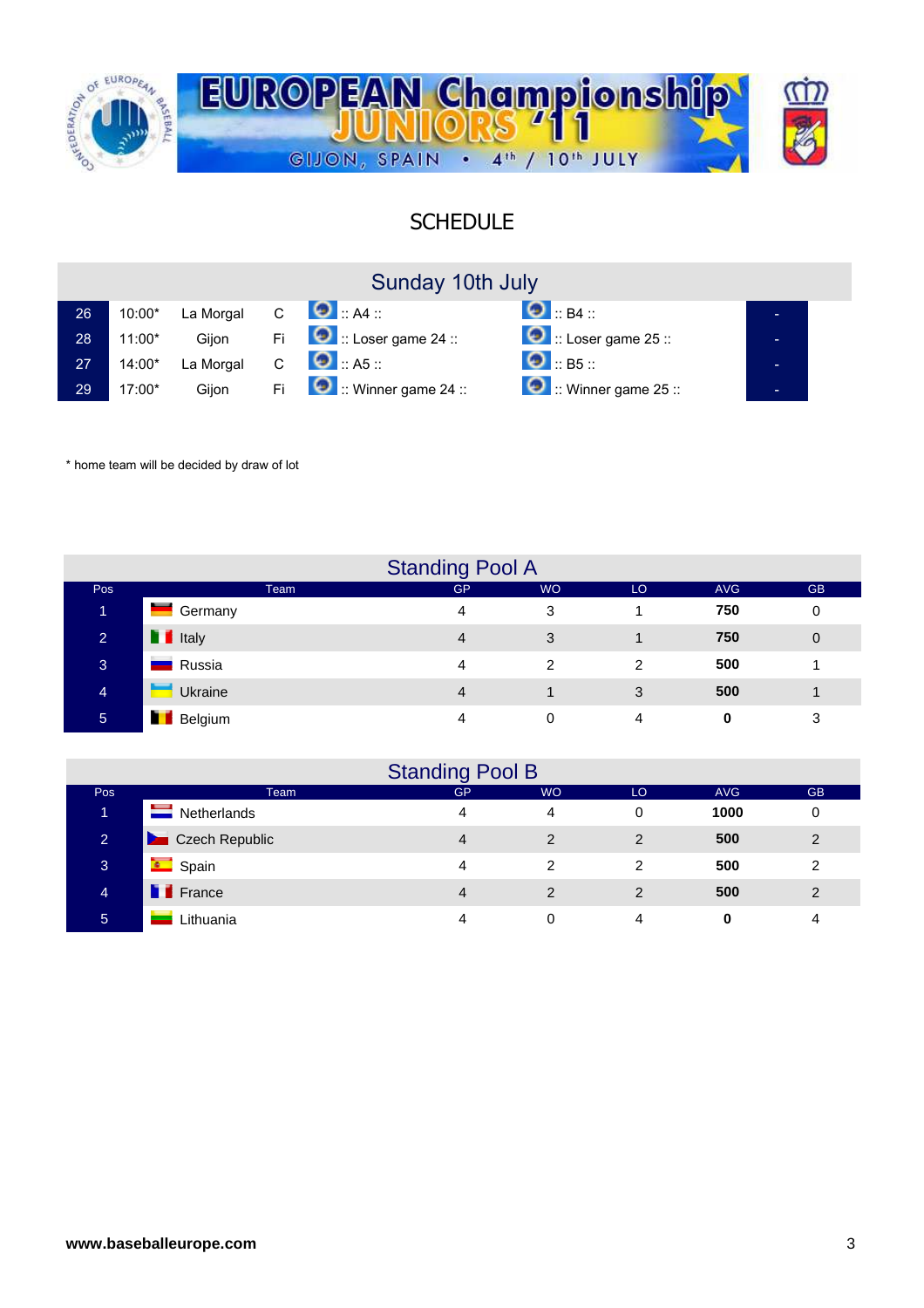

Ukraine - Russia

| RUSSIA $4$ $(2-2)$<br>H BI<br>2B 3B HR BB SB CS HP SH SF SO IBB KL GDP<br>Player<br>AB<br>R<br>PO.<br>AE |                 |                |                  |                |   |              |              |              |                                          |                |                       |              |                |                                |              |                      |             |              |          |              |                                      |                |                |          |    |
|----------------------------------------------------------------------------------------------------------|-----------------|----------------|------------------|----------------|---|--------------|--------------|--------------|------------------------------------------|----------------|-----------------------|--------------|----------------|--------------------------------|--------------|----------------------|-------------|--------------|----------|--------------|--------------------------------------|----------------|----------------|----------|----|
|                                                                                                          |                 |                |                  |                |   |              |              |              |                                          |                |                       |              |                |                                |              |                      |             |              |          |              |                                      |                |                |          |    |
| SHEVCHENKO A cf                                                                                          | 5               | $\circ$        | $\mathbf{1}$     | $\mathbf 0$    |   | 0            | $\mathbf 0$  | $\mathbf 0$  | $\Omega$                                 | $\mathbf 0$    | $\mathbf 0$           | $\mathbf 0$  | $\mathbf 0$    | $\mathbf 0$                    |              | 1                    | 0           | 1            |          | 0            | 1                                    | $\mathbf 0$    | $\mathbf 0$    |          |    |
| SEMENOV D rf                                                                                             |                 | 4 1            | $\Omega$         | $\Omega$       |   | $\Omega$     | $\Omega$     | $\mathbf 0$  | $\Omega$                                 | 1              | 0                     | $\Omega$     | 0              | $\mathbf 0$                    |              | $\Omega$             | 0           | 0            |          | 1            | 1                                    | $\Omega$       | 0              |          |    |
| LEONOV D p                                                                                               |                 | 4 1            | 1                | $\Omega$       |   | $\Omega$     | $\Omega$     | $\Omega$     | $\Omega$                                 | $\Omega$       | $\Omega$              | $\Omega$     | $\Omega$       | $\Omega$                       |              | 2                    | $\Omega$    | $\Omega$     |          | $\Omega$     | $\Omega$                             | $\overline{4}$ | $\Omega$       |          |    |
| ATADZHANOV N ss                                                                                          | 2               | 2              | $\mathbf{1}$     | $\Omega$       |   | 0            | $\Omega$     | $\Omega$     | 2                                        | 0              | $\Omega$              | $\Omega$     |                | $\Omega$<br>$\Omega$           |              | 0                    | $\Omega$    | $\Omega$     |          | $\Omega$     | 2                                    | $\mathbf{1}$   | $\mathbf{1}$   |          |    |
| PLOTNIKOV A 1f                                                                                           | $4\overline{ }$ | $\Omega$       | 3                | $\mathfrak{D}$ |   | $\Omega$     | $\Omega$     | $\Omega$     | $\Omega$                                 | $\Omega$       | $\Omega$              | $\Omega$     |                | $\Omega$<br>$\Omega$           |              | $\Omega$             | $\Omega$    | $\Omega$     |          | $\Omega$     | $\mathbf{1}$                         | $\Omega$       | $\Omega$       |          |    |
| NOVOZHILOV M 1b/c 3 0                                                                                    |                 |                | $\mathbf{1}$     | $\overline{2}$ |   | $\Omega$     | $\mathbf{1}$ | $\Omega$     | $\Omega$                                 | $\Omega$       | $\Omega$              | $\Omega$     | $\Omega$       | 1                              |              | $\Omega$             | $\Omega$    | $\Omega$     |          | $\Omega$     | 11                                   | $\mathbf 1$    | $\Omega$       |          |    |
| ELKIN V 3b                                                                                               | $\overline{3}$  | $\mathbf{0}$   | $\Omega$         | $\Omega$       |   | $\mathbf 0$  | $\mathbf 0$  | $\mathbf 0$  | $\mathbf{1}$                             | 0              | 1                     | 0            | $\overline{0}$ | $\mathbf{0}$                   |              | 0                    | $\mathbf 0$ | 0            |          | 0            | $\mathbf 0$                          | 2              | 0              |          |    |
| KHOMYAKOV D C                                                                                            | 1               | $\Omega$       | $\Omega$         | $\Omega$       |   | $\mathbf 0$  | $\Omega$     | $\Omega$     | $\mathbf{1}$                             | $\Omega$       | $\mathbf{1}$          | $\Omega$     |                | $\Omega$<br>$\Omega$           |              | $\mathbf{1}$         | $\Omega$    | $\Omega$     |          | $\Omega$     |                                      | 4 1            | $\mathbf{1}$   |          |    |
| PROSHIN R 1b                                                                                             |                 | $2 \quad 0$    | $\mathbf 0$      | $\Omega$       |   | $\mathbf 0$  | $\mathbf 0$  | $\mathbf 0$  | $\Omega$                                 | $\mathbf 0$    | $\Omega$              | 0            |                | $\overline{0}$<br>$\mathbf 0$  |              | $\Omega$             | $\mathbf 0$ | $\Omega$     |          | $\mathbf 0$  | 6                                    | $\overline{0}$ | $\mathbf 0$    |          |    |
| DUDIN A 2b                                                                                               | 3               | 0              | 1                | $\Omega$       |   | $\mathbf 0$  | 0            | $\mathbf 0$  | 0                                        | 0              | $\mathbf 0$           | 0            | 1              | $\mathbf 0$                    |              | 1                    | 0           | 0            |          | 0            | 1                                    | 3              | 0              |          |    |
| Totals                                                                                                   | 31              | 4              | 8                | 4              |   | $\Omega$     | $\mathbf{1}$ | $\Omega$     | 4                                        | 1              | $\mathfrak{D}$        | $\Omega$     | $\mathbf{1}$   | $\mathbf{1}$                   |              | 5                    | $\Omega$    | $\mathbf{1}$ |          | $\mathbf{1}$ | 27 12                                |                | $\overline{2}$ |          |    |
|                                                                                                          |                 |                |                  |                |   |              |              |              | UKRAINE $2(2-2)$                         |                |                       |              |                |                                |              |                      |             |              |          |              |                                      |                |                |          |    |
| Player<br>_____________________                                                                          | AB              | R              |                  | H BI           |   |              |              |              | 2B 3B HR BB SB CS HP SH SF SO IBB KL GDP |                |                       |              |                |                                |              |                      |             |              |          |              | PO.                                  | AE             |                |          |    |
| BORSCH A rf/p                                                                                            |                 | $5\quad 0$     | $\overline{4}$   | 2              |   | 0            | $\mathbf 0$  | $\mathbf 0$  | $\mathbf 0$                              | 0              | 1                     | $\mathbf 0$  | $\mathbf 0$    | $\mathbf{0}$                   |              | 1                    | $\mathbf 0$ | 1            |          | 0            | 0                                    | $\mathbf{1}$   | $\mathbf 0$    |          |    |
| BOIKO R $p/1b$                                                                                           |                 | 4 0            | $\mathbf{1}$     | $\mathbf 0$    |   | 0            | $\Omega$     | $\mathbf 0$  | $\mathbf{1}$                             | 0              | $\Omega$              | $\Omega$     | $\Omega$       | $\Omega$                       |              | $\overline{a}$       | $\Omega$    | $\mathbf{1}$ |          | $\mathbf 0$  | 7                                    | $\mathbf{1}$   | $\mathbf 0$    |          |    |
| LOPATA A ss                                                                                              | $4\overline{ }$ | $\mathbf{0}$   | $\mathbf 0$      | $\Omega$       |   | $\mathbf 0$  | $\mathbf 0$  | $\mathbf 0$  | $\mathbf 0$                              | 0              | $\mathbf 0$           | 0            |                | $\overline{0}$<br>$\mathbf{0}$ |              | 1                    | $\mathbf 0$ | 1            |          | $\mathbf{1}$ | 3                                    | - 5            | $\Omega$       |          |    |
| BRECHKO D 2b                                                                                             | 3               | $\mathbf{0}$   | $\mathbf{1}$     | $\Omega$       |   | 0            | $\Omega$     | $\Omega$     | 1                                        | 0              | $\Omega$              | 0            |                | $\Omega$<br>$\mathbf{0}$       |              | $\mathbf{1}$         | $\Omega$    | $\Omega$     |          | $\Omega$     | 3                                    | - 5            | $\Omega$       |          |    |
| VELUKIY I 1b/rf                                                                                          | 3               | $\Omega$       | $\mathbf{1}$     | $\Omega$       |   | $\Omega$     | $\Omega$     | $\Omega$     | $\Omega$                                 | $\Omega$       | $\Omega$              | $\mathbf{1}$ |                | $\Omega$<br>$\Omega$           |              | $\Omega$             | $\Omega$    | $\Omega$     |          | $\Omega$     | 5                                    | $\Omega$       | $\mathbf{1}$   |          |    |
| AGAPOV A c                                                                                               | 4               | $\Omega$       | $\Omega$         | $\Omega$       |   | $\Omega$     | $\Omega$     | $\Omega$     | $\Omega$                                 | $\Omega$       | $\Omega$              | $\Omega$     |                | $\Omega$<br>$\Omega$           |              | $\overline{2}$       | $\Omega$    | $\mathbf{1}$ |          | 0            |                                      | 5 <sup>3</sup> | $\Omega$       |          |    |
| VOZNIUK O 3b                                                                                             | 4               | $\Omega$       | $\Omega$         | $\Omega$       |   | $\Omega$     | $\Omega$     | $\Omega$     | $\Omega$                                 | $\Omega$       | $\Omega$              | $\Omega$     |                | $\Omega$<br>$\Omega$           |              | $\Omega$             | $\Omega$    | $\Omega$     |          | $\Omega$     | $\mathbf{1}$                         | $\overline{0}$ | $\Omega$       |          |    |
| TVERDOKHLEBO 1f                                                                                          |                 | 3 <sub>1</sub> | $\Omega$         | $\Omega$       |   | $\Omega$     | $\Omega$     | $\Omega$     | $\Omega$                                 | 0              | $\Omega$              | $\Omega$     |                | $\Omega$<br>$\Omega$           |              | 2                    | 0           | 1            |          | $\Omega$     | $\mathbf{1}$                         | $\Omega$       | $\Omega$       |          |    |
| POLIAKOV E ph                                                                                            |                 | 1 0 0          |                  | $\Omega$       |   | $\mathbf 0$  | $\Omega$     | $\mathbf 0$  | $\Omega$                                 | $\mathbf 0$    | $\mathbf 0$           | 0            |                | $\overline{0}$<br>$\mathbf 0$  |              | $\mathbf{1}$         | $\Omega$    | $\Omega$     |          | $\mathbf 0$  | $\mathbf{0}$                         | $\overline{0}$ | $\Omega$       |          |    |
| SYDORUK S cf                                                                                             |                 | $2 \quad 1$    | $\mathbf{1}$     | $\Omega$       |   | $\mathbf{1}$ | $\mathbf 0$  | $\mathbf{0}$ | $\mathbf{1}$                             | $\mathbf 0$    | $\Omega$              | $\mathbf 0$  |                | $\overline{0}$<br>$\mathbf{0}$ |              | $\mathbf{1}$         | $\mathbf 0$ | $\Omega$     |          | $\mathbf 0$  | 2                                    | $\mathbf 0$    | $\Omega$       |          |    |
| LIUMANOV E ph                                                                                            | 1               | $\mathbf 0$    | 0                | 0              |   | $\mathbf 0$  | 0            | 0            | $\mathbf 0$                              | 0              | $\mathbf 0$           | $\mathbf 0$  | $\mathbf 0$    | $\mathbf 0$                    |              | $\mathbf{1}$         | 0           | 0            |          | 0            | 0                                    | $\mathbf 0$    | 0              |          |    |
| Totals                                                                                                   | 34              | 2              | 8                | $\mathfrak{D}$ |   | $\mathbf{1}$ | $\Omega$     | $\Omega$     | 3                                        | $\Omega$       | 1                     | $\mathbf{1}$ | $\Omega$       | 0                              | 12           |                      | $\Omega$    | 5            |          | 1            | 27 15                                |                | 1              |          |    |
| RUSSIA                                                                                                   |                 |                | <b>IP</b>        | H R ER BB SO   |   |              |              |              |                                          |                |                       |              |                |                                |              |                      |             |              |          |              | WP HB BK IBB SH SF CI 2B 3B HR AB BF |                |                | FOGO NP  |    |
| -----------------------<br>LEONOV D W, 1-1                                                               |                 |                | 9.08             |                |   | $2 \quad 1$  | 3 12         |              | 0                                        | $\overline{1}$ | $\mathbf 0$           |              | $\overline{0}$ |                                |              | $0\quad 0\quad 0$    |             | $\mathbf{1}$ |          | $0\quad 0$   | ------------------                   | 34 38          |                | 4 10 131 |    |
| UKRAINE<br>---------------------                                                                         |                 |                | ΙP               | Η              |   |              | R ER BB SO   |              |                                          |                | WP HB BK IBB SH SF CI |              |                |                                |              |                      |             |              |          | 2B 3B HR     |                                      | AB BF          |                | FO GO    | ΝP |
| BOIKO R                                                                                                  |                 |                | 3.1              | 3              | 2 | 1            | 3            | 2            | 0                                        | 0              | 0                     |              | $\mathbf 0$    | 0                              | 0            | 0                    |             | 0            | 1        | 0            |                                      | 12 15          |                | 1<br>5   | 63 |
| BORSCH $A$ $L$ , $0-1$                                                                                   |                 |                | 5.2 <sub>5</sub> |                | 2 | 2            | 1            | 3            | 0                                        | $\Omega$       | $\mathbf 0$           |              | $\mathbf 0$    | 1                              | $\mathbf{1}$ | $\Omega$             |             | $\Omega$     | $\Omega$ | $\Omega$     |                                      | 19 22          | $\overline{4}$ | 8        | 65 |
| Umpires - HP: LAUTIER F (FRA) 1B: CERNY T (CZE)<br>Start: 11:30                                          | Time: 2h 30min  |                |                  |                |   |              |              |              | Attendance: 45                           |                |                       |              |                |                                |              | 2B: BERKVENS W (NED) |             |              |          |              |                                      |                |                |          |    |

 Weather: Cloudy Game notes: SCORERS: RODRIGUEZ R (ESP), MARTIN JJ (ESP); DATA ENTRY: ESTEBAN R (ESP); T.C.: MENENDEZ J (ESP); Half an hour delay on start time to fix the field. Game: 17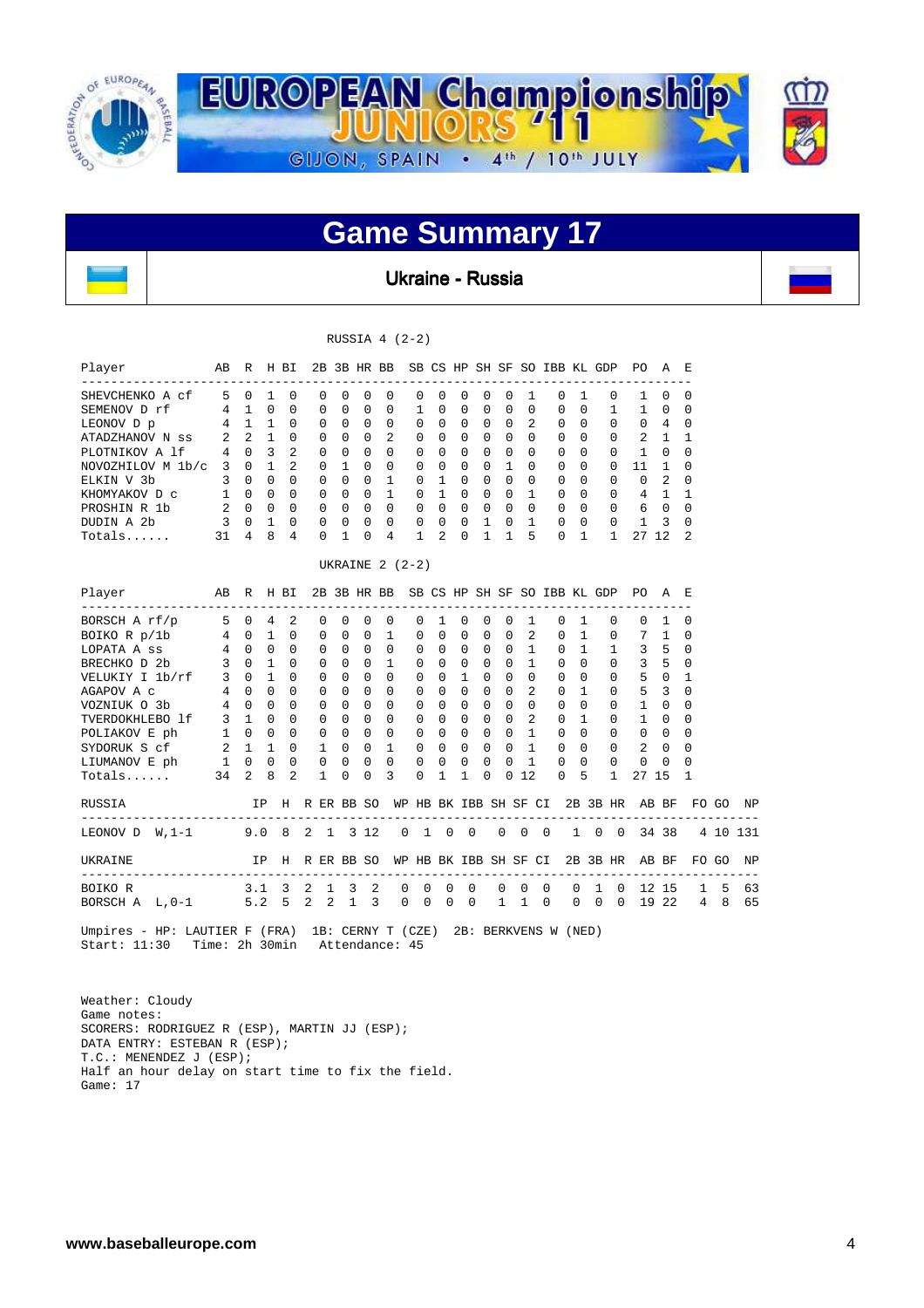

Lithuania - Netherlands

#### NETHERLANDS 16 (4-0)

| Player                                                                                                                   | AВ             | R                       |                | H BI           |         |                | 2B 3B HR BB  |                |              |                       |             |          |              |             |              |                | SB CS HP SH SF SO IBB KL GDP |                |              |              | PО                             | A              | Е        |                |               |
|--------------------------------------------------------------------------------------------------------------------------|----------------|-------------------------|----------------|----------------|---------|----------------|--------------|----------------|--------------|-----------------------|-------------|----------|--------------|-------------|--------------|----------------|------------------------------|----------------|--------------|--------------|--------------------------------|----------------|----------|----------------|---------------|
| ---------------------<br>HENSON S 2b                                                                                     | 3              | 1                       | 1              | 1              |         | $\Omega$       | $\Omega$     | 0              | 1            | 1                     | 0           |          | 1            | $\Omega$    | $\Omega$     | $\Omega$       | 0                            | $\Omega$       |              | $\Omega$     | 0                              | 1              | $\Omega$ |                |               |
| VAN DER MEER SS                                                                                                          | 3              | $\Omega$                | $\mathbf 0$    | 0              |         | 0              | $\Omega$     | $\Omega$       | $\mathbf{0}$ | $\Omega$              | $\Omega$    |          | $\mathbf 0$  | 0           | $\Omega$     | $\mathbf 0$    | 0                            | $\mathbf 0$    |              | 0            | $\overline{2}$                 | 1              | 0        |                |               |
| TRUE D ph/ss                                                                                                             | 2              | 0                       | 1              | 1              |         | 1              | 0            | 0              | 0            | 0                     | 0           |          | 0            | 0           | 0            | 1              | 0                            | 1              |              | 0            | 0                              | $\mathbf 0$    | 0        |                |               |
| KEMP U rf/3b                                                                                                             | 3              | 2                       | $\mathbf{1}$   | 3              |         | $\mathbf{1}$   | $\Omega$     | 0              | 2            | $\Omega$              | $\Omega$    |          | $\Omega$     | $\Omega$    | $\Omega$     | $\Omega$       | 0                            | $\Omega$       |              | $\Omega$     | $\mathbf{1}$                   | $\Omega$       | $\Omega$ |                |               |
| CORNELISSE B 3b                                                                                                          | 2              | $\Omega$                | $\Omega$       | $\Omega$       |         | $\Omega$       | $\Omega$     | $\Omega$       | $\Omega$     | $\Omega$              | $\Omega$    |          | $\Omega$     | $\Omega$    | $\Omega$     | $\mathbf{1}$   | $\Omega$                     | $\Omega$       |              | $\Omega$     | $\Omega$                       | $\mathbf{1}$   | 1        |                |               |
| VAN D SANDEN rf                                                                                                          | 2              | $\mathbf{1}$            | 1              | $\Omega$       |         | $\Omega$       | $\Omega$     | $\Omega$       | $\mathbf 0$  | 0                     | $\Omega$    |          | $\Omega$     | 0           | $\Omega$     | $\Omega$       | 0                            | $\Omega$       |              | $\Omega$     | $\Omega$                       | $\mathbf 0$    | 0        |                |               |
| ENGELHARDT R 1f                                                                                                          | $\mathbf{3}$   | $\overline{\mathbf{3}}$ | $\overline{2}$ | $\mathbf{1}$   |         | 1              | $\Omega$     | $\Omega$       | $\mathbf{1}$ | $\Omega$              | $\Omega$    |          | $\Omega$     | $\Omega$    | $\Omega$     | $\Omega$       | $\Omega$                     | $\Omega$       |              | $\Omega$     | $\Omega$                       | $\Omega$       | $\Omega$ |                |               |
| NIEVELD K 1b                                                                                                             | 2              | $\mathbf{3}$            | $\mathbf{1}$   | $\mathbf{1}$   |         | $\Omega$       | $\Omega$     | $\Omega$       | 2            | $\mathbf 0$           | $\Omega$    |          | $\mathbf 0$  | 0           | $\Omega$     | $\Omega$       | 0                            | $\Omega$       |              | $\Omega$     | 5                              | 1              | 0        |                |               |
| KORENHOF D cf                                                                                                            | $\mathbf{3}$   | 2                       | 2              | 3              |         | 1              | 0            | 0              | $\mathbf{1}$ | 0                     | 0           |          | 0            | 0           | $\mathbf 0$  | $\Omega$       | 0                            | $\Omega$       |              | 0            | 0                              | $\mathbf 0$    | 0        |                |               |
| PAAP S c                                                                                                                 |                | $2 \quad 3$             | $\Omega$       | $\mathfrak{D}$ |         | $\Omega$       | $\Omega$     | $\Omega$       | 1            | $\Omega$              | $\Omega$    |          | $\mathbf{1}$ | $\Omega$    | $\Omega$     | $\Omega$       | $\Omega$                     | $\Omega$       |              | $\Omega$     | 6                              | $\Omega$       | $\Omega$ |                |               |
| HALDERMAN T p                                                                                                            |                | $1 \quad 1 \quad 1$     |                | 3              |         | $\mathbf{1}$   | $\Omega$     | $\Omega$       | $\mathbf{1}$ | $\mathbf 0$           | $\Omega$    |          | $\mathbf 0$  | 0           | $\Omega$     | $\Omega$       | 0                            |                | $\Omega$     | 0            | 0                              | $\overline{2}$ | 0        |                |               |
| TIMMERMANS K p                                                                                                           |                | $0\quad 0\quad 0$       |                | $\Omega$       |         | 0              | $\mathbf 0$  | $\Omega$       | $\mathbf{1}$ | 0                     | $\Omega$    |          | 0            | $\mathbf 0$ | $\Omega$     | $\Omega$       | 0                            | $\Omega$       |              | 0            | 1                              | 2              | 0        |                |               |
| NIJHOF B ph                                                                                                              | $\mathbf{0}$   | $\Omega$                | $\bigcirc$     | $\mathbf{1}$   |         | $\Omega$       | $\Omega$     | $\Omega$       | $\Omega$     | $\Omega$              | $\Omega$    |          | $\Omega$     | $\Omega$    | $\mathbf{1}$ | $\Omega$       | $\Omega$                     | $\Omega$       |              | $\Omega$     | $\Omega$                       | $\Omega$       | $\Omega$ |                |               |
| MEURIS O p                                                                                                               |                | $0\quad 0$              | $\mathbf 0$    | $\Omega$       |         | $\Omega$       | $\Omega$     | $\Omega$       | $\mathbf 0$  | $\Omega$              | $\Omega$    |          | $\Omega$     | $\Omega$    | $\Omega$     | $\Omega$       | 0                            | $\Omega$       |              | $\Omega$     | 0                              | $\Omega$       | $\Omega$ |                |               |
| Totals                                                                                                                   |                | 26 16 10 16             |                |                |         | 5              | 0            |                | 010          | 1                     | $\Omega$    |          | 2            | 0           | $\mathbf{1}$ | $\overline{2}$ | 0                            | 1              |              | 0            | 15                             | 8              | 1        |                |               |
|                                                                                                                          |                |                         |                |                |         |                |              |                |              | LITHUANIA 1 (0-4)     |             |          |              |             |              |                |                              |                |              |              |                                |                |          |                |               |
| Player                                                                                                                   | AВ             | R                       |                | H BI           |         |                |              |                | 2B 3B HR BB  |                       |             |          |              |             |              |                | SB CS HP SH SF SO IBB KL GDP |                |              |              | PO.                            | A E            |          |                |               |
| AUGULIS R 2b                                                                                                             | 2              | $\mathbf 0$             | 0              | $\mathbf 0$    |         | 0              | 0            | 0              | 0            | 0                     | 0           |          | $\mathbf 0$  | 0           | 0            | 0              | 0                            | 0              |              | 0            | 2                              | 1              | 0        |                |               |
| MARTUNAS G 2b                                                                                                            | 1              | $\mathbf 0$             | $\mathbf{1}$   | $\mathbf{1}$   |         | $\mathbf 0$    | $\Omega$     | $\Omega$       | $\mathbf 0$  | 0                     | $\Omega$    |          | 0            | 0           | $\mathbf 0$  | $\Omega$       | 0                            | $\mathbf 0$    |              | 0            | 0                              | $\Omega$       | 0        |                |               |
| VILIMAS R ss                                                                                                             | 3              | $\Omega$                | $\mathbf 0$    | $\Omega$       |         | $\mathbf 0$    | 0            | $\mathbf 0$    | 0            | 0                     | $\mathbf 0$ |          | 0            | $\mathbf 0$ | $\Omega$     | $\mathbf{1}$   | 0                            | $\mathbf 0$    |              | 0            | 2                              | 2              | 1        |                |               |
| SEREICIKAS T rf/lf 3                                                                                                     |                | $\circ$                 | $\Omega$       | $\Omega$       |         | $\Omega$       | $\Omega$     | $\Omega$       | $\mathbf 0$  | 0                     | $\Omega$    |          | 0            | $\Omega$    | $\Omega$     | $\mathbf{1}$   | 0                            |                | $\mathbf{1}$ | 0            | 2                              | $\Omega$       | 0        |                |               |
| BAREIKA K 1b                                                                                                             | $\overline{2}$ | $\Omega$                | $\mathbf{1}$   | $\Omega$       |         | $\mathbf{1}$   | $\Omega$     | $\Omega$       | $\mathbf 0$  | $\mathbf 0$           | $\Omega$    |          | 0            | 0           | $\Omega$     | $\mathbf{1}$   | 0                            | $\Omega$       |              | $\mathbf 0$  | 5                              | $\mathbf 0$    | 0        |                |               |
| VILIMAS K c                                                                                                              | 2              | 0                       | $\mathbf{1}$   | $\Omega$       |         | $\mathbf 0$    | $\Omega$     | 0              | $\mathbf 0$  | 0                     | $\Omega$    |          | 0            | 0           | $\Omega$     | $\Omega$       | 0                            | $\mathbf 0$    |              | 0            | $\overline{a}$                 | $\Omega$       | 0        |                |               |
| RACKAUSKAS M lf/rf 2                                                                                                     |                | $\Omega$                | $\Omega$       | $\Omega$       |         | $\Omega$       | $\Omega$     | $\Omega$       | $\Omega$     | $\Omega$              | $\Omega$    |          | $\Omega$     | $\Omega$    | $\Omega$     | $\mathbf{1}$   | $\Omega$                     | $\mathbf{1}$   |              | $\Omega$     | $\Omega$                       | $\Omega$       | $\Omega$ |                |               |
| STADALNIKAS 3b                                                                                                           | 2              | $\mathbf{1}$            | $\overline{2}$ | $\Omega$       |         | $\Omega$       | $\Omega$     | $\Omega$       | $\Omega$     | $\Omega$              | $\Omega$    |          | $\Omega$     | $\Omega$    | $\Omega$     | $\Omega$       | $\Omega$                     |                | $\Omega$     | $\Omega$     | $\Omega$                       | $\overline{2}$ | 2        |                |               |
| GRINYS M cf                                                                                                              |                | $1 \quad 0$             | $\Omega$       | $\Omega$       |         | $\Omega$       | $\Omega$     | $\Omega$       | $\mathbf{1}$ | 0                     | $\Omega$    |          | $\Omega$     | $\Omega$    | $\Omega$     | $\Omega$       | 0                            | $\Omega$       |              | $\mathbf{1}$ | 2                              | $\Omega$       | 0        |                |               |
| RACKAUSKAS J p                                                                                                           |                | $0\quad 0$              | $\Omega$       | $\Omega$       |         | $\Omega$       | $\Omega$     | $\Omega$       | $\Omega$     | $\Omega$              | $\Omega$    |          | $\Omega$     | $\Omega$    | $\Omega$     | $\Omega$       | $\Omega$                     |                | $\Omega$     | $\Omega$     | $\Omega$                       | $\Omega$       | $\Omega$ |                |               |
| BUKAUSKAS M p                                                                                                            | 2              | 0                       | $\mathbf 0$    | $\Omega$       |         | $\mathbf 0$    | $\Omega$     | $\Omega$       | $\mathbf 0$  | 0                     | $\mathbf 0$ |          | 0            | 0           | $\Omega$     | $\overline{2}$ | 0                            | $\Omega$       |              | 0            | 0                              | $\mathbf 0$    | 0        |                |               |
| Totals                                                                                                                   | 20             | $\mathbf 1$             | 5              | 1              |         | 1              | 0            | 0              | 1            | 0                     | 0           |          | 0            | 0           | $\Omega$     | 6              | $\Omega$                     | $\overline{2}$ |              | 1            | 15                             | 5              | 3        |                |               |
| NETHERLANDS                                                                                                              |                |                         | IP             |                |         |                | H R ER BB SO |                |              | WP HB BK IBB SH SF CI |             |          |              |             |              |                |                              |                |              |              | 2B 3B HR AB BF                 |                |          | FO GO          | ΝP            |
| HALDERMAN T                                                                                                              |                |                         | 2.0            | 2              | 0       | $\Omega$       | 0            | 1              |              | 0                     | $\Omega$    | $\Omega$ | $\Omega$     |             | 0            | $\Omega$       | $\Omega$                     | $\Omega$       | $\Omega$     | $\Omega$     | _________________________<br>8 | 8              | 1        | $\overline{3}$ | $- - -$<br>34 |
| TIMMERMANS K W, 1-0                                                                                                      |                |                         | 2.0            | 1              | 0       | 0              | 0            | $\overline{2}$ |              | 0                     | 0           | 0        | 0            |             | 0            | 0              | 0                            | 1              | 0            | $\Omega$     | 7                              | 7              | 1        | 3              | 20            |
| MEURIS O                                                                                                                 |                |                         | 1.0            | 2              | 1       | $\mathbf{1}$   | 1            | 3              |              | $\mathbf 0$           | 0           | 0        | $\mathbf 0$  |             | 0            | 0              | $\Omega$                     | 0              | 0            | $\Omega$     | 5                              | 6              | 0        | $\Omega$       | 18            |
|                                                                                                                          |                |                         |                |                |         |                |              |                |              |                       |             |          |              |             |              |                |                              |                |              |              |                                |                |          |                |               |
| LITHUANIA                                                                                                                |                |                         | IP             | Н              |         |                | R ER BB SO   |                |              | WP HB BK IBB SH SF CI |             |          |              |             |              |                |                              |                |              | 2B 3B HR     |                                | AB BF          |          | FO GO          | ΝP            |
| RACKAUSKAS J L, 0-1                                                                                                      |                |                         | 1.2            |                | 6 11 11 |                | 5            | 1              |              | 1                     | 2           | 1        | $\mathbf 0$  |             | 0            | 0              | $\mathbf 0$                  | 4              | 0            | 0            |                                | 11 18          | 3        | 1              | 73            |
| BUKAUSKAS M                                                                                                              |                |                         | 3.1            | 4              | 5       | $\overline{a}$ | 5            | $\mathbf{1}$   |              | 0                     | $\mathbf 0$ | 0        | $\mathbf 0$  |             | 0            | $\mathbf{1}$   | $\mathbf 0$                  | $\mathbf{1}$   | 0            | 0            |                                | 15 21          | 5        | $\overline{4}$ | 69            |
| Umpires - HP: VILLEGAS J M (ESP) 1B: HAMELEERS W (BEL) 3B: MALINOVSKIY A (UKR)<br>Start: 11:00 Time: 1:51 Attendance: 28 |                |                         |                |                |         |                |              |                |              |                       |             |          |              |             |              |                |                              |                |              |              |                                |                |          |                |               |

 Weather: Cloudy Game notes: SCORERS: TUYA C (ESP) TUYA J (ESP) DATA ENTRY: SANTOS S (ESP) T.C.: MEURANT J M (FRA) Game: 18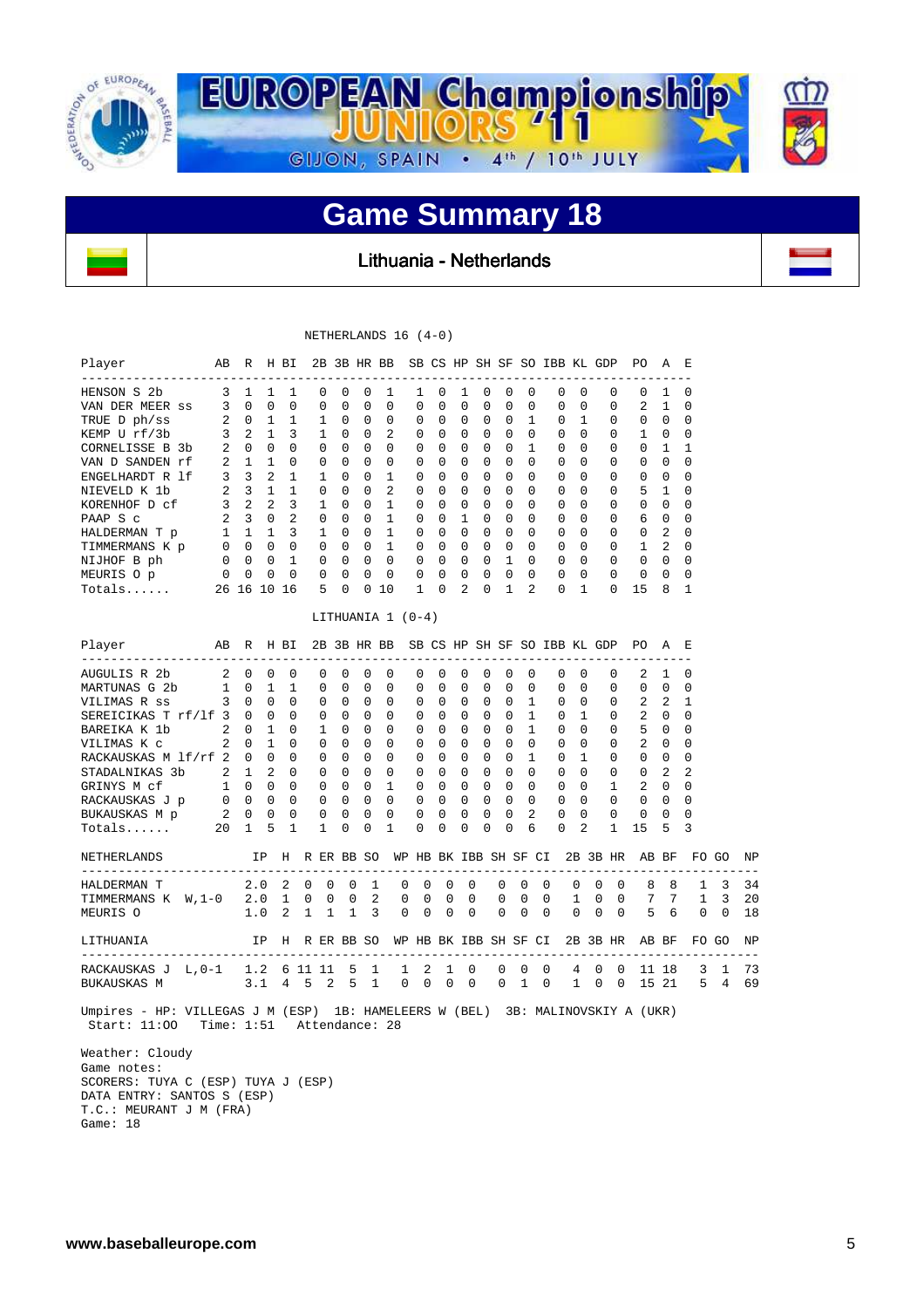

Belgium - Italy

|                                                                                                                                           |                     |                     |               |                          |   |                         |                |                          | ITALY 14 (3-1)                                             |                          |                                         |                |             |                      |                               |                 |                |                         |                   |                       |                   |                  |             |    |
|-------------------------------------------------------------------------------------------------------------------------------------------|---------------------|---------------------|---------------|--------------------------|---|-------------------------|----------------|--------------------------|------------------------------------------------------------|--------------------------|-----------------------------------------|----------------|-------------|----------------------|-------------------------------|-----------------|----------------|-------------------------|-------------------|-----------------------|-------------------|------------------|-------------|----|
| Player                                                                                                                                    |                     |                     |               | AB R H BI                |   |                         |                |                          | 2B 3B HR BB SB CS HP SH SF SO IBB KL GDP                   |                          |                                         |                |             |                      |                               |                 |                |                         |                   | PO <sub>1</sub>       | AE                |                  |             |    |
| BENETTI D ss                                                                                                                              | 4 1                 |                     | 2             | 1                        |   | 0                       | $\mathbf{0}$   | $\circ$                  | 0                                                          | $\mathbf 0$              | 0                                       | 0              | $\circ$     | 0                    | $\overline{\phantom{0}}$      |                 | 0              | 0                       | 0                 | 2                     | 2                 | 1                |             |    |
| MERCURI M ss                                                                                                                              |                     | 1 1 1               |               | 3                        |   | $\mathbf{1}$            | $\mathbf{0}$   | $\mathbf 0$              | 0                                                          | $\mathbf 0$              | $\mathbf 0$                             |                | $0\qquad 0$ | $\mathbf 0$          | $\overline{\phantom{0}}$      |                 | 0              | 0                       | 0                 | 2                     | $\mathbf{1}$      | $\mathbf 0$      |             |    |
| POMA S cf                                                                                                                                 |                     | 4 2 2               |               | $\mathbf{1}$             |   | $\Omega$                | $\Omega$       | $\Omega$                 | $\circ$                                                    | $\Omega$                 | $\overline{0}$                          |                | 1 0         | $\Omega$             | $\Omega$                      |                 | $\Omega$       | $\Omega$                | $\Omega$          | $1 \quad 0$           |                   | $\Omega$         |             |    |
| GRIMAUDO A lf                                                                                                                             |                     | 4 0 2               |               | 2                        |   | 0                       | $\overline{0}$ | $\mathbf 0$              | $\mathbf{1}$                                               | $\overline{\phantom{0}}$ | $\overline{0}$                          |                | $0\quad 0$  | $\mathbf{0}$         | $\overline{0}$                |                 | $\mathbf 0$    | $\mathbf{0}$            | 0                 | 0                     | 0                 | 0                |             |    |
| RUSSO A rf                                                                                                                                |                     | $5\quad 1\quad 2$   |               | $\mathbf{1}$             |   | $\overline{0}$          | $\bigcirc$     | $\Omega$                 | $\mathbf{0}$                                               | $\mathbf{1}$             | $\Omega$                                |                | $0\quad 0$  | $\Omega$             | $\overline{0}$                |                 | $\mathbf 0$    | $\Omega$                | $1 \quad$         | 2                     | $\mathbf{1}$      | 0                |             |    |
| MINEO A c                                                                                                                                 |                     | 3 1 1               |               | $\Omega$                 |   | $\mathbf{1}$            | $\bigcap$      | $\Omega$                 | $\Omega$                                                   | $\Omega$                 | $\Omega$                                |                | $0 \quad 0$ | $\Omega$             | $\overline{0}$                |                 | $\Omega$       | $\Omega$                | $\overline{0}$    | 2                     | 2                 | $\Omega$         |             |    |
| TRINCI M c                                                                                                                                |                     | $1\quad 1\quad 0$   |               | $\Omega$                 |   | $\circ$                 | $\Omega$       | $\mathbf 0$              | $\mathbf{1}$                                               | 1                        | $\mathbf{0}$                            |                | $0\quad 0$  | $\Omega$             | $\mathbf{1}$                  |                 | $\mathbf 0$    | 1                       | 0                 | $\mathbf{1}$          | 0                 | 0                |             |    |
| COLAIANNI R 3b                                                                                                                            | 4 2 3               |                     |               | 2                        |   | $\mathbf{1}$            | $\overline{0}$ | 0                        | 0                                                          | 0                        | 0                                       |                | $0\quad 0$  | $\mathbf 0$          | $\overline{0}$                |                 | $\mathbf 0$    | $\mathbf{0}$            | 0                 | $\overline{a}$        | 3                 | 0                |             |    |
| AINGER L 1b                                                                                                                               |                     | $3 \quad 3 \quad 1$ |               | $\mathbf{1}$             |   | $\overline{1}$          | $\overline{0}$ | $\overline{\phantom{0}}$ | <sup>1</sup>                                               | $\mathbf 0$              | $\overline{0}$                          |                | $0\quad 0$  | $\Omega$             | $\overline{0}$                |                 | 0              | $\Omega$                | 0                 | 9                     | 0                 | 0                |             |    |
| BAEZ J p                                                                                                                                  |                     | 1 0 0 0             |               |                          |   | $0\quad 0$              |                | $\overline{0}$           | $0\qquad 0$                                                |                          | $\overline{0}$                          |                | $0\quad 2$  | $\mathbf{0}$         | <sup>1</sup>                  |                 | $\overline{0}$ | 1                       | $\overline{0}$    | $0\quad 2$            |                   | 0                |             |    |
| ANSELMI D ph/p                                                                                                                            | $0 \quad 1 \quad 0$ |                     |               | $\overline{0}$           |   |                         |                |                          | 0 0 0 1                                                    | 0                        | $\begin{matrix} 0 & 0 & 0 \end{matrix}$ |                |             | $\mathbf{0}$         | $\overline{0}$                |                 | $\mathbf 0$    | $\mathbf{0}$            | $0 \qquad \qquad$ | $\mathbf{0}$          | $\mathbf 0$       | 0                |             |    |
| PULZETTI L 2b                                                                                                                             |                     | 3 1                 | 2             | $\overline{\mathbf{3}}$  |   | $\circ$                 | $\mathbf 0$    | $\overline{0}$           | - 1                                                        | $\mathbf 0$              | $\overline{0}$                          | 0              | $\mathbf 0$ | $\Omega$             | $\overline{0}$                |                 | 0              | $\Omega$                | $\mathbf 0$       | 0                     | 2                 | 1                |             |    |
| $Totals. \ldots$ .                                                                                                                        |                     |                     |               | 33 14 16 14              |   | $4\quad 0$              |                | $\overline{0}$           | 5                                                          | 2                        | $\Omega$                                | $\mathbf{1}$   | 2           | $\Omega$             | $\overline{2}$                |                 | $\mathbf 0$    | 2                       | $\mathbf{1}$      | 21 13                 |                   | 2                |             |    |
|                                                                                                                                           |                     |                     |               |                          |   |                         |                |                          | BELGIUM $3(0-4)$                                           |                          |                                         |                |             |                      |                               |                 |                |                         |                   |                       |                   |                  |             |    |
| Player                                                                                                                                    |                     |                     |               | AB R H BI                |   |                         |                |                          | 2B 3B HR BB SB CS HP SH SF SO IBB KL GDP                   |                          |                                         |                |             |                      |                               |                 |                |                         |                   | PO A E                |                   |                  |             |    |
|                                                                                                                                           |                     |                     | $\mathbf{1}$  | $\Omega$                 |   |                         | $\Omega$       |                          |                                                            |                          | $\Omega$                                | $\Omega$       | $\Omega$    |                      |                               |                 |                |                         |                   |                       |                   |                  |             |    |
| VANDENABEELE 1b                                                                                                                           | 4 1                 | 3 1 0               |               | $\mathbf 0$              |   | $\Omega$<br>$\mathbf 0$ | $\Omega$       | $\Omega$<br>$\mathbf 0$  | $\Omega$<br>$\mathbf{0}$                                   | $\Omega$<br>$\mathbf 0$  | $\mathbf{1}$                            | $\overline{0}$ | $\Omega$    | $\Omega$<br>$\Omega$ | 1<br>$\overline{\phantom{0}}$ |                 | $\Omega$<br>0  | $\Omega$<br>$\mathbf 0$ | $\Omega$<br>0     | 8<br>3                | $\mathbf{1}$<br>3 | 1                |             |    |
| JANSSENS W 2b                                                                                                                             |                     | $3 \quad 1 \quad 1$ |               | $\Omega$                 |   | 0                       | 0              | $\mathbf{0}$             | $\mathbf{0}$                                               | $\mathbf 0$              | $\Omega$                                |                | $0\quad 0$  | 0                    | $\overline{0}$                |                 | $\mathbf 0$    | $\Omega$                | $\circ$           | 3                     | 3                 | 1<br>$\mathbf 0$ |             |    |
| ROEVENS R ss<br>D OLIVEIRA R lf                                                                                                           |                     | 2 0 0               |               | 1                        |   |                         | $0\quad 0$     | $\mathbf{0}$             | $\mathbf{0}$                                               | $\overline{\phantom{0}}$ | $\overline{0}$                          |                |             | $0 \quad 0 \quad 1$  | $\overline{0}$                |                 | $\mathbf 0$    | $\mathbf{0}$            | 0                 | $2 \quad 1$           |                   | 0                |             |    |
| SIPS K cf                                                                                                                                 |                     | 1 0 0 0             |               |                          |   | 0                       | $\overline{0}$ | $\overline{0}$           | 0                                                          | $\overline{\phantom{0}}$ | $\overline{0}$                          |                |             | $0\quad 0\quad 0$    | $\overline{0}$                |                 | 0              | 0                       | $\overline{0}$    | $0\quad 0$            |                   |                  |             |    |
|                                                                                                                                           |                     | $2 \quad 0 \quad 1$ |               | $\Omega$                 |   | $\Omega$                | $\overline{0}$ | $\Omega$                 | $0\qquad 0$                                                |                          | $\bigcirc$                              |                | $0\quad 0$  | $\Omega$             | $\Omega$                      |                 | $\mathbf 0$    | $\Omega$                | 0                 | 1                     | $\mathbf 0$       | 0<br>$\mathbf 0$ |             |    |
| BOERMANS S cf<br>VERAGHERT T 3b                                                                                                           |                     | $2 \quad 0 \quad 1$ |               | $\overline{1}$           |   | $\Omega$                | $\Omega$       | $\Omega$                 | 1                                                          | $\overline{0}$           | $\Omega$                                |                | $0 \quad 0$ | $\Omega$             | $\overline{0}$                |                 | $\Omega$       | $\Omega$                | 0                 | $\mathbf{0}$          | $\overline{1}$    | 0                |             |    |
| SOREE J rf                                                                                                                                |                     | $3 \t 0 \t 1$       |               | $\Omega$                 |   | $0\quad 0$              |                | $\mathbf 0$              | $\mathbf{0}$                                               | $\mathbf{0}$             | $\bigcirc$                              |                | $0\quad 0$  | $\Omega$             | $\mathbf{1}$                  |                 | $\mathbf 0$    | 1                       | $\overline{0}$    | 1                     | 0                 | 0                |             |    |
| GERARD T C                                                                                                                                |                     |                     |               | 3 0 0 0                  |   | $0 \quad 0$             |                | $\Omega$                 | $0\qquad 0$                                                |                          | $\Omega$                                |                | $0 \quad 0$ |                      | $0\quad1$                     |                 | $\Omega$       | 1                       | 0                 | $3 \quad 0$           |                   | $\Omega$         |             |    |
| VAN GAEVER B p                                                                                                                            |                     | $0\quad 0\quad 0$   |               | $\overline{0}$           |   | $\overline{0}$          | $\overline{0}$ | $\overline{0}$           | $\mathbf{1}$                                               | $\overline{0}$           | $\overline{0}$                          |                | $0\quad 0$  | $\Omega$             | $\Omega$                      |                 | $\mathbf 0$    | $\Omega$                | $0 \qquad \qquad$ | 0                     | 2                 | 0                |             |    |
| VAN DE VELDE P                                                                                                                            | 1 0 0 0             |                     |               |                          |   |                         | $0\quad 0$     | $\overline{0}$           | $0\qquad 0$                                                |                          | $\overline{0}$                          |                | $0\quad 0$  | $\mathbf{0}$         | $\overline{0}$                |                 | 0              | $\mathbf 0$             | 0                 | 0                     | 0                 | 0                |             |    |
| VERDUYCKT L p                                                                                                                             | $0\quad 0\quad 0$   |                     |               | $\overline{\phantom{0}}$ |   | 0                       | 0              | $\overline{\phantom{0}}$ | $\mathbf{1}$                                               | 0                        | 0                                       | 0              | 0           | $\mathbf 0$          | $\overline{0}$                |                 | 0              | 0                       | 0                 | 0                     | 0                 | 0                |             |    |
| Totals                                                                                                                                    |                     | 24 3                | 5             | 2                        |   | $\Omega$                | $\Omega$       | $\Omega$                 | 3                                                          | 0                        | $\mathbf{1}$                            | 0              | $\Omega$    | $\mathbf{1}$         | 3                             |                 | $\Omega$       | $\overline{2}$          | $\Omega$          | 21 11                 |                   | $\mathfrak{D}$   |             |    |
| ITALY                                                                                                                                     |                     |                     |               |                          |   |                         |                |                          | IP H R ER BB SO WP HB BK IBB SH SF CI 2B 3B HR AB BF FO GO |                          |                                         |                |             |                      |                               |                 |                |                         |                   |                       |                   |                  |             | ΝP |
| ---------------------------                                                                                                               |                     |                     |               |                          |   |                         |                |                          |                                                            |                          |                                         |                |             |                      |                               |                 |                |                         |                   |                       |                   |                  |             |    |
| BAEZ $J \ W, 1-0$                                                                                                                         |                     | 6.0                 |               | 5                        | 3 | $\Omega$                | 2              | 2                        | $\Omega$                                                   | $\Omega$                 | 0                                       |                | $\Omega$    | $\Omega$             | 1                             | $\Omega$        | $\Omega$       | $\Omega$                | $\Omega$          |                       | 21 24             | 6                | 7           | 85 |
| ANSELMI D                                                                                                                                 |                     |                     | 1.0           | 0                        | 0 | 0                       | $\mathbf{1}$   | $\overline{1}$           | 0                                                          | 0                        | 0                                       |                | $\mathbf 0$ | 0                    | $\mathbf 0$                   | $\mathbf 0$     | 0              | 0                       | 0                 |                       | $3 \quad 4$       | 0                | 2           | 18 |
| <b>BELGIUM</b>                                                                                                                            |                     |                     |               |                          |   |                         |                |                          | IP H R ER BB SO WP HB BK IBB SH SF CI                      |                          |                                         |                |             |                      |                               |                 |                |                         |                   | 2B 3B HR AB BF        |                   | FO GO            |             | ΝP |
| VAN GAEVER $B$ L, 0-1                                                                                                                     |                     |                     |               | $5.2$ 11 6               |   | $\overline{4}$          | 2              | $\mathbf{1}$             | 2                                                          | 0                        | 1                                       |                | 0           | 2                    | $\mathbf 0$                   | ----------<br>0 | 2              | 0                       | 0                 | _____________________ | 25 29             |                  | 4 10        | 71 |
| VAN DE VELDE                                                                                                                              |                     |                     | $0.1 \quad 2$ |                          | 5 | -5                      |                | $3 \quad 0$              | $\mathbf{1}$                                               |                          | $\overline{0}$<br>$\mathbf 0$           |                | $\Omega$    | $\mathbf{0}$         | $\mathbf 0$                   | $\Omega$        |                | 1<br>$\Omega$           | $\Omega$          |                       | $3\quad 6$        |                  | $0\quad 1$  | 30 |
| VERDUYCKT L                                                                                                                               |                     |                     |               | $1.0 \t3 \t3$            |   |                         | $3 \quad 0$    | $\mathbf{1}$             | $\mathbf{1}$                                               |                          | $1 \quad 0$                             |                | 0           | $\overline{0}$       | $\mathbf 0$                   | 0               |                | $1 \quad 0$             | $\mathbf{0}$      |                       | 5 6               |                  | $1 \quad 0$ | 11 |
| Umpires - HP: MORENO J (ESP) 1B: BERKVENS W (NED) 2B: URKIJO G (ESP)<br>Start: 16:00 Time: 2h 25min Attendance: 70                        |                     |                     |               |                          |   |                         |                |                          |                                                            |                          |                                         |                |             |                      |                               |                 |                |                         |                   |                       |                   |                  |             |    |
| Weather: Partly Cloudy<br>Game notes:<br>$O(\Omega \cap \Pi \cap \Omega)$ , MADELLI II ( $\Pi \cap \Pi$ ) DODAICHER D ( $\Pi \cap \Pi$ )) |                     |                     |               |                          |   |                         |                |                          |                                                            |                          |                                         |                |             |                      |                               |                 |                |                         |                   |                       |                   |                  |             |    |

 SCORERS: MARTIN JJ (ESP), RODRIGUEZ R (ESP); DATA ENTRY: ESTEBAN R (ESP);  $\mathtt{T.C.}$  :  $\mathtt{BUNTA}$   $\mathtt{F}$   $(\mathtt{SVK})$   $\mathtt{i}$  VAN DE VELDE faced 5 batters in the 7th. Game: 19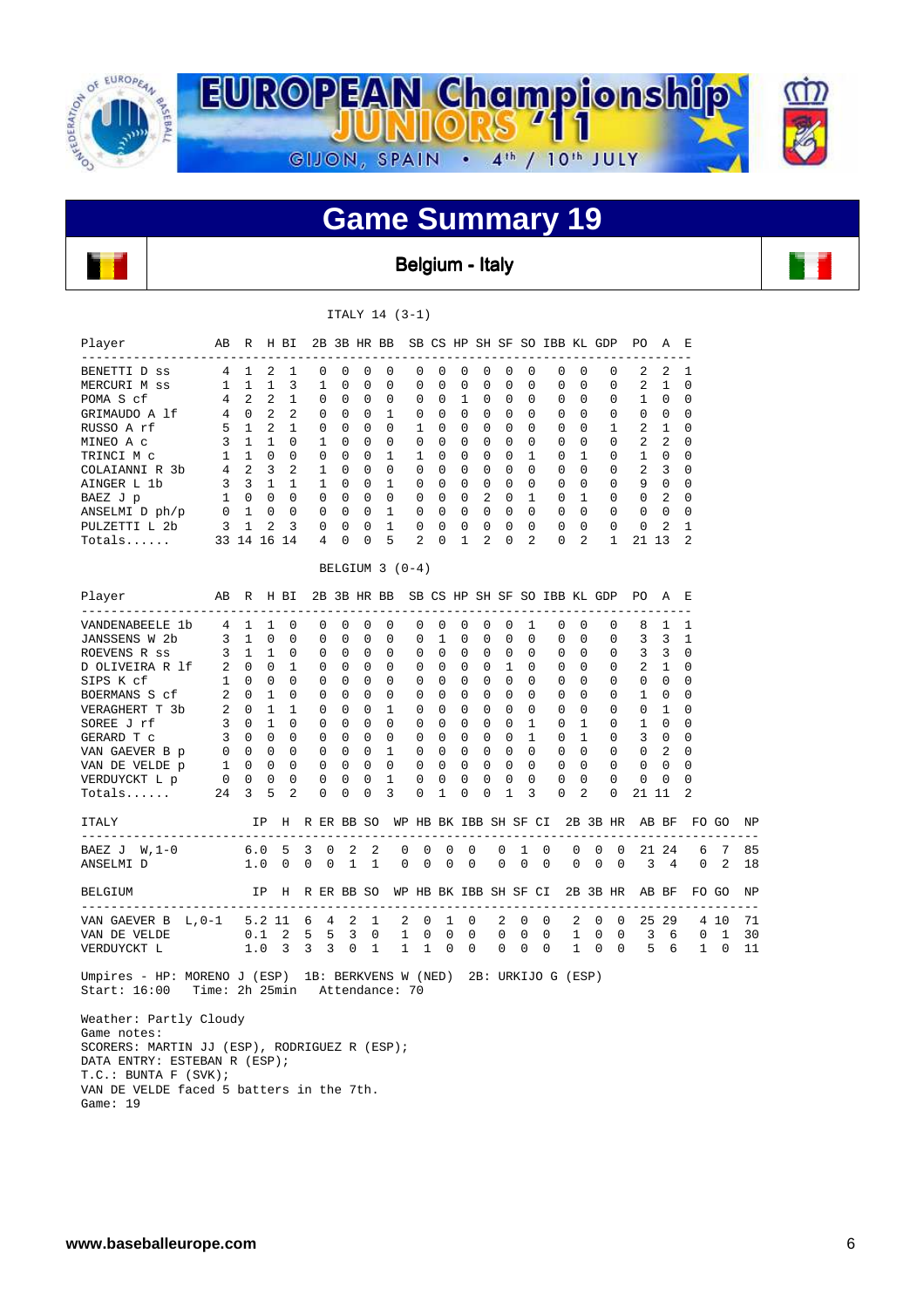

Czech Republic - France

|                                                                                            |              |                   |                |              |   |                  |                            |              |                  | FRANCE $2(2-2)$         |              |   |              |                |                  |                  |                              |                  |          |             |             |                  |                |          |    |
|--------------------------------------------------------------------------------------------|--------------|-------------------|----------------|--------------|---|------------------|----------------------------|--------------|------------------|-------------------------|--------------|---|--------------|----------------|------------------|------------------|------------------------------|------------------|----------|-------------|-------------|------------------|----------------|----------|----|
| Player                                                                                     | AВ           | R                 |                | H BI         |   |                  |                            |              | 2B 3B HR BB      |                         |              |   |              |                |                  |                  | SB CS HP SH SF SO IBB KL GDP |                  |          |             | PO.         | A                | Е              |          |    |
| COMBES 0 3b                                                                                | 4            | $\Omega$          | 1              | 0            |   | $\Omega$         | $\Omega$                   | 0            | $\Omega$         | $\Omega$                | $\Omega$     |   | 0            | $\Omega$       | $\Omega$         | $\Omega$         | $\Omega$                     | $\Omega$         |          | $\Omega$    | 0           | 2                | 1              |          |    |
| NEUMANN S cf/p                                                                             | 4            | $\mathbf{1}$      | 2              | $\Omega$     |   | $\mathbf{1}$     | $\Omega$                   | $\Omega$     | $\Omega$         | $\Omega$                | $\Omega$     |   | $\Omega$     | $\Omega$       | $\Omega$         | $\mathbf{1}$     | $\Omega$                     | $\Omega$         |          | $\Omega$    | 3           | $\Omega$         | $\Omega$       |          |    |
| VILLANUEVA Y ss                                                                            | 3            | $\mathbf{1}$      | 1              | 1            |   | 0                | 1                          | 0            | 0                | 1                       | 0            |   | 0            | 0              | $\mathbf 0$      | $\mathbf 0$      | 0                            | $\mathbf 0$      |          | 0           | 3           | $\mathbf{1}$     | 0              |          |    |
| PAZ A c                                                                                    | 3            | 0                 | 0              | 1            |   | 0                | $\mathbf 0$                | 0            | $\mathbf 0$      | 0                       | 0            |   | 0            | 0              | 0                | $\mathbf 0$      | 0                            | 0                |          | 0           | 3           | 1                | 0              |          |    |
| LAKMECHE T lf                                                                              | 3            | 0                 | $\mathbf 0$    | $\mathbf 0$  |   | 0                | $\mathbf 0$                | $\mathbf 0$  | $\mathbf 0$      | 0                       | $\mathbf 0$  |   | 0            | $\mathbf 0$    | $\mathbf 0$      | 1                | 0                            | 1                |          | 0           | 0           | $\mathbf 0$      | 0              |          |    |
| DAGNEAU B 1b                                                                               | 3            | $\Omega$          | 1              | $\Omega$     |   | $\Omega$         | $\Omega$                   | $\Omega$     | $\Omega$         | $\Omega$                | $\Omega$     |   | $\Omega$     | $\Omega$       | $\Omega$         | 1                | $\Omega$                     | $\Omega$         |          | $\Omega$    | 5           | $\Omega$         | 2              |          |    |
| MESGUICH C rf                                                                              | 2            | $\mathbf{0}$      | $\Omega$       | $\Omega$     |   | 0                | 0                          | 0            | $\mathbf 0$      | 0                       | $\mathbf 0$  |   | 0            | 0              | $\Omega$         | $\mathbf{1}$     | 0                            | $\Omega$         |          | 0           | 1           | 0                | 0              |          |    |
| RODRIGUEZ B rf                                                                             | 1            | 0                 | 0              | $\Omega$     |   | $\mathbf 0$      | $\mathbf 0$                | $\mathbf 0$  | 0                | $\mathbf 0$             | $\mathbf 0$  |   | 0            | 0              | $\Omega$         | 1                | 0                            | 0                |          | 0           | 0           | $\mathbf 0$      | 0              |          |    |
| BERNARD C 2b                                                                               | 3            | $\Omega$          | 1              | $\Omega$     |   | $\Omega$         | $\Omega$                   | 0            | $\mathbf 0$      | 0                       | $\Omega$     |   | 0            | 0              | $\Omega$         | 2                | $\Omega$                     | $\mathbf{1}$     |          | $\Omega$    | 3           | 2                | 0              |          |    |
| ROY A p                                                                                    | 2            | $\Omega$          | $\Omega$       | $\Omega$     |   | $\Omega$         | $\Omega$                   | $\Omega$     | $\Omega$         | 0                       | $\Omega$     |   | $\Omega$     | $\Omega$       | $\Omega$         | 1                | 0                            | $\Omega$         |          | $\Omega$    | 0           | $\Omega$         | 0              |          |    |
| MOTTAY J p                                                                                 | 0            | 0                 | $\Omega$       | $\Omega$     |   | 0                | $\Omega$                   | 0            | 0                | 0                       | $\Omega$     |   | 0            | 0              | $\Omega$         | $\Omega$         | 0                            | $\Omega$         |          | 0           | 0           | 0                | 1              |          |    |
| MONBEIG M p/cf                                                                             | 0            | $\mathbf 0$       | $\mathbf 0$    | $\mathbf 0$  |   | 0                | $\mathbf 0$                | 0            | $\mathbf 0$      | $\mathbf 0$             | $\mathsf 0$  |   | $\mathbf 0$  | 0              | $\mathbf 0$      | $\mathbf 0$      | $\mathbf 0$                  | $\mathbf 0$      |          | 0           | $\mathsf 0$ | 2                | $\mathsf 0$    |          |    |
| BLONDIN T ph                                                                               | 1            | 0                 | 0              | 0            |   | 0                | 0                          | 0            | 0                | 0                       | 0            |   | 0            | 0              | 0                | $\mathbf{1}$     | 0                            | 0                |          | 0           | 0           | 0                | 0              |          |    |
| $Totals$                                                                                   | 29           | 2                 | 6              | 2            |   | 1                | 1                          | 0            | 0                | 1                       | 0            |   | 0            | 0              | $\Omega$         | 9                | 0                            | 2                |          | 0           | 18          | 8                | 4              |          |    |
|                                                                                            |              |                   |                |              |   |                  |                            |              |                  | CZECH REPUBLIC 12 (2-2) |              |   |              |                |                  |                  |                              |                  |          |             |             |                  |                |          |    |
|                                                                                            |              |                   |                |              |   |                  |                            |              |                  |                         |              |   |              |                |                  |                  |                              |                  |          |             |             |                  |                |          |    |
| Player                                                                                     | AВ           | R                 |                | H BI         |   |                  | 2B 3B HR BB                |              |                  |                         |              |   |              |                |                  |                  | SB CS HP SH SF SO IBB KL GDP |                  |          |             | PO.         | Α                | Е              |          |    |
| HAJTMAR A 3b<br>VYKOUKAL Mi c                                                              | 4<br>3       | 1<br>$\mathbf{1}$ | 2<br>1         | 1<br>1       |   | 0<br>$\mathbf 0$ | $\mathsf 0$<br>$\mathbf 0$ | 0<br>0       | 0<br>$\mathbf 0$ | 0<br>$\mathbf 0$        | 1<br>0       |   | 0<br>0       | 0<br>0         | 0<br>$\mathbf 0$ | 1<br>$\mathbf 0$ | 0<br>0                       | 1<br>$\mathbf 0$ |          | 0<br>0      | 1<br>9      | 1<br>$\mathbf 0$ | 0<br>0         |          |    |
|                                                                                            | 3            | $\mathbf 0$       | 2              | $\mathbf{1}$ |   | 0                | $\mathbf 0$                | 0            | 0                | 0                       | $\mathbf 0$  |   | $\mathbf{0}$ | $\mathbf{1}$   | 0                | $\mathbf{1}$     | 0                            | 0                |          | 0           | 2           | 0                | 0              |          |    |
| VONDRICKA J cf<br>AUBRECHT I rf                                                            | 3            | $\mathbf{1}$      | 1              | 1            |   | 0                | 0                          | 0            | 0                | 0                       | 0            |   | $\mathbf{1}$ | 0              | 0                | 0                | 0                            | 0                |          | 0           | 2           | 0                | 0              |          |    |
| SAZAVSKY R lf                                                                              | $\mathbf{3}$ |                   | $2 \quad 1$    | 1            |   | $\mathbf 0$      | $\mathbf 0$                | 0            | 0                | 0                       | $\mathbf 0$  |   | 0            | $\mathbf 0$    | 1                | 0                | 0                            | $\mathbf 0$      |          | 0           | 0           | 0                | 0              |          |    |
| NOVAK J 1b                                                                                 | 3            | $\mathbf{1}$      | $\overline{0}$ | $\Omega$     |   | $\Omega$         | $\Omega$                   | $\Omega$     | 1                | 0                       | $\Omega$     |   | 0            | $\mathbf 0$    | $\Omega$         | 1                | 0                            | $\mathbf{1}$     |          | $\Omega$    | 6           | 0                | 1              |          |    |
| REGNER R 2b                                                                                | 2            | 2                 | - 1            | 2            |   | 0                | $\mathbf 0$                | $\mathbf 0$  | $\mathbf{1}$     | $\mathbf 0$             | $\mathbf 0$  |   | 0            | 1              | $\Omega$         | $\Omega$         | 0                            | $\Omega$         |          | 0           | 0           | 4                | 1              |          |    |
| VYKOUKAL Ma p                                                                              | 4            | 2                 | 3              | 3            |   | 1                | $\mathbf{1}$               | $\Omega$     | $\Omega$         | $\Omega$                | $\Omega$     |   | $\Omega$     | $\Omega$       | $\Omega$         | $\Omega$         | $\Omega$                     | $\Omega$         |          | $\Omega$    | 1           | $\Omega$         | $\Omega$       |          |    |
| ONDRACEK J ss                                                                              | 4            | 2                 | 1              | 2            |   | $\mathbf 0$      | $\mathbf 0$                | $\mathbf{0}$ | $\mathbf 0$      | $\mathbf 0$             | $\mathbf 0$  |   | $\mathbf 0$  | $\mathbf 0$    | $\mathbf 0$      | $\mathbf 0$      | 0                            | $\mathbf 0$      |          | $\mathbf 0$ | 0           | 1                | $\mathbf 0$    |          |    |
| Totals                                                                                     |              | 29 12 12 12       |                |              |   | $\mathbf{1}$     | $\mathbf{1}$               | $\Omega$     | $\overline{a}$   | $\Omega$                | $\mathbf{1}$ |   | $\mathbf{1}$ | $\overline{a}$ | $\mathbf{1}$     | 3                | $\Omega$                     | $\overline{a}$   |          | $\Omega$    | 21          | 6                | $\mathfrak{D}$ |          |    |
|                                                                                            |              |                   |                |              |   |                  |                            |              |                  |                         |              |   |              |                |                  |                  |                              |                  |          |             |             |                  |                |          |    |
| FRANCE<br>$- - -$                                                                          |              |                   | IP             | Η            |   |                  | R ER BB SO                 |              |                  | WP HB BK IBB SH SF CI   |              |   |              |                |                  |                  |                              |                  |          | 2B 3B HR    |             | AB BF            |                | FO GO    | ΝP |
| ROY A $L, 0-2$                                                                             |              | 3.0               |                | 6            | 4 | 4                | 0                          | 2            |                  | 0                       | 0            | 0 | 0            | 0              |                  | 1                | 1                            | 0                | 1        | 0           |             | 14 16            | 4              | 3        | 45 |
| MOTTAY J                                                                                   |              | 1.0               |                | 3            | 2 | $\mathbf{1}$     | $\mathbf 0$                | 1            |                  | 0                       | 0            | 0 | 0            |                | 0                | 0                | $\mathbf 0$                  | 0                | 0        | 0           | 7           | 7                | 1              | 1        | 5  |
| MONBEIG M                                                                                  |              | 1.1               |                | 2            | 5 | $\mathbf 0$      | 1                          | $\Omega$     |                  | 1                       | 1            | 0 | $\Omega$     |                | 2                | $\Omega$         | $\Omega$                     | 0                | $\Omega$ | $\Omega$    | 5           | 9                | $\Omega$       | 3        | 21 |
| NEUMANN S                                                                                  |              | 0.2               |                | $\mathbf{1}$ | 1 | $\Omega$         | $\mathbf{1}$               | $\Omega$     |                  | $\Omega$                | 0            | 0 | $\Omega$     | 0              |                  | $\mathbf 0$      | $\Omega$                     | $\mathbf{1}$     | $\Omega$ | $\Omega$    | 3           | 4                | $\overline{2}$ | $\Omega$ | 13 |
| CZECH REPUBLIC<br>___________________________                                              |              |                   | IP             | Η            |   |                  | R ER BB SO                 |              |                  | WP HB BK IBB SH SF CI   |              |   |              |                |                  |                  |                              |                  |          | 2B 3B HR    |             | AB BF            |                | FO GO    | ΝP |
| VYKOUKAL Ma W,1-1                                                                          |              |                   | 7.0 6          |              | 2 | 2                | 0                          | - 9          |                  | 0                       | 0            | 0 | 0            | 0              |                  | 0                | 0                            | 1                | 1        | 0           |             | 29 29            | 6              | 6        | 82 |
| Umpires - HP: BIRBALAS A (LTU) 1B: TAURELLI M (ITA) 3B: SUROVIAGIN B (RUS)<br>Start: 18:00 | Time: $2:17$ |                   |                |              |   |                  |                            |              | Attendance: 173  |                         |              |   |              |                |                  |                  |                              |                  |          |             |             |                  |                |          |    |
| Weather: Sunny                                                                             |              |                   |                |              |   |                  |                            |              |                  |                         |              |   |              |                |                  |                  |                              |                  |          |             |             |                  |                |          |    |
| Game notes:                                                                                |              |                   |                |              |   |                  |                            |              |                  |                         |              |   |              |                |                  |                  |                              |                  |          |             |             |                  |                |          |    |
| SCORERS: TUYA J (ESP) TUYA C (ESP)                                                         |              |                   |                |              |   |                  |                            |              |                  |                         |              |   |              |                |                  |                  |                              |                  |          |             |             |                  |                |          |    |
| DATA ENTRY: SANTOS S (ESP)                                                                 |              |                   |                |              |   |                  |                            |              |                  |                         |              |   |              |                |                  |                  |                              |                  |          |             |             |                  |                |          |    |
| $T.C.$ : MENENDEZ J (ESP)                                                                  |              |                   |                |              |   |                  |                            |              |                  |                         |              |   |              |                |                  |                  |                              |                  |          |             |             |                  |                |          |    |
| ROY A faced 1 batter in the 4th.                                                           |              |                   |                |              |   |                  |                            |              |                  |                         |              |   |              |                |                  |                  |                              |                  |          |             |             |                  |                |          |    |

 MOTTAY J faced 1 batter in the 5th. Game: 20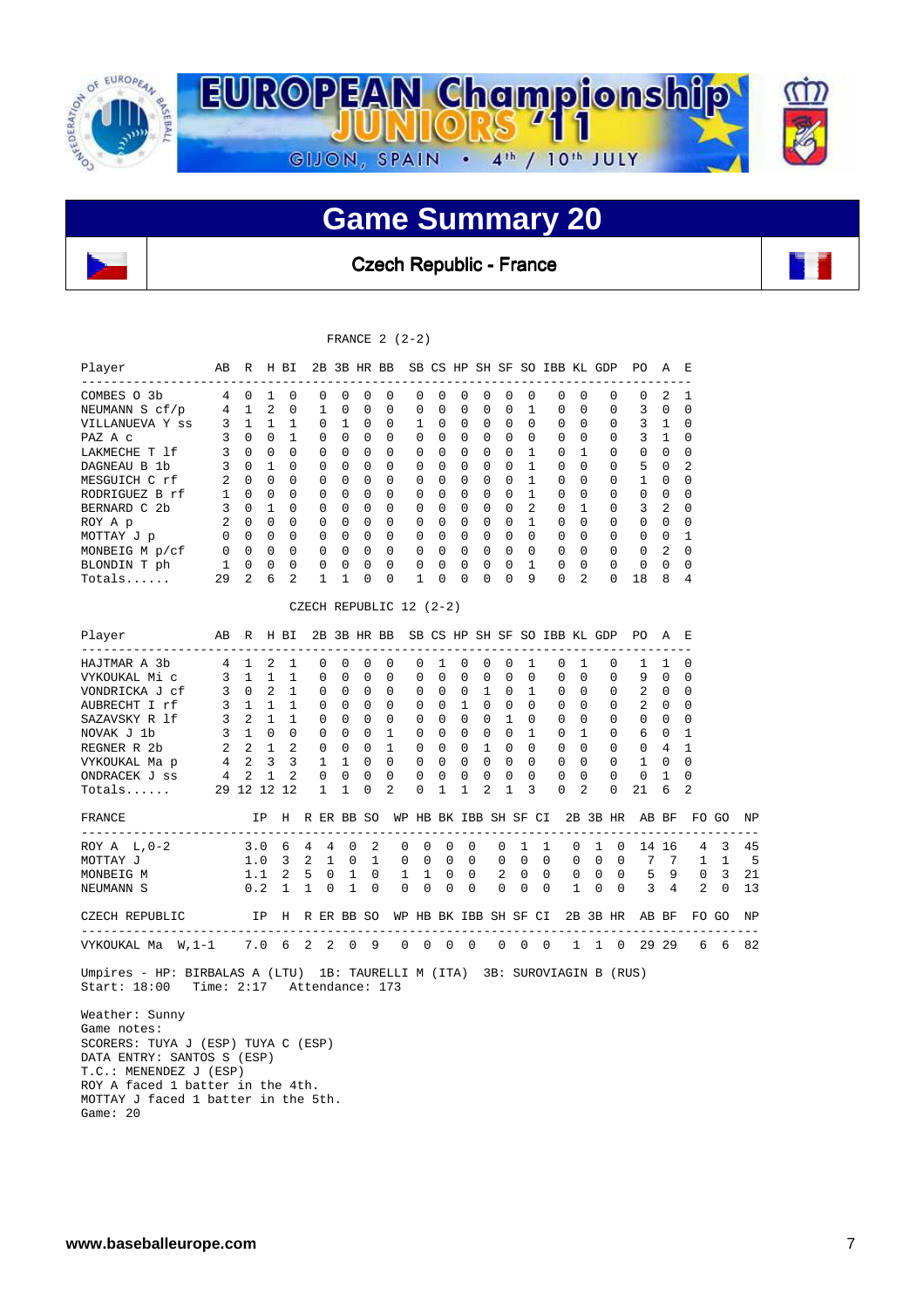

### Belgium BEL

(All games Sorted by Batting avg)

record: 0-4

| Player                  | AVG   | $GP - GS$ | AB             | R              | Η              | 2B       | 3B | HR       | RBI                     | TB       | SLG <sup>§</sup> | BB HBP |              | SO GDP                   |   | OB%                    | SF         | SH       | SB-ATT   | PO. | Α        | E              | FLD%   |
|-------------------------|-------|-----------|----------------|----------------|----------------|----------|----|----------|-------------------------|----------|------------------|--------|--------------|--------------------------|---|------------------------|------------|----------|----------|-----|----------|----------------|--------|
| 15 VANDENABEELE Thom    | .421  | $4 - 4$   | 19             | 2              | 8              | $\Omega$ | 0  | 0        | 2                       | 8        | 421              |        | $\Omega$     |                          | 0 | .450                   | $\Omega$   | $\Omega$ | $0 - 0$  | 34  | 4        |                | .974   |
| 2 SIPS Kenneth          | .364  | $4 - 4$   | 11             |                | 4              | $\Omega$ |    | 0        |                         | 6        | .545             | 2      |              | 3                        |   | .500                   | $\Omega$   |          | $0 - 0$  |     | 0        |                | .875   |
| 24 VERAGHTERT Tim       | .300  | $4 - 4$   | 10             | $\mathfrak{D}$ | 3              |          | 0  | $\Omega$ |                         | 3        | .300             | 6      | $\Omega$     | 3                        |   | .563                   | $\Omega$   | $\Omega$ | $1 - 1$  | 0   |          | $\mathfrak{D}$ | .778   |
| 3 ROEVENS Robin         | .267  | $4 - 4$   | 15             | 2              | 4              |          | 0  | 0        | 2                       | 5        | .333             | 2      | $\Omega$     | 2                        |   | .353                   | $\Omega$   | $\Omega$ | $0 - 0$  | 9   | 9        | $\mathfrak{D}$ | .900   |
| 10 JANSSENS Wesley      | .214  | $4 - 4$   | 14             | 3              | 3              | $\Omega$ | 0  | $\Omega$ | 0                       | 3        | .214             |        | $\Omega$     | 0                        |   | .267                   | $\Omega$   |          | $1 - 2$  | 5   | 8        | $\mathfrak{D}$ | .867   |
| 13 BOERMANS Sam         | .143  | $4 - 3$   | 14             | 2              | 2              | $\Omega$ | U  | 0        | 0                       | 2        | .143             | 2      | O            | 3                        |   | .250                   | $^{\circ}$ | $\Omega$ | $0 - 0$  | 7   | 2        | 2              | .818   |
| 9 D OLIVEIRA Roy        | .111  | $4 - 4$   | 9              | $\Omega$       |                |          | 0  | 0        | 2                       | 2        | 222              |        | 2            |                          |   | .308                   |            | $\Omega$ | $0 - 1$  | 17  |          | 2              | .923   |
| 8 VAN EXTERGEM Sam.     | .100  | $3 - 2$   | 10             | 2              |                | $\Omega$ | U  | O        | $\overline{\mathbf{c}}$ |          | .100             | 0      |              | $\overline{\phantom{a}}$ |   | .182                   | $\Omega$   | $\Omega$ | $0 - 0$  | 3   |          |                | 01.000 |
|                         |       |           |                |                |                |          |    |          |                         |          |                  |        |              |                          |   |                        |            |          |          |     |          |                |        |
| DEN BRANDE Be<br>32 VAN | . 667 | $2 - 0$   | 3              | 2              | 2              | $\Omega$ | 0  | $\Omega$ | 0                       | 2        | . 667            |        | $\Omega$     | 0                        | 0 | .750                   | $^{\circ}$ | $\Omega$ | $0 - 0$  | 0   | $\Omega$ | 0              | .000   |
| 6 VAN DE VELDE Kenn     | .500  | $2 - 0$   | $\mathfrak{D}$ |                |                | $\Omega$ | 0  | $\Omega$ | 0                       |          | .500             | 0      | $\Omega$     | 0                        |   | .500                   | $\Omega$   | $\Omega$ | $0 - 0$  | 0   |          |                | 01.000 |
| 27 SOREE Julien         | .286  | $3 - 1$   | 7              | $\Omega$       | $\mathfrak{D}$ |          | 0  | 0        | 2                       | 3        | .429             | 0      | 0            | 4                        |   | 286                    | $\Omega$   | $\Omega$ | $0 - 0$  | 2   | 0        |                | 01.000 |
| 17 VAN NUFFEL Ben       | .143  | $2 - 2$   | 7              | $\Omega$       |                | $\Omega$ | 0  | $\Omega$ | 0                       |          | .143             |        | <sup>n</sup> | 4                        |   | .250                   | $^{\circ}$ | $\Omega$ | $0 - 0$  | 6   | $\Omega$ |                | .857   |
| 54 GERARD Tom           | .000  | $1 - 1$   | 3              | $\Omega$       | 0              | $\Omega$ | 0  | $\Omega$ | 0                       | 0        | .000             | 0      | O            |                          |   | .000                   | 0          | $\Omega$ | $0 - 0$  | 3   | $\Omega$ |                | 01.000 |
| 23 DESMEDT Kevin        | .000  | $1 - 0$   | 2              | $\Omega$       | O              |          | 0  | 0        | 0                       | 0        | . 000            | 0      | O            |                          |   | .000                   | $\Omega$   | $\Omega$ | $0 - 0$  | 0   | 0        | 0              | .000   |
| 19 GOYENS Virgile       | .000  | $1 - 0$   |                | $\Omega$       | 0              | 0        | 0  | 0        | 0                       | 0        | . 000            | 0      | O            | 0                        |   | . 000                  | 0          | $\Omega$ | $0 - 0$  | 0   |          |                | 01.000 |
| 18 VAN GAEVER Brian     | .000  | $1 - 1$   | 0              | $\Omega$       | 0              | $\Omega$ | 0  | 0        | 0                       | $\Omega$ | .000             |        | 0            | 0                        |   | .000<br>0 <sub>1</sub> | $\Omega$   | $\Omega$ | $0 - 0$  | 0   |          |                | 01.000 |
| 7 VAN DEN HEUVEL JO     | .000  | $1 - 1$   | 0              |                | 0              | $\Omega$ | 0  | $\Omega$ | 0                       | $\Omega$ | .000             |        | $\Omega$     | $\Omega$                 |   | 01.000                 | $\Omega$   | $\Omega$ | $0 - 0$  | 0   | 3        |                | 01.000 |
| 46 VERDUYCKT Luigi.     | .000  | $3 - 1$   | 0              | C              | 0              |          | U  | O        | 0                       | 0        | .000             |        | O            | 0                        |   | 01.000                 | 0          | $\Omega$ | $0 - 0$  | 0   |          | 0              | .000   |
|                         |       |           |                |                |                |          |    |          |                         |          |                  |        |              |                          |   |                        |            |          |          |     |          |                |        |
| Totals                  | .252  | $4 - 4$   | 127            | 18             | 32             | 3        |    | 0        | 12                      | 37       | .291             | 20     | 4            | 25                       | 2 | .368                   |            | 2        | $2 - 4$  | 93  | 45       | 13             | .914   |
| Opponents               | .364  | $4 - 4$   | 129            | 42             | 47             |          | ς  | 0        | 34                      | 60       | .465             | 25     | 5            | 20                       |   | .478                   | 2          | 6        | $8 - 13$ | 99  | 45       | 9              | .941   |
|                         |       |           |                |                |                |          |    |          |                         |          |                  |        |              |                          |   |                        |            |          |          |     |          |                |        |

LOB - Team (37), Opp (32). DPs turned - Team (5), Opp (2). Picked off - D OLIVEIRA R 1.

|                           | (All games Sorted by Earned run avg) |          |             |          |              |               |          |      |    |               |               |               |     |          |               |              |     |          |              |          |              |          |               |
|---------------------------|--------------------------------------|----------|-------------|----------|--------------|---------------|----------|------|----|---------------|---------------|---------------|-----|----------|---------------|--------------|-----|----------|--------------|----------|--------------|----------|---------------|
| Player                    | ERA                                  | $W-L$    | APP         | GS       |              | CG SHO/CBO SV |          | ΙP   | Н  | R             | ER.           | BB            | SO. | 2B       | 3B            | HR           |     | AB B/Avq | WP HBP       |          | BK           | SFA SHA  |               |
| 3 ROEVENS Robin           | 2.25                                 | $0 - 1$  |             |          |              | 0/0           | 0        | 8.0  |    |               |               |               |     | $\Omega$ | 0             | 0            | 30  | .233     |              |          |              |          |               |
| 32 VAN DEN BRANDE Be      | 3.86                                 | $0 - 0$  |             | $\Omega$ | 0            | 0/0           | $\Omega$ | 4.2  | 6  | $\mathcal{L}$ | $\mathcal{L}$ | $\mathcal{L}$ |     |          | $\mathcal{L}$ | $\Omega$     | 19  | .316     | $\Omega$     | $\Omega$ | $\Omega$     |          | $\Omega$      |
| 18 VAN GAEVER Brian.      | 6.35                                 | $0 - 1$  |             |          | 0            | 0/0           | $\Omega$ | 5.2  | 11 | б.            | 4             |               |     | 2        | $\Omega$      | $\Omega$     | 25  | .440     | 2.           | $\Omega$ |              | $\Omega$ | -2            |
| ------------              |                                      |          |             |          |              |               |          |      |    |               |               |               |     |          |               |              |     |          |              |          |              |          |               |
| 17 VAN NUFFEL Ben         | 0.00                                 | $0 - 0$  |             | $\Omega$ | $\Omega$     | 0/0           | $\cap$   | 0.2  |    |               | <sup>0</sup>  |               |     | $\Omega$ | $\Omega$      | $\Omega$     |     | . 000    | $\Omega$     | $\Omega$ | $\Omega$     | $\Omega$ | $\Omega$      |
| 23 DESMEDT Kevin 10.80    |                                      | $0 - 0$  |             | 0        | $\Omega$     | 0/0           | $\cap$   | 3.1  | 4  | 4             | 4             | 4             |     |          |               | <sup>n</sup> | 13  | .308     | 0            | $\Omega$ |              | $\Omega$ |               |
| 19 GOYENS Virgile 16.20   |                                      | $0 - 0$  |             | $\Omega$ | <sup>n</sup> | 0/0           | ∩.       | 1.2. |    |               | ર             |               |     | $\Omega$ | <sup>n</sup>  | $\Omega$     | R   | .375     |              | $\Omega$ | $\cap$       | $\Omega$ |               |
| 7 VAN DEN HEUVEL Jo 16.88 |                                      | $0 - 1$  |             |          |              | 0/0           | $\cap$   | 2.2  |    |               |               |               |     | 0        | <sup>n</sup>  | $\Omega$     | 9   | .444     |              |          | <sup>n</sup> | $\Omega$ | $\Omega$      |
| 46 VERDUYCKT Luigi 31.50  |                                      | $0 - 1$  |             |          | 0            | 0/0           | $\cap$   | 2.0  |    |               |               |               |     | 2        | <sup>n</sup>  | $\Omega$     | 10  | .500     | 2.           | ર        |              | $\Omega$ |               |
| 6 VAN DE VELDE Kenn 34.71 |                                      | $0 - 0$  | $2^{\circ}$ | $\Omega$ | 0            | 0/0           | $\cap$   | 2.1  |    | 10            | 9             | 6             |     |          | $\cap$        | $\Omega$     | 14  | .500     | $\mathbf{2}$ |          | $\Omega$     | $\Omega$ | $\Omega$      |
| Totals 10.45              |                                      | $() - 4$ | 4           | 4        |              | 0/0           |          | 31.0 | 47 | 42            | 36            | 25            | 20  |          | 3             | 0            | 129 | .364     | 9            | 5.       | 3            | 2        | - 6           |
| Opponents $2.18$          |                                      | $4 - 0$  |             | 4        |              | 0/0           |          | 33.0 | 32 | 18            | 8             | 2.0           | 25  | ર        |               |              | 127 | .252     | 6.           | 4        | <sup>n</sup> |          | $\mathcal{D}$ |

PB - Team (1), D OLIVEIRA R 1, Opp (2). Pickoffs - Team (1), VAN D HEUVEL 1, Opp (1). SBA/ATT - D OLIVEIRA R (6-10), VAN D<br>HEUVEL (2-4), ROEVENS R (2-3), VAN D BRANDE (1-3), GERARD T (2-2), VAN DE VELDE (2-2), VERDUYCKT L

|                        | (All games Sorted by Fielding pct)<br>FLD <sup>§</sup><br>SBA CSB<br>SBA <sup>*</sup><br>C<br>A<br>E. |                |                |                |       |                         |                |                |         |          |          |  |  |  |
|------------------------|-------------------------------------------------------------------------------------------------------|----------------|----------------|----------------|-------|-------------------------|----------------|----------------|---------|----------|----------|--|--|--|
| Player                 |                                                                                                       | PO             |                |                |       | DPs                     |                |                |         | PB       | CI       |  |  |  |
| VAN EXTERGEM Sam.<br>8 | 4                                                                                                     | 3              | 1              | $\Omega$       | 1,000 | 1                       | 0              | 0              | $- - -$ | $\Omega$ | $\Omega$ |  |  |  |
| VAN DEN HEUVEL JO<br>7 | 3                                                                                                     | 0              | 3              | 0              | 1,000 | $\Omega$                | 2              | $\mathfrak{D}$ | .500    | 0        | $\Omega$ |  |  |  |
| 54 GERARD Tom          | 3                                                                                                     | 3              | 0              | 0              | 1,000 | $\Omega$                | $\mathcal{L}$  | $\Omega$       | 1,000   | 0        | 0        |  |  |  |
| SOREE Julien<br>27     | 2                                                                                                     | $\mathfrak{D}$ | 0              | $\Omega$       | 1.000 | <sup>n</sup>            | 0              | 0              | $- - -$ | $\Omega$ | $\Omega$ |  |  |  |
| 18 VAN GAEVER Brian.   | $\mathfrak{D}$                                                                                        | $\Omega$       | $\mathfrak{D}$ | $\Omega$       | 1,000 | <sup>n</sup>            | 0              | 0              | $- - -$ | $\Omega$ | $\Omega$ |  |  |  |
| VAN DE VELDE Kenn<br>6 | 1                                                                                                     | 0              | 1              | $\Omega$       | 1,000 | 0                       | $\mathfrak{D}$ | 0              | 1.000   | 0        | $\Omega$ |  |  |  |
| 19 GOYENS Virgile      | $\mathbf{1}$                                                                                          | 0              | 1              | 0              | 1,000 | <sup>n</sup>            | <sup>n</sup>   | 0              | $-- -$  | $\Omega$ | $\Omega$ |  |  |  |
| 15 VANDENABEELE Thom   | 39                                                                                                    | 34             | 4              | 1              | .974  | 3                       | 0              | 0              | $- - -$ | $\Omega$ | $\Omega$ |  |  |  |
| 9 D OLIVEIRA Roy       | 26                                                                                                    | 17             | 7              | $\mathfrak{D}$ | .923  | $\mathbf{1}$            | 6              | 4              | .600    | 1        | $\Omega$ |  |  |  |
| 3 ROEVENS Robin        | 20                                                                                                    | 9              | 9              | $\mathfrak{D}$ | .900  | 3                       | $\mathfrak{D}$ | 1              | .667    | 0        | 0        |  |  |  |
| 2 SIPS Kenneth         | 8                                                                                                     | 7              | $\Omega$       | $\mathbf{1}$   | .875  | 0                       | $\Omega$       | 0              | $---$   | $\Omega$ | $\Omega$ |  |  |  |
| 10 JANSSENS Wesley     | 15                                                                                                    | 5              | 8              | 2              | .867  | 2                       | 0              | 0              | $- - -$ | $\Omega$ | $\Omega$ |  |  |  |
| VAN NUFFEL Ben<br>17   | 7                                                                                                     | 6              | $\Omega$       | $\mathbf{1}$   | .857  | 0                       | $\Omega$       | 0              | $- - -$ | $\Omega$ | $\Omega$ |  |  |  |
| BOERMANS Sam<br>13     | 11                                                                                                    | 7              | $\mathfrak{D}$ | 2              | .818  | 0                       | 0              | 0              | $- - -$ | $\Omega$ | $\Omega$ |  |  |  |
| 24 VERAGHTERT Tim      | 9                                                                                                     | $\Omega$       | 7              | 2              | .778  | <sup>n</sup>            | 0              | 0              | $- - -$ | $\Omega$ | $\Omega$ |  |  |  |
| 32 VAN DEN BRANDE Be   | 0                                                                                                     | 0              | 0              | $\Omega$       | .000  | 0                       | 1              | 2              | .333    | $\Omega$ | $\Omega$ |  |  |  |
| 23 DESMEDT Kevin       | 0                                                                                                     | 0              | 0              | $\Omega$       | .000  | 0                       | $\Omega$       | 0              | $---$   | $\Omega$ | $\Omega$ |  |  |  |
| 46 VERDUYCKT Luigi     | 0                                                                                                     | 0              | $\Omega$       | $\Omega$       | .000  | 0                       | 1              | 0              | 1,000   | $\Omega$ | $\Omega$ |  |  |  |
| Totals                 | 151                                                                                                   | 93             | 45             | 13             | .914  | 5                       | 8              | 5              | .615    | 1        | $\Omega$ |  |  |  |
| Opponents              | 153                                                                                                   | 99             | 45             | 9              | .941  | $\overline{\mathbf{c}}$ | $\mathfrak{D}$ | $\mathfrak{D}$ | .500    | 2        | $\Omega$ |  |  |  |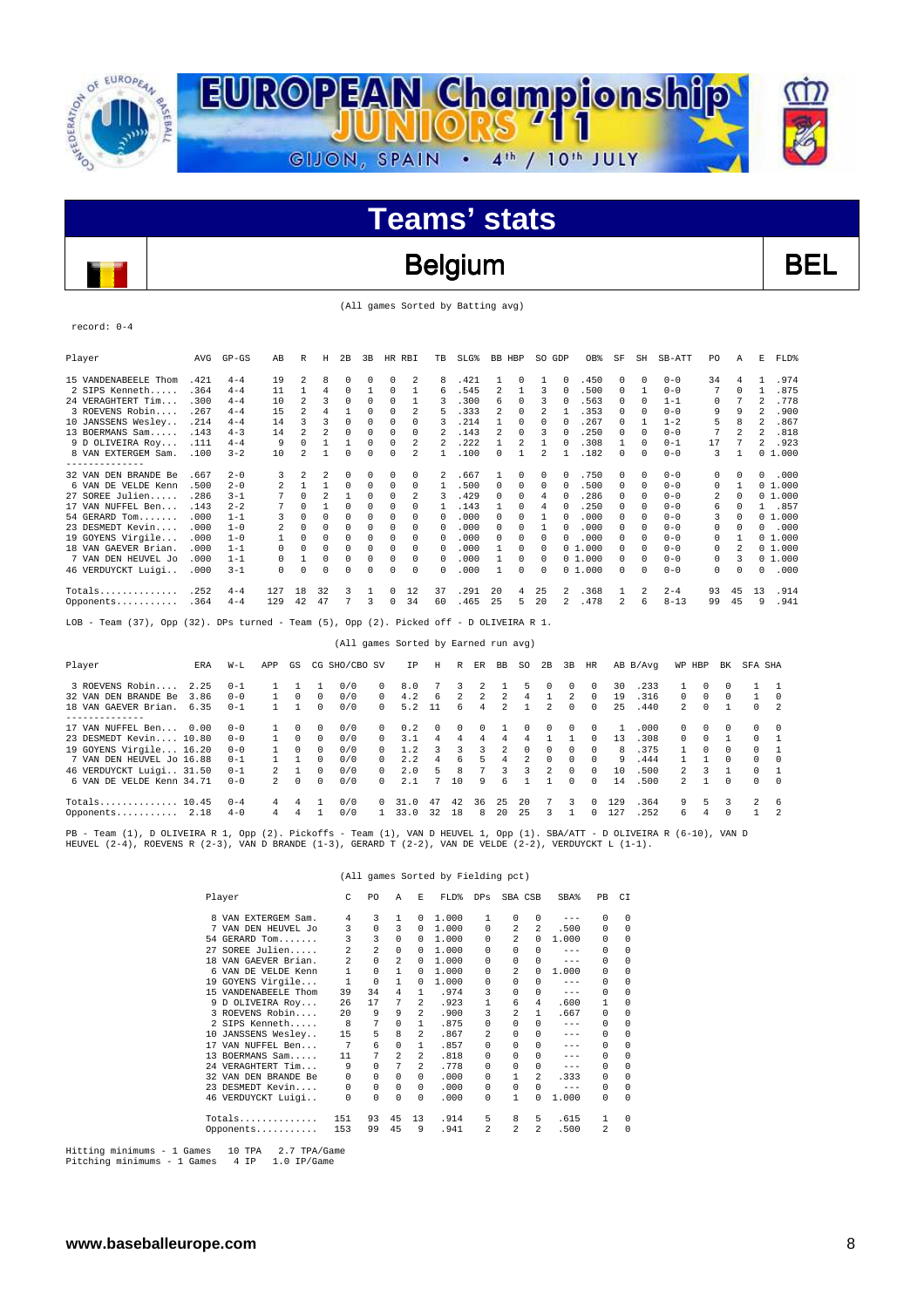

Czech Republic  $\qquad \qquad$  CZE

(All games Sorted by Batting avg)

record: 2-2

| Player                                                                                                  | AVG  | $GP - GS$ | AB             | R                        | Н        | 2B             | 3B |             | HR RBI   | <b>TB</b> | SLG <sup>§</sup> | <b>BB</b>     | HBP         | SO.      | GDP      | OB%  | SF           | SH                      | SB-ATT   | PO.            | Α        | Е            | FLD%   |
|---------------------------------------------------------------------------------------------------------|------|-----------|----------------|--------------------------|----------|----------------|----|-------------|----------|-----------|------------------|---------------|-------------|----------|----------|------|--------------|-------------------------|----------|----------------|----------|--------------|--------|
| 34 VONDRICKA Jan                                                                                        | .429 | $4 - 4$   | 14             | 3                        | 6        |                | 0  | $\Omega$    | 2        |           | .500             | $\mathcal{L}$ | $\Omega$    | 4        | $\Omega$ | .500 | $\Omega$     |                         | $0 - 0$  | 4              | $\Omega$ |              | .800   |
| 3 SAZAVSKY Richard.                                                                                     | .364 | $4 - 2$   | 11             | 3                        | 4        | $\Omega$       |    | $\Omega$    | 2        | 6         | .545             |               |             | $\Omega$ | $\Omega$ | .429 |              | n                       | $0 - 0$  |                |          |              | 01.000 |
| 50 REGNER Robert                                                                                        | .308 | $4 - 4$   | 13             | 3                        | 4        | $\Omega$       |    | $\Omega$    | 3        | 4         | .308             |               | $\Omega$    | 4        |          | .357 | <sup>0</sup> |                         | $0 - 0$  | 4              | 8        | $\mathbf{2}$ | .857   |
| 31 AUBRECHT Ivan                                                                                        | .300 | $4 - 4$   | 10             | 3                        |          | $\overline{2}$ | 0  | $\Omega$    | 3        | 5         | .500             | 3             | 3           | 2        |          | .563 | $\Omega$     |                         | $1 - 1$  | 7              | $\Omega$ |              | 01.000 |
| 38 ONDRACEK Jakub                                                                                       | .267 | $4 - 4$   | 15             | 3                        | 4        | 0              | 0  | $\Omega$    | 2        | 4         | .267             | 0             | $^{\circ}$  | $\Omega$ | $\Omega$ | .267 | $\Omega$     | $\Omega$                | $1 - 1$  | 5              | 6        | 3            | .786   |
| 42 HAJTMAR Adam                                                                                         | .231 | $4 - 4$   | 13             | 3                        | 3        | $\Omega$       | 0  | $\Omega$    |          |           | .231             |               | 3           | 3        | $\Omega$ | .412 | 0            | n                       | $1 - 3$  | 2              | 9        |              | .917   |
| 14 VYKOUKAL Michael.                                                                                    | .200 | $4 - 4$   | 15             | $\overline{\mathcal{L}}$ |          | $\Omega$       |    | $\Omega$    |          |           | .200             | 0             | $\Omega$    |          | n        | .200 | $\Omega$     |                         | $0 - 0$  | 32             | 5        |              | 01.000 |
| -------------                                                                                           |      |           |                |                          |          |                |    |             |          |           |                  |               |             |          |          |      |              |                         |          |                |          |              |        |
| 40 VYKOUKAL Marko                                                                                       | .833 | $2 - 2$   | 6.             | 2                        | 5        |                |    | $\Omega$    | 3        |           | 8 1.333          | 0             | $\Omega$    | $\Omega$ | $\Omega$ | .833 | 0            | $\Omega$                | $0 - 0$  |                |          |              | 01.000 |
| 48 VITEK Daniel                                                                                         | .333 | $1 - 1$   | 3              |                          |          | $\Omega$       | 0  | $\Omega$    |          |           | .333             | 0             | $\Omega$    |          | $\Omega$ | .333 | 0            |                         | $1 - 1$  | 0              |          |              | 01.000 |
| $30$ JUNEC Tomas                                                                                        | .200 | $3 - 2$   |                | $\Omega$                 |          | $\Omega$       | 0  | $\Omega$    | 0        |           | .200             | 0             | $\Omega$    |          | $\Omega$ | .200 | 0            | 0                       | $0 - 0$  |                | $\Omega$ |              | 01.000 |
| $52$ NOVAK Jan                                                                                          | .167 | $3 - 1$   | 6.             | 2                        |          |                |    | $\Omega$    |          | 2         | .333             |               | $\Omega$    |          |          | 286  | 0            | $\Omega$                | $0 - 0$  | 7              |          |              | 2.800  |
| 7 SOVA Marek                                                                                            | .000 | $3 - 3$   | 8              | $\Omega$                 | 0        | $\Omega$       | 0  | $\Omega$    |          | 0         | .000             | 0             | $\Omega$    |          |          | .000 | $\Omega$     | $\Omega$                | $0 - 1$  | 22             |          |              | 01.000 |
| 33 HAMZA Ivan                                                                                           | .000 | $1 - 0$   | $\mathfrak{D}$ | 0                        | 0        | 0              | 0  | $\mathbf 0$ | 0        | $\Omega$  | .000             | $\Omega$      | $^{\circ}$  | 0        | $\Omega$ | .000 | 0            | $\Omega$                | $0 - 0$  | $\mathfrak{D}$ |          |              | 01.000 |
| 5 GRAN Marek                                                                                            | .000 | $1 - 1$   | 2              | $\Omega$                 | $\Omega$ | $\Omega$       | U  | $\Omega$    | $\Omega$ | 0         | .000             | 0             | $\Omega$    |          | $\Omega$ | .000 | $\Omega$     | n                       | $0 - 0$  | $\mathbf{1}$   | 3        |              | .800   |
| $Totals$                                                                                                | .285 | $4 - 4$   | 123            | 25                       | 35       | 5              | 2  | $\Omega$    | 20       | 44        | .358             | 9             |             | 21       |          | .364 |              | 5                       | $4 - 7$  | 95             | 39       | 10           | .931   |
| Opponents                                                                                               | .268 | $4 - 4$   | 127            | 22                       | 34       | 3              | 3  | $\mathbf 0$ | 19       | 43        | .339             | 17            | $\mathbf 0$ | 35       | $\Omega$ | .352 |              | $\overline{\mathbf{c}}$ | $5 - 10$ | 93             | 44       | 11           | .926   |
| Team $(28)$ , Opp $(30)$ . DPs turned - Team $(0)$ , Opp $(4)$ . CI - Team $(0)$ , Opp $(1)$ .<br>LOB - |      |           |                |                          |          |                |    |             |          |           |                  |               |             |          |          |      |              |                         |          |                |          |              |        |

|                                                                                                                              |      |         |                |               |          |               |              | (All games Sorted by Earned run avg) |               |               |               |        |              |              |              |                      |     |          |                     |                      |               |               |          |
|------------------------------------------------------------------------------------------------------------------------------|------|---------|----------------|---------------|----------|---------------|--------------|--------------------------------------|---------------|---------------|---------------|--------|--------------|--------------|--------------|----------------------|-----|----------|---------------------|----------------------|---------------|---------------|----------|
| Player                                                                                                                       | ERA  | $W-L$   | APP            | GS            |          | CG SHO/CBO SV |              | IP.                                  | Н             | R             | ER            | BB     | SO.          | 2B           | 3B           | HR                   |     | AB B/Avq | WP HBP              |                      | BK            | SFA SHA       |          |
| 48 VITEK Daniel                                                                                                              | 0.00 | $1 - 0$ |                |               | $\cap$   | 0/0           | $\Omega$     | 7.0                                  | Κ             | $\mathcal{L}$ | $^{\circ}$    | 3      |              | 0            | $\Omega$     | $\Omega$             | 25  | .120     | 2                   | $\Omega$             | 0             | $\Omega$      | - 0      |
| $5$ GRAN Marek                                                                                                               | 2.25 | $0 - 0$ | 2              | $\mathcal{L}$ | $\Omega$ | 0/0           | $\Omega$     | 4.0<br>12.0                          | Κ<br>16       | 3             | 6             | 6<br>2 | 13           | $\Omega$     | $\Omega$     | $\Omega$<br>$\Omega$ | 12. | .250     | $\overline{2}$<br>0 | $\Omega$<br>$\Omega$ | $\Omega$<br>0 | $\Omega$<br>0 |          |
| 40 VYKOUKAL Marko                                                                                                            | 4.50 | $1 - 1$ |                |               |          | 0/0           | 0            |                                      |               | 6.            |               |        |              |              |              |                      | 54  | .296     |                     |                      |               |               | $\Omega$ |
| 33 HAMZA Ivan                                                                                                                | 0.00 | $0 - 0$ |                | $\Omega$      | $\Omega$ | 0/0           | $\Omega$     | 2.0                                  | $\Omega$      | $^{\circ}$    | 0             |        |              | $\Omega$     | $\Omega$     | $\Omega$             | 6   | .000     | $\mathbf{1}$        | $\Omega$             | $\Omega$      | $\Omega$      | - 0      |
| $52$ NOVAK Jan                                                                                                               | 4.91 | $0 - 0$ |                | $\Omega$      | $\cap$   | 0/0           | $\Omega$     | 3.2                                  | $\mathcal{D}$ | $^{2}$        | $\mathcal{L}$ |        | 6            | $\cap$       |              | $\Omega$             | 11  | .182     | $\mathbf{1}$        | $\Omega$             | $\Omega$      | $\Omega$      |          |
| 35 VANEK Frantisek                                                                                                           | 9.00 | $0 - 0$ |                | $\Omega$      | $\Omega$ | 0/0           | <sup>n</sup> | 2.0                                  |               |               |               |        |              | <sup>n</sup> |              | $\Omega$             | 9   | .333     | 0                   | $\Omega$             | 0             | 0             |          |
| 47 DEDEK Vojetch 27.00                                                                                                       |      | $0 - 0$ |                | $\Omega$      | $\Omega$ | 0/0           | $\Omega$     | 0.2                                  | 4             |               |               | $\cap$ | $\mathbf{0}$ | 2            | $\Omega$     | $^{\circ}$           | 6   | .667     | $\Omega$            | $\Omega$             | 0             |               | $\Omega$ |
| 30 JUNEC Tomas 54.00                                                                                                         |      | $0 - 1$ |                | $\Omega$      | $\cap$   | 0/0           | $\cap$       | 0.1                                  | Κ             | 3             |               |        |              | $\cap$       | $\cap$       | $\Omega$             | 4   | .750     |                     | $\Omega$             | $\Omega$      | $\Omega$      | $\Omega$ |
| Totals $4.26$                                                                                                                |      | $2 - 2$ | $\overline{4}$ | 4             |          | 0/0           | 0            | 31.2                                 | 34            | 2.2.          | -15           | -17    | 35           | 3.           | 3            | $^{\circ}$           | 127 | .268     |                     | $\Omega$             | 0             |               |          |
| Opponents 4.35                                                                                                               |      | $2 - 2$ | $\overline{4}$ | 4             |          | 1/1           |              | 31.0                                 | 35            | 25            | -15           | q      | 2.1          | 5.           | $\mathbf{2}$ | $\Omega$             | 123 | .285     | б.                  |                      |               |               |          |
| PB - Team (2), VYKOUKAL Mi 2, Opp (3). Pickoffs - Team (1), VITEK D 1. SBA/ATT - VYKOUKAL Mi (5-7), VYKOUKAL Ma (1-2), NOVAK |      |         |                |               |          |               |              |                                      |               |               |               |        |              |              |              |                      |     |          |                     |                      |               |               |          |

PB - Team (2), VYKOUKAL Mi 2, Opp (3). Pickoffs - Team (1), VITEK D 1. SBA/ATT - VYKOUKAL Mi (5-7), VYKOUKAL Ma (1-2), NOVAK<br>J (1-2), GRAN M (0-2), HAMZA I (1-1), JUNEC T (0-1), VANEK F (1-1), VITEK D (1-1).

#### (All games Sorted by Fielding pct)

|     | Player               | C              | PO             | A        | Е        | FLD%  | <b>DPs</b> | SBA CSB      |              | SBA%    | PB       | CI       |
|-----|----------------------|----------------|----------------|----------|----------|-------|------------|--------------|--------------|---------|----------|----------|
|     | 14 VYKOUKAL Michael. | 37             | 32             | 5        | 0        | 1,000 | 0          | 5            | 2.           | .714    | 2        | 0        |
| 7   | SOVA Marek           | 2.4            | 2.2.           | 2        | $\Omega$ | 1,000 | 0          | 0            | 0            | $- - -$ | $\Omega$ | $\Omega$ |
|     | 31 AUBRECHT Ivan     |                | 7              | $\Omega$ | 0        | 1,000 | 0          | <sup>n</sup> | $\Omega$     | $- - -$ | $\Omega$ | $\Omega$ |
|     | $30$ JUNEC Tomas     | 7              | 7              | $\Omega$ | 0        | 1,000 | 0          | 0            |              | .000    | $\Omega$ | $\Omega$ |
| 33  | HAMZA Ivan           | 3              | $\mathfrak{D}$ | 1        | 0        | 1,000 | 0          |              | 0            | 1,000   | $\Omega$ | 0        |
|     | 48 VITEK Daniel      | 2              | 0              | 2        | $\Omega$ | 1,000 | 0          |              |              | 1,000   | 0        | 0        |
| 3   | SAZAVSKY Richard.    | $\mathfrak{D}$ | 1              | 1        | 0        | 1,000 | 0          | 0            | 0            | $--$    | $\Omega$ | $\Omega$ |
| 40  | VYKOUKAL Marko       | $\mathfrak{D}$ | 1              | 1        | $\Omega$ | 1,000 | $\Omega$   |              | 1.           | .500    | 0        | $\Omega$ |
|     | 42 HAJTMAR Adam      | 12             | $\mathfrak{D}$ | 9        | 1        | .917  | 0          | 0            | 0            | $- - -$ | $\Omega$ | 0        |
| 50  | REGNER Robert        | 14             | 4              | 8        | 2        | .857  | 0          | 0            | 0            | $- - -$ | $\Omega$ | 0        |
|     | 52 NOVAK Jan         | 10             | 7              | 1        | 2        | .800  | 0          |              |              | .500    | $\Omega$ | $\Omega$ |
|     | 5 GRAN Marek         | 5              |                | 3        | 1        | .800  | 0          | 0            | 2.           | .000    | 0        | $\Omega$ |
| 34. | VONDRICKA Jan        | 5              | 4              | $\Omega$ | 1        | .800  | 0          | 0            | 0            | $- - -$ | $\Omega$ | 0        |
|     | 38 ONDRACEK Jakub    | 14             | 5              | 6        | 3        | .786  | $\Omega$   | 0            | $\Omega$     | $- - -$ | 0        | 0        |
| 47  | DEDEK Vojetch        | 0              | 0              | $\Omega$ | $\Omega$ | .000  | 0          | 0            | 0            | $- - -$ | $\Omega$ | $\Omega$ |
|     | 35 VANEK Frantisek   | 0              | 0              | $\Omega$ | $\Omega$ | .000  | 0          |              | <sup>0</sup> | 1.000   | $\Omega$ | 0        |
|     | Totals               | 144            | 95             | 39       | 10       | .931  | 0          | 5            | 5            | .500    | 2        | $\Omega$ |
|     | Opponents            | 148            | 93             | 44       | 11       | .926  | 4          | 4            | 3            | .571    | 3        |          |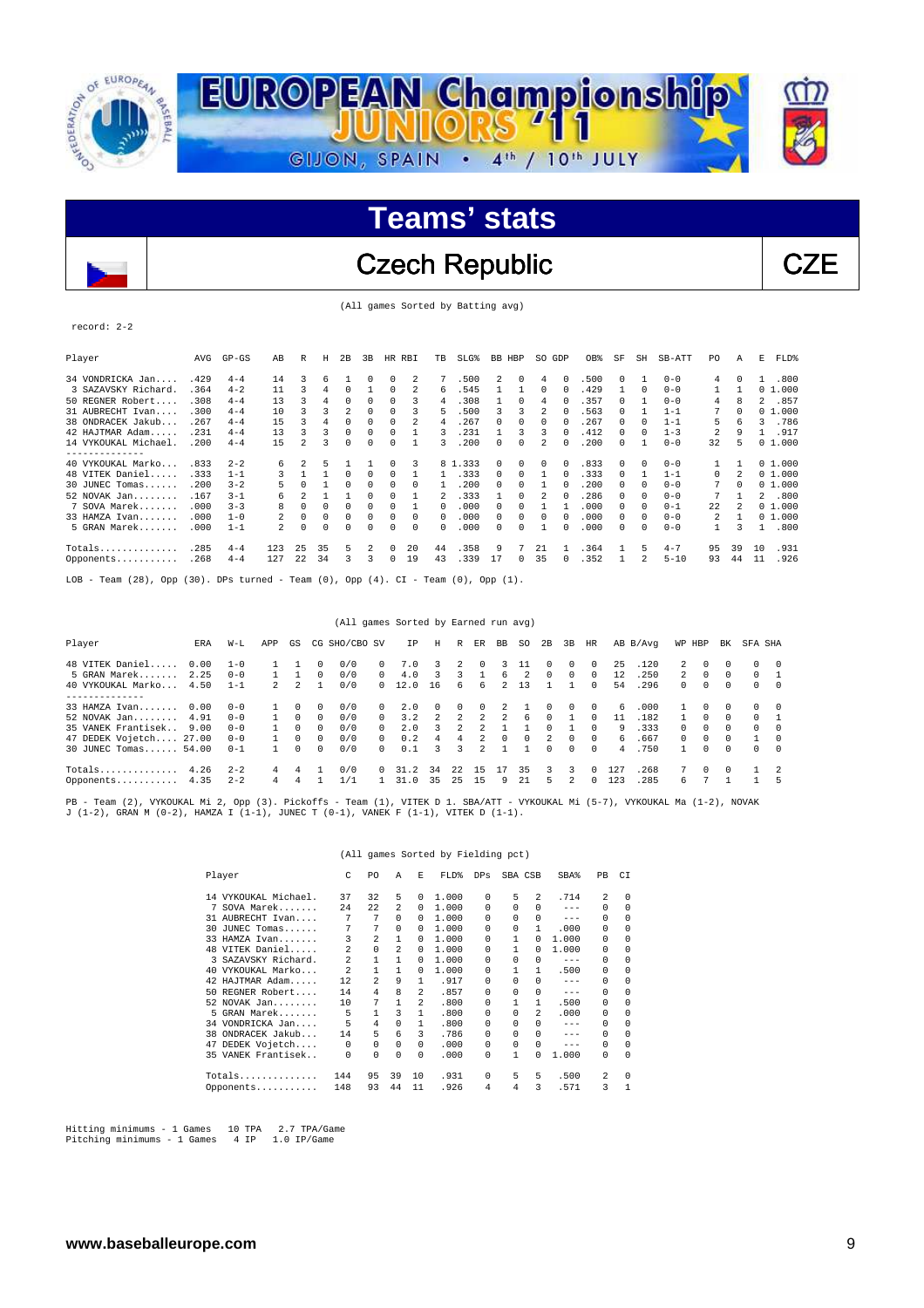

### France FRA

(All games Sorted by Batting avg)

### record: 2-2

| Player                                                                                                         | AVG  | $GP - GS$ | AB             | R        | Н              | 2B       | 3B       | HR.      | RBI      | TB | $SLG$ $%$ | BB | HBP      | SO GDP |                | OB <sup>8</sup> | SF         | SH             | SB-ATT  | PO.          | Α            | E        | FLD%   |
|----------------------------------------------------------------------------------------------------------------|------|-----------|----------------|----------|----------------|----------|----------|----------|----------|----|-----------|----|----------|--------|----------------|-----------------|------------|----------------|---------|--------------|--------------|----------|--------|
| 33 VILLANUEVA Yannic                                                                                           | .308 | $4 - 4$   | 13             | 2        | 4              | $\Omega$ | 2        | $\Omega$ | 2        | 8  | .615      | 2  |          |        | 0              | .438            | 0          | $\Omega$       | $1 - 2$ | 13           | 6            | 2        | .905   |
| 31 NEUMANN Sebastien                                                                                           | .286 | $4 - 4$   | 14             | 2        | 4              | 2        | 0        | $\Omega$ | 3        | 6  | .429      |    | $\Omega$ | 3      | $\Omega$       | .333            | 0          | $\mathbf{1}$   | $0 - 0$ | 6            | 2            |          | 01.000 |
| Andy<br>35 PAZ                                                                                                 | .267 | $4 - 4$   | 15             | $\Omega$ | 4              | $\Omega$ | $\Omega$ | 0        | 6        | 4  | .267      | 0  | $\Omega$ |        |                | .250            |            | $\Omega$       | $2 - 3$ | 15           |              |          | 01.000 |
| 39 DAGNEAU Bastien.                                                                                            | .214 | $4 - 4$   | 14             |          | 3              | $\Omega$ | 0        | 0        |          | 3  | .214      | 0  | 0        | 3      |                | .214            | 0          | $\Omega$       | $0 - 1$ | 21           |              | 2        | .917   |
| 34 LAKMECHE Theo                                                                                               | .154 | $4 - 4$   | 13             | 3        | $\overline{2}$ |          | 0        | $\Omega$ | 0        | ٦  | .231      |    | 2        | 3      |                | . 313           | $\Omega$   | $\Omega$       | $0 - 0$ | 22           | 6            |          | 01.000 |
| 41 COMBES Oscar                                                                                                | .143 | $4 - 4$   | 14             | 3        | 2              |          | 0        | 0        |          | 3  | .214      | 2  | 0        | 2      | $\Omega$       | .250            | $\Omega$   | $\Omega$       | $1 - 1$ | 5            | 5            | 3        | .769   |
| 48 BERNARD Cyprien                                                                                             | .111 | $4 - 4$   | 9              |          |                | $\Omega$ | U        | $\Omega$ | 2        | 1  | .111      | 2  | $\Omega$ | 4      | O              | .273            | 0          | $\Omega$       | $0 - 0$ | 7            | 2            |          | 01.000 |
| ---------                                                                                                      |      |           |                |          |                |          |          |          |          |    |           |    |          |        |                |                 |            |                |         |              |              |          |        |
| 30 RODRIGUEZ Benjami                                                                                           | .200 | $3 - 1$   | 5              | 0        |                | $\Omega$ | 0        | 0        | 0        | 1  | 200       |    | $\Omega$ |        | 0              | .333            | $^{\circ}$ | $\Omega$       | $0 - 0$ | 3            |              |          | 01.000 |
| 47 MESGUICH Camille.                                                                                           | .143 | $3 - 3$   |                |          |                | $\Omega$ | 0        | $\Omega$ | 0        |    | .143      | 0  | $\Omega$ | 2      | $\Omega$       | .143            | $\Omega$   | $\mathbf{1}$   | $0 - 0$ | 4            | 0            |          | 01.000 |
| 52 ROY Alexandre                                                                                               | .000 | $2 - 2$   |                | $\Omega$ | $\Omega$       | $\Omega$ | 0        | $\Omega$ | 0        | 0  | .000      | 0  | $\Omega$ | 2      |                | .000            | 0          | $\Omega$       | $0 - 0$ | 0            | 1            |          | 01.000 |
| 38 POURCEL Baptiste.                                                                                           | .000 | $3 - 0$   | ς              |          | $\Omega$       | 0        | 0        | $\Omega$ | 0        | 0  | .000      |    | $\Omega$ | 2      | $\Omega$       | .250            | 0          | $\Omega$       | $0 - 0$ | 2            | $\mathbf{1}$ |          | 01.000 |
| 42 MOTTAY Jonathan.                                                                                            | .000 | $2 - 0$   |                | $\Omega$ | $\Omega$       | $\Omega$ | U        | 0        | 0        | 0  | .000      |    | $\Omega$ | 3      |                | 250             | 0          | $\Omega$       | $0 - 0$ | 0            | ٦            |          | .750   |
| 50 BLONDIN Thibault                                                                                            | .000 | $3 - 0$   | 3              | $\Omega$ | 0              | 0        | 0        | $\Omega$ | 0        | 0  | .000      | 0  | 0        | 3      |                | . 000           | 0          | $\Omega$       | $0 - 0$ | 0            | 0            | $\Omega$ | .000   |
| 44 VAN HEYNINGE Davi                                                                                           | .000 | $2 - 1$   | $\mathfrak{D}$ | $\Omega$ | $\Omega$       | $\Omega$ | 0        | $\Omega$ | $\Omega$ | 0  | . 000     | 0  | $\Omega$ |        | $\Omega$       | . 000           | 0          | $\Omega$       | $0 - 0$ | 0            | 5            |          | 01.000 |
| 54 SCHLEGEL Keenan.                                                                                            | .000 | $1 - 0$   | $\mathfrak{D}$ | 0        | $\Omega$       | $\Omega$ | U        | 0        | 0        | 0  | .000      | U  | $\Omega$ | 0      |                | .000            | 0          | $\Omega$       | $0 - 0$ | 0            | 2            |          | 01.000 |
| 43 DAVID Erwan                                                                                                 | .000 | $1 - 0$   |                | n        | $\Omega$       | $\Omega$ | 0        | $\Omega$ | 0        | 0  | .000      | 0  | $\cap$   | 0      |                | .000            | 0          | $\Omega$       | $0 - 0$ | 0            | $\Omega$     | 0        | .000   |
| 46 BRELLE Theo                                                                                                 | .000 | $1 - 0$   | 0              |          | $\Omega$       | $\Omega$ | 0        | 0        | 0        | 0  | .000      | 0  | $\Omega$ | 0      |                | .000            | 0          | $\Omega$       | $0 - 0$ | $\mathbf{1}$ | $\Omega$     | $\Omega$ | 1,000  |
| 51 FACCENDI Dennis.                                                                                            | .000 | $1 - 0$   | 0              |          | $\Omega$       | $\Omega$ | 0        | 0        | 0        | 0  | .000      | 0  | 0        | 0      |                | .000            | 0          | $\Omega$       | $0 - 0$ | 0            | $\Omega$     | 0        | .000   |
| 32 MONBEIG Maximin.                                                                                            | .000 | $2 - 1$   | 0              | $\Omega$ | $\Omega$       | 0        | 0        | $\Omega$ | 0        | 0  | .000      | 0  | $\Omega$ | 0      |                | .000            | 0          | $\Omega$       | $0 - 0$ | 0            | 2            |          | 01.000 |
| $Totals$                                                                                                       | .182 | $4 - 4$   | 121            | 16       | 22             | 4        | 2        | $\Omega$ | 15       | 30 | .248      | 11 | 3        | 31     | $\mathfrak{D}$ | .265            | 1          | $\overline{2}$ | $4 - 7$ | 99           | 40           | 8        | .946   |
| Opponents                                                                                                      | .302 | $4 - 4$   | 126            | 30       | 38             | 12       | 2        | 0        | 28       | 54 | .429      | 29 | 2        | 31     |                | .431            | 3          | 6              | $5 - 7$ | 99           | 39           | 10       | .932   |
| LOB - Team (25), Opp (40). DPs turned - Team (1), Opp (2). CI - Team (1), PAZ A 1. Picked off - RODRIGUEZ B 1. |      |           |                |          |                |          |          |          |          |    |           |    |          |        |                |                 |            |                |         |              |              |          |        |

|  | (All games Sorted by Earned run avg) |  |  |  |
|--|--------------------------------------|--|--|--|
|  |                                      |  |  |  |

| Player                 | ERA   | $W-L$   | APP            | GS            |          | CG SHO/CBO SV |              | ΙP   | Н    | R  | ER        | BB             | SO. | 2B                      | 3B             | HR       |     | AB B/Avq | WP HBP       |          | BK       | SFA SHA        |               |
|------------------------|-------|---------|----------------|---------------|----------|---------------|--------------|------|------|----|-----------|----------------|-----|-------------------------|----------------|----------|-----|----------|--------------|----------|----------|----------------|---------------|
| 35 PAZ<br>Andy         | 0.00  | $1 - 0$ | $\mathbf{2}$   | $\Omega$      | 0        | 0/0           |              | 4.2  |      |    | 0         |                | 8   | $\Omega$                | n              |          | 15  | .067     | 0            | 0        |          |                | - 0           |
| 44 VAN HEYNINGE Davi   | 3.00  | $0 - 0$ | $\overline{2}$ |               |          | 0/0           | $\mathbf{r}$ | 6.0  |      |    |           | 12             | 9   | $\Omega$                | $\Omega$       |          | 17  | .118     | $^{2}$       | $\Omega$ | $\Omega$ | $\Omega$       |               |
| 42 MOTTAY Jonathan     | 5.14  | $1 - 0$ | 3.             | 0             | $\Omega$ | 0/0           |              | 7.0  | 9    | 5  |           |                |     | 3                       | $\Omega$       | $\Omega$ | 28  | .321     |              | 0        | $\cap$   |                | $\mathcal{D}$ |
| 54 SCHLEGEL Keenan     | 6.23  | $0 - 0$ |                | 0             | $\Omega$ | 0/0           | $\mathbf{r}$ | 4.1  |      |    | $\lambda$ | -4             | 4   | 4                       | $\Omega$       |          | 15  | .333     | 0            | $\Omega$ | $\Omega$ | $\Omega$       |               |
| 52 ROY Alexandre       | 7.50  | $0 - 2$ | $2^{\circ}$    | $\mathcal{L}$ | $\Omega$ | 0/0           | $\cap$       | 6.0  |      |    | 5         | $\mathfrak{D}$ | 4   | $\overline{\mathbf{c}}$ | $\mathfrak{D}$ | $\Omega$ | 27  | .407     | $\cap$       | $\Omega$ | $\cap$   | $\overline{2}$ | $\Omega$      |
| . <u>.</u> .           |       |         |                |               |          |               |              |      |      |    |           |                |     |                         |                |          |     |          |              |          |          |                |               |
| 31 NEUMANN Sebastien   | 0.00  | $0 - 0$ |                | $\Omega$      | n        | 0/0           | <sup>n</sup> | 0.2  |      |    |           |                |     |                         | $\Omega$       | $\Omega$ | 3   | 333      | $\cap$       | $\Omega$ | $\cap$   | $\Omega$       | $\Omega$      |
| 32 MONBEIG Maximin     | 12.00 | $0 - 0$ |                |               | n        | 0/0           | $\cap$       | 3.0  | 6    | 9  | 4         |                |     | 2                       | $\Omega$       | $\Omega$ | 14  | .429     |              |          | $\cap$   | $\cap$         | $\mathcal{D}$ |
| 45 NAHAS Antoine 13.50 |       | $0 - 0$ |                | 0             | $\Omega$ | 0/0           | n.           | 0.2  |      |    |           |                | 0   | $\Omega$                | $\Omega$       | $\Omega$ | 4   | .500     | $\cap$       |          | $\Omega$ | $\Omega$       | $\Omega$      |
| 43 DAVID Erwan 13.50   |       | $0 - 0$ |                | 0             |          | 0/0           | $\cap$       | 0.2  |      |    |           |                |     | $\Omega$                | $\Omega$       | $\Omega$ | ર   | .333     | 0            | $\Omega$ |          | 0              | $\Omega$      |
| Totals                 | 5.45  | $2 - 2$ | 4              | 4             | $\Omega$ | 0/0           |              | 33.0 | 38   | 30 | 20        | 29             | 31  | 12                      |                |          | 126 | .302     | 4            |          |          |                | -6            |
| Opponents $3.00$       |       | $2 - 2$ | 4              | 4             |          | 0/0           |              | 33.0 | 2.2. | 16 |           |                | 31  | 4                       |                |          | 121 | .182     | $\mathbf{2}$ | ર        |          |                | $\mathcal{L}$ |

PB - Team (0), Opp (2). Pickoffs - Team (2), ROY A 1, VAN HEYNINGE 1, Opp (1). SBA/ATT - LAKMECHE T (5-6), PAZ A (2-3), DAVID E (2-2), SCHLEGEL K (0-1), MONBEIG M (0-1), MOTTAY J (1-1).

|                         |                |                |                |          | (All games Sorted by Fielding pct) |              |              |              |         |          |              |
|-------------------------|----------------|----------------|----------------|----------|------------------------------------|--------------|--------------|--------------|---------|----------|--------------|
| Player                  | C              | P <sub>0</sub> | A              | E.       | FLD%                               | DPs          |              | SBA CSB      | SBA%    | PB       | CI           |
| 34 LAKMECHE Theo        | 2.8            | 2.2.           | 6              | 0        | 1,000                              | -1.          | 5            | 1.           | .833    | 0        | 0            |
| 35 PAZ Andy             | 18             | 15             | 3              | 0        | 1,000                              | 0            |              | 1.           | .667    | 0        | $\mathbf{1}$ |
| 48 BERNARD Cyprien      | 9              | 7              | 2              | 0        | 1,000                              | $\Omega$     | $\Omega$     | 0            | $---$   | $\Omega$ | $\Omega$     |
| NEUMANN Sebastien<br>31 | 8              | 6              | 2              | 0        | 1,000                              | $\Omega$     | $\Omega$     | 0            | $-- -$  | 0        | $\Omega$     |
| VAN HEYNINGE Davi<br>44 | 5              | 0              | 5              | $\Omega$ | 1,000                              |              | 0            | 0            | $--$    | $\Omega$ | $\Omega$     |
| 30 RODRIGUEZ Benjami    | 4              | 3              | 1              | 0        | 1,000                              | <sup>n</sup> | <sup>n</sup> | 0            | $--$    | 0        | $\Omega$     |
| MESGUICH Camille.<br>47 | 4              | 4              | 0              | $\Omega$ | 1,000                              | <sup>n</sup> | 0            | 0            | $- - -$ | $\Omega$ | $\Omega$     |
| 38 POURCEL Baptiste.    | 3              | 2              | 1              | 0        | 1,000                              | 0            | 0            | 0            | $-- -$  | $\Omega$ | $\Omega$     |
| 54 SCHLEGEL Keenan      | $\mathfrak{D}$ | 0              | 2              | $\Omega$ | 1,000                              | <sup>n</sup> | 0            | 1            | .000    | 0        | 0            |
| 32 MONBEIG Maximin      | $\mathfrak{D}$ | 0              | $\mathfrak{D}$ | 0        | 1,000                              | 0            | 0            | 1            | .000    | $\Omega$ | $\Omega$     |
| 46 BRELLE Theo          | $\mathbf{1}$   | $\mathbf{1}$   | $\mathbf 0$    | $\Omega$ | 1,000                              | 0            | 0            | 0            | $---$   | 0        | $\Omega$     |
| 52 ROY Alexandre        | 1              | 0              | 1              | $\Omega$ | 1,000                              | 0            | 0            | 0            | $- - -$ | 0        | 0            |
| 39 DAGNEAU Bastien      | 2.4            | 2.1            | 1              | 2        | .917                               | 1            | 0            | 0            | $- - -$ | $\Omega$ | $\Omega$     |
| VILLANUEVA Yannic<br>33 | 21             | 13             | 6              | 2        | .905                               | 0            | 0            | 0            | $- - -$ | $\Omega$ | $\Omega$     |
| COMBES Oscar<br>41      | 13             | 5              | 5              | 3        | .769                               | $\Omega$     | 0            | 0            | $- - -$ | $\Omega$ | $\Omega$     |
| 42 MOTTAY Jonathan      | 4              | 0              | 3              | 1        | .750                               | 0            | 1            | <sup>0</sup> | 1,000   | $\Omega$ | $\Omega$     |
| FACCENDI Dennis<br>51.  | 0              | 0              | $\Omega$       | $\Omega$ | .000                               | 0            | 0            | 0            | $-- -$  | $\Omega$ | $\Omega$     |
| 45 NAHAS Antoine        | 0              | 0              | $\Omega$       | 0        | .000                               | $\Omega$     | 0            | 0            | $-- -$  | $\Omega$ | $\Omega$     |
| DAVID Erwan<br>43       | 0              | 0              | $\Omega$       | $\Omega$ | .000                               | 0            | 2            | 0            | 1,000   | 0        | 0            |
| 50 BLONDIN Thibault.    | 0              | $\Omega$       | $\Omega$       | 0        | .000                               | 0            | 0            | 0            | $- - -$ | $\Omega$ | $\Omega$     |
| Totals                  | 147            | 99             | 40             | 8        | .946                               | $\mathbf{1}$ | 5            | 2            | .714    | $\Omega$ | $\mathbf{1}$ |
| Opponents               | 148            | 99             | 39             | 10       | .932                               | 2            | 4            | 3            | .571    | 2        | 0            |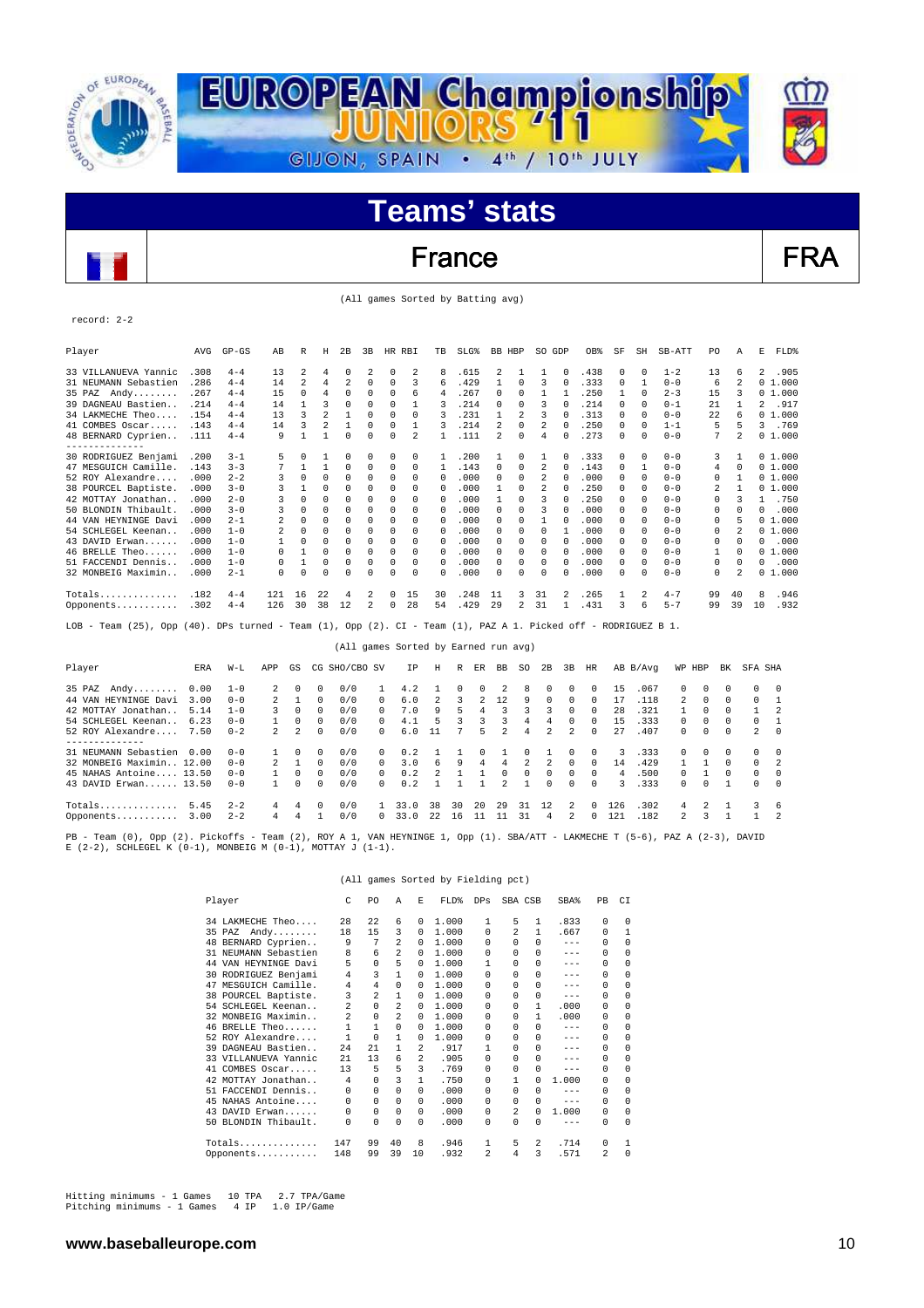

### Germany GER

(All games Sorted by Batting avg)

record: 3-1

| Player                                                                                                                                                                                                                                                                                         | AVG  | $GP - GS$ | AB  | R              | Н        | 2B             | 3B       |              | HR RBI       | TB           | SLG <sup>§</sup> | BB. | HBP          | SO GDP |              | OB <sup>8</sup> | SF       | SH           | SB-ATT    | PO. | Α            | Е  | FLD%   |
|------------------------------------------------------------------------------------------------------------------------------------------------------------------------------------------------------------------------------------------------------------------------------------------------|------|-----------|-----|----------------|----------|----------------|----------|--------------|--------------|--------------|------------------|-----|--------------|--------|--------------|-----------------|----------|--------------|-----------|-----|--------------|----|--------|
| 17 HARMS Eric                                                                                                                                                                                                                                                                                  | .471 | $4 - 4$   | 17  | 4              | 8        |                | 0        | $\Omega$     | 6            | 10           | .588             | 3   | $\Omega$     | 5      | <sup>0</sup> | .550            | $\Omega$ | $\Omega$     | $2 - 2$   | 7   | 0            |    | 01.000 |
| 33 JELLONNECK Marius                                                                                                                                                                                                                                                                           | .438 | $4 - 4$   | 16  | 2              |          | $\mathfrak{D}$ | 0        | $\Omega$     | 4            | 9            | .563             |     | 2            | ٦      |              | .526            | 0        | $\Omega$     | $0 - 0$   | 24  | 5            |    | .967   |
| 5 AHRENS Vincent                                                                                                                                                                                                                                                                               | .417 | $4 - 4$   | 12  | 5              | г,       | $\Omega$       | $\Omega$ | 0            |              | 5            | .417             | б   | $\Omega$     |        |              | .611            | $\Omega$ |              | $3 - 3$   | 30  | 3            |    | .971   |
| 15 STOCKLIN Lennard.                                                                                                                                                                                                                                                                           | .389 | $4 - 4$   | 18  | 5              |          | $\Omega$       | ς        | 0            | 6            | 13           | .722             |     | $\Omega$     | 4      |              | .429            |          | $\Omega$     | $0 - 0$   | 4   | 10           |    | .933   |
| 19 AURNHAMMER Bruno.                                                                                                                                                                                                                                                                           | .364 | $4 - 4$   | 11  | 4              | 4        | $\Omega$       | 0        | 0            | 5            | 4            | .364             | 3   | 3            |        |              | .556            |          | n            | $0 - 0$   | 10  |              | 2  | .895   |
| 28 EHMCKE Maik                                                                                                                                                                                                                                                                                 | .357 | $4 - 4$   | 14  | 5              |          | $\Omega$       | 0        | $\Omega$     | 4            | 5            | .357             |     | $\Omega$     | 2      | $\Omega$     | .571            | $\Omega$ | $\Omega$     | $1 - 1$   | 8   | 0            |    | 01.000 |
| 16 SCHENEIDER Jonath                                                                                                                                                                                                                                                                           | .200 | $4 - 4$   | 15  |                |          | $\Omega$       | 0        | $\Omega$     | 0            | 3            | .200             | 5   | 0            |        |              | .400            | 0        | 0            | $1 - 2$   | 6   |              |    | .933   |
| 3 ELLENBOGEN Jonath                                                                                                                                                                                                                                                                            | .143 | $4 - 4$   | 14  |                | 2        | $\Omega$       | 0        | 0            | 2            | 2.           | .143             | 6   | 2            | 2      |              | .455            |          | $\Omega$     | $4 - 7$   | 7   | 0            |    | 01.000 |
| --------------                                                                                                                                                                                                                                                                                 |      |           |     |                |          |                |          |              |              |              |                  |     |              |        |              |                 |          |              |           |     |              |    |        |
| 7 WEBER Danilo                                                                                                                                                                                                                                                                                 | .500 | $1 - 0$   | 2   | $\Omega$       |          | $\Omega$       | 0        | 0            | $\Omega$     |              | .500             | 0   | 0            | 0      | 0            | .500            | $\Omega$ | $\Omega$     | $0 - 0$   | 0   | 0            | 0  | .000   |
| 32 WOHRL Michael                                                                                                                                                                                                                                                                               | .333 | $1 - 1$   |     | $\mathfrak{D}$ |          | $\Omega$       | 0        | $\Omega$     | 0            | 1.           | .333             | 0   | $\Omega$     |        | $\Omega$     | .333            | 0        | 0            | $0 - 0$   | 0   |              |    | 01.000 |
| 31 BOLZ Marvin                                                                                                                                                                                                                                                                                 | .000 | $3 - 1$   |     | $\Omega$       | 0        | $\Omega$       | 0        | 0            | 0            | 0            | .000             | 0   | $\Omega$     |        | $\Omega$     | .000            | 0        | 0            | $0 - 0$   | 4   | 0            |    | 01.000 |
| 1 SCHULZ Wolfgang A                                                                                                                                                                                                                                                                            | .000 | $2 - 0$   |     | $\Omega$       | 0        | 0              | 0        | 0            | 0            | 0            | .000             | 0   | 0            | 2      |              | .000            | 0        | n            | $0 - 0$   | 0   |              | U  | .000   |
| 10 BEIGEL Tim                                                                                                                                                                                                                                                                                  | .000 | $1 - 1$   |     | 0              |          |                |          | <sup>0</sup> |              | 0            | .000             |     | <sup>n</sup> |        |              | .500            |          |              | $0 - 0$   |     |              |    | 01.000 |
| 11 TRISL Kevin                                                                                                                                                                                                                                                                                 | .000 | $1 - 0$   |     | 0              | 0        | 0              | 0        | $\Omega$     | 0            | 0            | .000             | 0   | $\Omega$     | 0      |              | .000            | 0        | 0            | $0 - 0$   | 0   |              |    | 01.000 |
| 2 EWART Leroy                                                                                                                                                                                                                                                                                  | .000 | $1 - 0$   |     | $\Omega$       |          | $\Omega$       | 0        | <sup>n</sup> | <sup>n</sup> | 0            | .000             | 0   | $\Omega$     |        |              | .000            | $\Omega$ | $\Omega$     | $0 - 0$   | 0   | <sup>n</sup> | 0  | .000   |
| 8 MOLLER Kevin                                                                                                                                                                                                                                                                                 | .000 | $2 - 0$   |     | 0              | $\Omega$ | $\Omega$       | 0        | $\Omega$     | 0            | 0            | .000             |     | $\Omega$     |        |              | .500            | 0        | <sup>n</sup> | $1 - 1$   | 0   | 0            | 0  | .000   |
| 14 NEUHAUSER Philipp                                                                                                                                                                                                                                                                           | .000 | $1 - 1$   | 0   |                | O        | $\Omega$       | O        | U            | <sup>n</sup> | <sup>n</sup> | .000             |     | <sup>n</sup> | U      |              | 01.000          | 0        | २            | $0 - 0$   | 0   |              | 0  | .000   |
| Totals                                                                                                                                                                                                                                                                                         | .323 | $4 - 4$   | 133 | 40             | 43       | 4              | 3        | 0            | 29           | 53           | .398             | 36  | 7            | 29     | 4            | .483            | 2        | 5            | $12 - 16$ | 102 | 36           | 6  | .958   |
| Opponents                                                                                                                                                                                                                                                                                      | .265 | $4 - 4$   | 132 | 17             | 35       | 7              | $\Omega$ | 1            | 14           | 45           | .341             | 24  | 4            | 26     |              | .389            | 2        |              | $2 - 5$   | 99  | 49           | 12 | .925   |
| $\tau$ on $\tau$ , $\tau$ , $\tau$ , $\tau$ , $\tau$ , $\tau$ , $\tau$ , $\tau$ , $\tau$ , $\tau$ , $\tau$ , $\tau$ , $\tau$ , $\tau$ , $\tau$ , $\tau$ , $\tau$ , $\tau$ , $\tau$ , $\tau$ , $\tau$ , $\tau$ , $\tau$ , $\tau$ , $\tau$ , $\tau$ , $\tau$ , $\tau$ , $\tau$ , $\tau$ , $\tau$ |      |           |     |                |          |                |          |              |              |              |                  |     |              |        |              |                 |          |              |           |     |              |    |        |

LOB - Team (46), Opp (46). DPs turned - Team (2), Opp (5). Picked off - AHRENS V 1.

|                      |      |         |                |          |          |               |              | (All games Sorted by Earned run avg) |               |        |               |              |               |                |          |            |     |               |              |            |          |                |                         |
|----------------------|------|---------|----------------|----------|----------|---------------|--------------|--------------------------------------|---------------|--------|---------------|--------------|---------------|----------------|----------|------------|-----|---------------|--------------|------------|----------|----------------|-------------------------|
| Player               | ERA  | $W-L$   | APP            | GS       |          | CG SHO/CBO SV |              | ΙP                                   | Η             | R      | ER            | BB           | SO.           | 2B             | 3B       | HR         |     | AB B/Avq      | WP HBP       |            | BK       | SFA SHA        |                         |
| 32 WOHRL Michael     | 0.00 | $0 - 0$ |                |          | $\Omega$ | 0/1           | $\Omega$     | 4.0                                  |               | $\cap$ | $^{\circ}$    | 2            | 6.            | 0              | $\Omega$ | $\Omega$   | 15  | .200          | 0            | 0          | $\Omega$ | 0              | - 0                     |
| 33 JELLONNECK Marius | 1.59 | $1 - 0$ |                |          | $\Omega$ | 0/0           | $\Omega$     | 5.2                                  | 5             |        |               | 6            | Б.            | $\Omega$       | $\Omega$ | $\Omega$   | 21  | .238          |              | $^{\circ}$ | 0        | $\Omega$       | $\overline{\mathbf{0}}$ |
| 10 BEIGEL Tim        | 3.00 | $0 - 0$ |                |          | $\Omega$ | 0/0           | $\mathsf{r}$ | 6.0                                  | 6             | 3.     | $\mathcal{L}$ | κ            | $\mathcal{L}$ | $\mathcal{L}$  | $\cap$   | $\Omega$   | 2.4 | .250          |              |            | $\cap$   | $\Omega$       | $\Omega$                |
| 14 NEUHAUSER Philipp | 6.75 | $1 - 0$ |                |          | $\Omega$ | 0/0           | $\Omega$     | 5.1                                  |               | 5.     | 4             | 6            | 4             | $\mathfrak{D}$ | $\Omega$ | $\Omega$   | 23  | .304          | $\mathbf{1}$ | ς          | $\Omega$ | $\Omega$       | $\Omega$                |
| . <u>.</u> .         |      |         |                |          |          |               |              |                                      |               |        |               |              |               |                |          |            |     |               |              |            |          |                |                         |
| 2 EWART Leroy        | 0.00 | $0 - 0$ |                | 0        | $\Omega$ | 0/0           |              | 3.1                                  | $\mathcal{D}$ | $\cap$ | $^{\circ}$    | <sup>n</sup> | 0             |                | $\cap$   | $^{\circ}$ | 11  | .182          | $\Omega$     | $\Omega$   | $\Omega$ | 0              | $\Omega$                |
| 9 BOTTGER Niklas     | 0.00 | $0 - 0$ |                | $\Omega$ | $\Omega$ | 0/1           | <sup>n</sup> | 1.0                                  |               | 0      | $\Omega$      |              |               | $\Omega$       | $\Omega$ | $\Omega$   | 4   | .250          | $\Omega$     | $\Omega$   | $\Omega$ | $\Omega$       | $\Omega$                |
| 4 LARSEN James       | 3.00 | $0 - 1$ | $\mathfrak{D}$ | $\Omega$ | $\Omega$ | 0/1           | $\cap$       | 3.0                                  | $\mathcal{L}$ |        |               |              |               | $\cap$         | $\cap$   | $\Omega$   | 10  | .200          |              | $\Omega$   | $\cap$   |                | $\Omega$                |
| 7 WEBER Danilo       | 6.75 | $0 - 0$ |                | $\Omega$ | $\Omega$ | 0/0           | $\cap$       | 2.2                                  | 5             |        |               |              |               | $\Omega$       | $\cap$   | $\Omega$   | 12  | .417          | $\Omega$     | 0          | $\cap$   | 0              | $\Omega$                |
| 6 THIEBEN Daniel     | 9.00 | $1 - 0$ | $\mathfrak{D}$ | $\Omega$ | $\Omega$ | 0/1           | $\cap$       | 3.0                                  | 4             |        | 3             |              | ς             | $\mathfrak{D}$ | $\cap$   |            | 12  | .333          | 0            | 0          | $\cap$   |                | $\overline{1}$          |
| Totals               | 3.44 | $3 - 1$ | 4              | 4        | $\Omega$ | 1/1           |              | 34.0                                 | 35            |        | 13            | 2.4          | 26            |                | $\Omega$ |            | 132 | . 265         | 4            | 4          | 0        | $\mathcal{L}$  | $\overline{1}$          |
| Opponents            | 7.64 | $1 - 3$ | 4              | 4        | $\Omega$ | 0/0           | $\cap$       | 33.0                                 | 43            | 40     | 2.8           | 36           | 29            | 4              | 3        | $\Omega$   | 133 | .323          | 4            |            | 4        | $\mathfrak{D}$ | -5                      |
|                      |      |         |                |          |          |               |              |                                      |               |        |               |              |               |                |          |            |     | $\frac{1}{2}$ |              |            |          |                |                         |

Team (2), JELLONNECK M 1, WOHRL M 1. SBA/ATT - AHRENS V (2-4), BEIGEL T (1-2), BOTTGER N (1-1), THIEBEN D (0-1), Pickoffs - Team<br>WOHRL M (0-1).

|                         |                |              |          |          | (All games Sorted by Fielding pct) |                |                |                |         |          |          |
|-------------------------|----------------|--------------|----------|----------|------------------------------------|----------------|----------------|----------------|---------|----------|----------|
| Player                  | C              | PO           | Α        | E.       | FLD%                               | DPs            | SBA CSB        |                | SBA%    | PB       | CI       |
| 28 EHMCKE Maik          | 8              | 8            | 0        | 0        | 1.000                              | 0              | 0              | 0              | $- - -$ | $\Omega$ | $\Omega$ |
| ELLENBOGEN Jonath<br>3  | 7              | 7            | $\Omega$ | 0        | 1,000                              | 0              | $\Omega$       | $\Omega$       | $- - -$ | $\Omega$ | 0        |
| HARMS Eric<br>17        | 7              | 7            | $\Omega$ | 0        | 1,000                              | <sup>n</sup>   | <sup>n</sup>   | 0              | $--$    | $\Omega$ | $\Omega$ |
| BOLZ Marvin<br>31       | 4              | 4            | $\Omega$ | 0        | 1,000                              | <sup>n</sup>   | 0              | 0              | $- - -$ | $\Omega$ | $\Omega$ |
| BEIGEL Tim<br>10        | $\mathfrak{D}$ | $\mathbf{1}$ | 1        | 0        | 1,000                              | 0              | 1              | 1.             | .500    | $\Omega$ | $\Omega$ |
| TRISL Kevin<br>11       | 1              | $\Omega$     | 1        | 0        | 1,000                              | <sup>n</sup>   | <sup>n</sup>   | 0              | $---$   | $\Omega$ | $\Omega$ |
| THIEBEN Daniel<br>6     | $\mathbf{1}$   | 1            | 0        | $\Omega$ | 1,000                              | <sup>n</sup>   | 0              | 1              | .000    | 0        | $\Omega$ |
| 32 WOHRL Michael        | $\mathbf{1}$   | $\Omega$     | 1        | $\Omega$ | 1,000                              | 0              | $\Omega$       | 1              | .000    | $\Omega$ | $\Omega$ |
| AHRENS Vincent<br>5     | 34             | 30           | 3        | 1        | .971                               | $\Omega$       | $\mathfrak{D}$ | $\mathfrak{D}$ | .500    | 0        | $\Omega$ |
| 33 JELLONNECK Marius    | 30             | 2.4          | 5        | 1        | .967                               | $\mathfrak{D}$ | $\Omega$       | 0              | $---$   | $\Omega$ | $\Omega$ |
| SCHENEIDER Jonath<br>16 | 15             | 6            | 8        | 1        | .933                               | <sup>n</sup>   | $\Omega$       | $\Omega$       | $-- -$  | $\Omega$ | $\Omega$ |
| STOCKLIN Lennard.<br>15 | 15             | 4            | 10       | 1        | .933                               | 2              | 0              | $\Omega$       | $- - -$ | $\Omega$ | $\Omega$ |
| 19 AURNHAMMER Bruno.    | 19             | 10           | 7        | 2        | .895                               | 1              | 0              | 0              | $- - -$ | 0        | $\Omega$ |
| 1 SCHULZ Wolfgang A     | 0              | 0            | 0        | 0        | .000                               | 0              | 0              | $\Omega$       | $- - -$ | $\Omega$ | $\Omega$ |
| 8 MOLLER Kevin          | 0              | 0            | $\Omega$ | $\Omega$ | .000                               | <sup>n</sup>   | <sup>n</sup>   | 0              | $- - -$ | $\Omega$ | $\Omega$ |
| 4 LARSEN James          | 0              | 0            | $\Omega$ | $\Omega$ | .000                               | 0              | 0              | 0              | $- - -$ | $\Omega$ | $\Omega$ |
| 9 BOTTGER Niklas        | 0              | 0            | $\Omega$ | 0        | .000                               | $\Omega$       | 1              | 0              | 1,000   | $\Omega$ | $\Omega$ |
| 7 WEBER Danilo          | 0              | 0            | $\Omega$ | $\Omega$ | .000                               | <sup>n</sup>   | $\Omega$       | 0              | $- - -$ | $\Omega$ | $\Omega$ |
| 2 EWART Leroy           | 0              | 0            | $\Omega$ | $\Omega$ | .000                               | 0              | 0              | 0              | $--$    | 0        | $\Omega$ |
| 14 NEUHAUSER Philipp    | 0              | $\Omega$     | $\Omega$ | 0        | .000                               | 0              | 0              | $\Omega$       | $- - -$ | $\Omega$ | $\Omega$ |
| Totals                  | 144            | 102          | 36       | 6        | .958                               | 2              | $\mathfrak{D}$ | 3              | .400    | $\Omega$ | $\Omega$ |
| Opponents               | 160            | 99           | 49       | 12       | .925                               | 5              | 12             | 4              | .750    | $\Omega$ | $\Omega$ |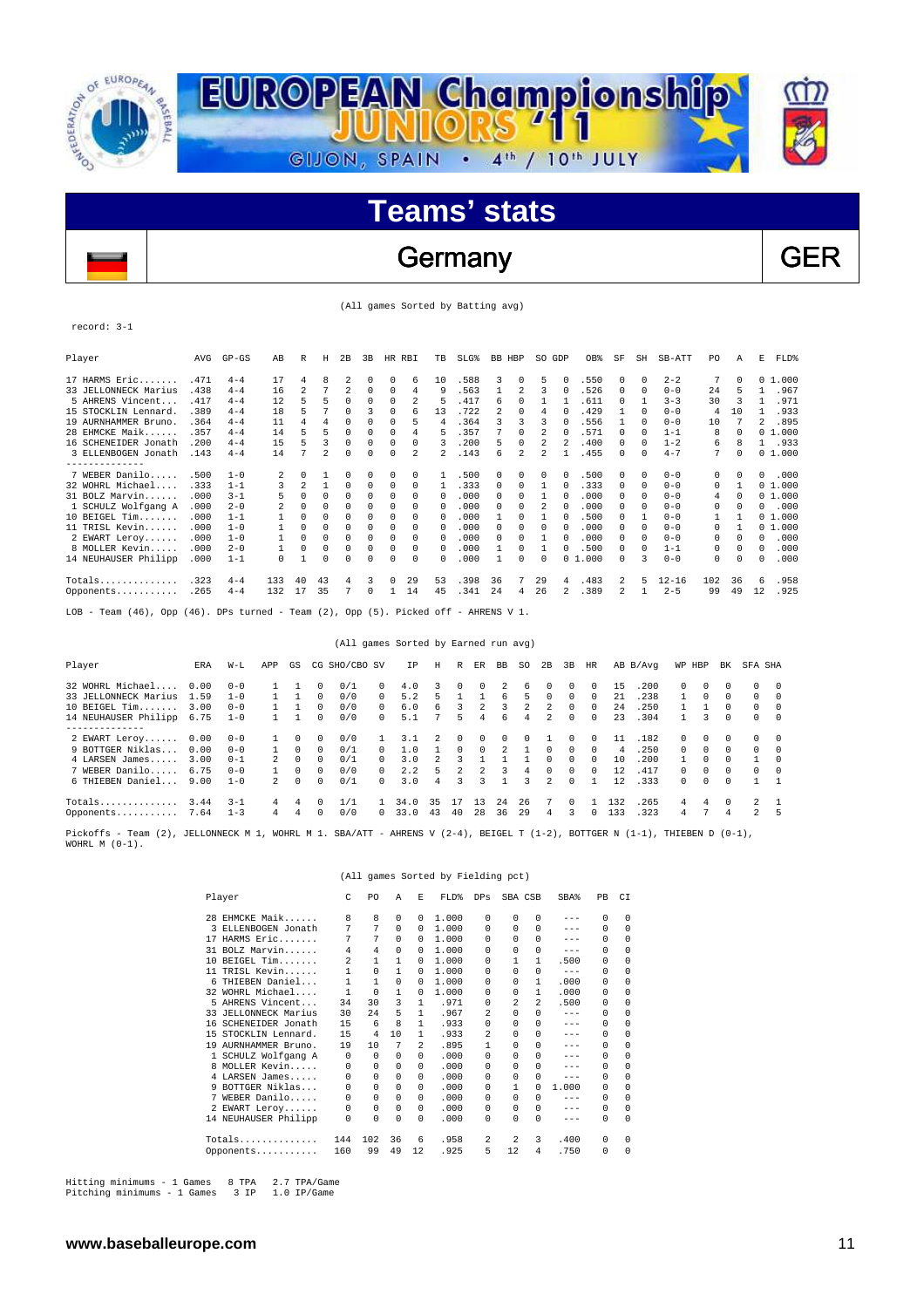

### Italy **ITA**

(All games Sorted by Batting avg)

record: 3-1

| Player                                                                                        | AVG   | $GP - GS$ | AB  | R        | н              | 2B       | 3B |          | HR RBI       | TB       | $SLG$ $%$ | BB HBP |              | SO GDP       |          | OB <sup>%</sup> | SF       | SH       | SB-ATT  | PO.      | Α        | Е | FLD%   |
|-----------------------------------------------------------------------------------------------|-------|-----------|-----|----------|----------------|----------|----|----------|--------------|----------|-----------|--------|--------------|--------------|----------|-----------------|----------|----------|---------|----------|----------|---|--------|
| 19 BENETTI Davide                                                                             | .538  | $4 - 4$   | 13  | 3        |                |          | 0  | $\Omega$ | 3            | 8        | .615      | 4      | 0            | 0            | $\Omega$ | .611            |          | $\Omega$ | $0 - 0$ | 5.       | 17       | 4 | .846   |
| 23 GRIMAUDO Alessand                                                                          | .529  | $4 - 4$   | 17  |          | 9              |          | U  | $\Omega$ | 6            | 10       | .588      |        | $\Omega$     |              | $\Omega$ | .556            | 0        | 0        | $0 - 0$ | 13       | 0        |   | 01.000 |
| 21 MANCIOPPI Nicola                                                                           | .400  | $3 - 3$   | 10  |          |                | $\Omega$ | 0  | $\Omega$ |              | 4        | .400      | n.     | <sup>n</sup> | <sup>n</sup> | $\Omega$ | .400            | 0        | -1       | $0 - 1$ |          | n        |   | 01.000 |
| 10 COLAIANNI Roberto                                                                          | .333  | $4 - 4$   | 12  |          |                |          | 0  | $\Omega$ | 3            | 5        | .417      |        | $\Omega$     |              |          | .438            |          | O        | $0 - 0$ | 3        | 6        |   | 01.000 |
| 20 RUSSO Alexander.                                                                           | .294  | $4 - 4$   | 17  |          |                |          | U  | $\Omega$ |              | 6.       | .353      | U      | $\Omega$     |              |          | .278            | 1.       | 0        | $1 - 1$ | 4        |          |   | .833   |
| 31 MINEO Alberto                                                                              | .182  | $4 - 4$   | 11  |          | 2              |          | 0  | $\Omega$ | 0            | κ        | .273      | 4      | $\Omega$     | 2            | $\Omega$ | .400            | 0        | 0        | $0 - 0$ | 25       | 6        |   | 01.000 |
| 15 MERCURI Mattia                                                                             | .143  | $4 - 3$   | 14  |          | 2              |          | 0  | $\Omega$ | 4            | κ        | .214      |        | $\Omega$     |              |          | .143            | 0        | $\Omega$ | $1 - 1$ | 10       | q        |   | .950   |
| --------------                                                                                |       |           |     |          |                |          |    |          |              |          |           |        |              |              |          |                 |          |          |         |          |          |   |        |
| 7 PULZETTI Luca                                                                               | .500  | $3 - 1$   | 4   | 2        | $\mathfrak{D}$ | $\Omega$ | 0  | $\Omega$ | 3            | 2        | .500      | 2      | 0            | 0            | $\Omega$ | .667            | $\Omega$ | $\Omega$ | $0 - 0$ | $\Omega$ | 2        |   | .667   |
| 29 POMA Sebastiano.                                                                           | .500  | $1 - 1$   | 4   | 2        |                | 0        | 0  | $\Omega$ |              |          | .500      | 0      |              | $\Omega$     |          | .600            | 0        | 0        | $0 - 0$ |          | n        |   | 01.000 |
| 9 GRADALI Lorenzo                                                                             | .500  | $2 - 0$   |     | $\Omega$ |                | $\Omega$ | 0  | $\Omega$ |              |          | .500      | 2      | $\Omega$     | 0            |          | .750            | 0        | $\Omega$ | $0 - 0$ | 0        |          |   | 01.000 |
| 5 TRINCI Mario                                                                                | .250  | $3 - 1$   |     | 2        |                | 0        | 0  | $\Omega$ | <sup>n</sup> |          | .250      |        | $\Omega$     |              | $\Omega$ | .571            | 0        | 0        | $1 - 1$ | 3        |          |   | 01.000 |
| 27 AINGER Luca                                                                                | .125  | $3 - 3$   | 8   | 4        |                |          | 0  | 0        |              |          | .250      |        | $\Omega$     |              |          | .300            | U        | 0        | $0 - 0$ | 31       |          |   | 01.000 |
| 4 SERVIDEI Luca                                                                               | .000  | $2 - 0$   |     |          | 0              | 0        | 0  | $\Omega$ |              | 0        | .000      | 2      | $\Omega$     |              |          | .500            | 0        | $\Omega$ | $0 - 0$ | $\Omega$ |          |   | 01.000 |
| 1 MORELLINI Yuri                                                                              | . 000 | $1 - 1$   |     | $\Omega$ | O              | 0        | U  | $\Omega$ | 0            | 0        | .000      | 0      | $\Omega$     | 0            | n        | .000            | 0        | $\Omega$ | $0 - 0$ | 0        | n        | 0 | .000   |
| 25 BAEZ Joel                                                                                  | .000  | $1 - 1$   |     | $\Omega$ | O              | 0        | U  | $\Omega$ | 0            | 0        | .000      | 0      | $\Omega$     |              | $\Omega$ | .000            | 0        | 2        | $0 - 0$ | $\Omega$ |          |   | 01.000 |
| 13 ANDREOZZI Milvio.                                                                          | .000  | $1 - 0$   |     | $\Omega$ | 0              | 0        | 0  | $\Omega$ | 0            | 0        | .000      | 0      | $\Omega$     | 0            |          | .000            | 0        | 0        | $0 - 0$ | 0        |          |   | 01.000 |
| 16 COZZOLINO Federic                                                                          | .000  | $1 - 1$   |     | $\Omega$ |                | 0        | U  | 0        | U            | 0        | .000      |        | $\Omega$     |              |          | .000            | 0        | $\Omega$ | $0 - 0$ | 0        |          |   | 01.000 |
| 37 ANSELMI Davide                                                                             | .000  | $2 - 1$   |     |          | 0              | 0        | 0  | $\Omega$ | 0            | $\Omega$ | .000      |        | 0            |              | $\Omega$ | .500            | 0        | $\Omega$ | $0 - 0$ | 0        | $\Omega$ | 0 | .000   |
| 24 MARANGONI Nicola.                                                                          | .000  | $1 - 0$   |     | $\Omega$ | 0              | $\Omega$ |    | C        | 0            | U        | .000      |        | $\Omega$     |              |          | .000            |          | $\Omega$ | $0 - 0$ | 0        | 3        |   | 01.000 |
| Totals                                                                                        | .323  | $4 - 4$   | 124 | 29       | 40             |          | 0  | $\Omega$ | 29           | 47       | .379      | 2.4    | 1            | 23           | ্ব       | .428            | 3        | 3        | $3 - 4$ | 96       | 55       | 7 | .956   |
| Opponents                                                                                     | .170  | $4 - 4$   | 106 | 9        | 18             |          | 0  | 0        | 6            | 19       | .179      | 21     | 4            | 21           | 5        | .326            |          |          | $4 - 5$ | 93       | 29       | 6 | .953   |
| TOP PL. (33) O. (36) PR. L.J. PL. (E) O. (E) TPP PL. (4) MINPOLIC (4) PL.J.J.CO. CONSTRUERS 1 |       |           |     |          |                |          |    |          |              |          |           |        |              |              |          |                 |          |          |         |          |          |   |        |

LOB - Team (33), Opp (30). DPs turned - Team (5), Opp (5). IBB - Team (1), MINEO A 1, Opp (1). Picked off - COLAIANNI R 1, GRIMAUDO A 1.

|                      |      |         |                |          |          |               |          | (All games Sorted by Earned run avg) |          |          |               |           |          |            |              |              |     |          |        |               |            |          |          |
|----------------------|------|---------|----------------|----------|----------|---------------|----------|--------------------------------------|----------|----------|---------------|-----------|----------|------------|--------------|--------------|-----|----------|--------|---------------|------------|----------|----------|
| Player               | ERA  | $W-L$   | APP            | GS       |          | CG SHO/CBO SV |          | ΙP                                   | Η        | R        | ER.           | <b>BB</b> | SO.      | 2B         | 3B           | HR           |     | AB B/Avq | WP HBP |               | BK.        | SFA SHA  |          |
| $25$ BAEZ Joel       | 0.00 | $1 - 0$ |                |          | $\Omega$ | 0/0           | $\Omega$ | 6.0                                  |          | 3.       | $\Omega$      |           | 2        | $^{\circ}$ | $\Omega$     | $\Omega$     | 21  | .238     | 0      | $\Omega$      |            |          | $\Omega$ |
| 4 SERVIDEI Luca      | 0.00 | $1 - 0$ | 2              | $\Omega$ | $\Omega$ | 0/0           | $\Omega$ | 5.0                                  |          |          | $\Omega$      |           | 4        | $\Omega$   | $\Omega$     | $\Omega$     | 16  | .125     | 0      | $\Omega$      | $\Omega$   | 0        | $\Omega$ |
| 9 GRADALI Lorenzo    | 0.00 | $0 - 0$ |                | $\Omega$ | $\Omega$ | 0/0           | ∩.       | 4.2                                  | 4        | 0.       | $^{\circ}$    | 0         |          |            | <sup>n</sup> | $^{\circ}$   | 16  | .250     |        |               | $^{\circ}$ | 0        | $\Omega$ |
| 16 COZZOLINO Federic | 0.00 | $0 - 0$ |                |          | $\Omega$ | 0/0           | ∩.       | 4.1                                  |          |          | $\Omega$      |           |          | $\Omega$   | $\Omega$     | $\Omega$     | 15  | .133     |        | $\Omega$      | 0          | 0        |          |
| 37 ANSELMI Davide    | 0.00 | $0 - 0$ |                |          | $\Omega$ | 0/0           | ∩.       | 4.0                                  |          | O.       | $\Omega$      | 5         |          | $\Omega$   | $\Omega$     | 0            | 13  | .000     | 0      | 0             | $\Omega$   | 0        | $\Omega$ |
|                      |      |         |                |          |          |               |          |                                      |          |          |               |           |          |            |              |              |     |          |        |               |            |          |          |
| 24 MARANGONI Nicola. | 0.00 | $0 - 0$ | $\overline{2}$ | $\Omega$ | $\Omega$ | 0/0           |          | 2.2                                  | $\Omega$ | 0        | $\Omega$      |           |          | $\Omega$   | $\Omega$     | $\Omega$     |     | .000     | 0      | $\Omega$      | $\Omega$   | 0        | $\Omega$ |
| 13 ANDREOZZI Milvio. | 0.00 | $1 - 0$ |                | $\Omega$ | $\Omega$ | 0/0           | $\cap$   | 2.2                                  | $\Omega$ | $\Omega$ | $\Omega$      |           | $\Omega$ | $\Omega$   | $\Omega$     | $\Omega$     | 5   | .000     | $\cap$ | $\mathcal{L}$ | $\Omega$   | $\Omega$ |          |
| 3 VOLODIN Glib       | 0.00 | $0 - 0$ |                | 0        | $\Omega$ | 0/0           | ∩.       | 0.1                                  |          | $\Omega$ | $\Omega$      | 2.        |          | $\Omega$   | $\Omega$     | $\Omega$     | 2   | .500     | 0.     | $\Omega$      | 0          | 0        | $\Omega$ |
| 1 MORELLINI Yuri     | 7.71 | $0 - 1$ |                |          | 0        | 0/0           | $\cap$   | 2.1                                  | 4        | 4        | $\mathcal{L}$ | 4         | $\Omega$ | $\Omega$   | $\Omega$     | $\Omega$     | 11  | .364     | 0      |               |            | 0        |          |
| Totals               | 0.56 | $3 - 1$ | 4              | 4        | $\Omega$ | 0/0           |          | 32.0                                 | 18       | 9        | $\mathbf{2}$  | 21        | 21       |            | $\Omega$     | $^{\circ}$   | 106 | .170     | 2.     | 4             |            |          | 3        |
| Opponents 7.55       |      | $1 - 3$ | 4              | 4        | $\Omega$ | 0/0           |          | 31.0                                 | 40       | 29       | 26            | 2.4       | 23       |            | $\Omega$     | <sup>n</sup> | 124 | .323     | 8      |               |            | 3        | -3       |
|                      |      |         |                |          |          |               |          |                                      |          |          |               |           |          |            |              |              |     |          |        |               |            |          |          |

Pickoffs - Team (0), Opp (1). SBA/ATT - MINEO A (4-5), MORELLINI Y (2-2), COZZOLINO F (2-2), BAEZ J (0-1).

|                         |                |                |                |          | (All games Sorted by Fielding pct) |              |                |          |         |          |          |
|-------------------------|----------------|----------------|----------------|----------|------------------------------------|--------------|----------------|----------|---------|----------|----------|
| Player                  | C              | P <sub>0</sub> | A              | E.       | FLD <sup>*</sup>                   | DPs          |                | SBA CSB  | SBA%    | PB.      | CT.      |
| AINGER Luca<br>27       | 32             | 31             | 1              | $\Omega$ | 1.000                              | 2            | 0              | $\Omega$ | $-- -$  | $\Omega$ | $\Omega$ |
| 31 MINEO Alberto        | 31             | 25             | 6              | 0        | 1,000                              | 2            | 4              | 1        | .800    | $\Omega$ | $\Omega$ |
| GRIMAUDO Alessand<br>23 | 13             | 13             | $\Omega$       | 0        | 1,000                              | 3            | <sup>n</sup>   | 0        | $-- -$  | $\Omega$ | $\Omega$ |
| 10 COLATANNI Roberto    | 9              | 3              | 6              | $\Omega$ | 1,000                              | 1            | 0              | 0        | $- - -$ | $\Omega$ | $\Omega$ |
| TRINCI Mario<br>5       | 5              | 3              | 2              | 0        | 1,000                              | <sup>n</sup> | <sup>n</sup>   | 0        | $- - -$ | 0        | $\Omega$ |
| 24 MARANGONI Nicola.    | 3              | $\Omega$       | 3              | 0        | 1,000                              | 1            | 0              | 0        | $- - -$ | $\Omega$ | $\Omega$ |
| 13 ANDREOZZI Milvio.    | 3              | 0              | 3              | 0        | 1,000                              | 1            | 0              | 0        | $- - -$ | $\Omega$ | $\Omega$ |
| 25 BAEZ Joel            | $\mathfrak{D}$ | 0              | $\mathfrak{D}$ | 0        | 1,000                              | n            | <sup>n</sup>   | 1        | .000    | $\Omega$ | $\Omega$ |
| SERVIDEI Luca<br>4      | 1              | 0              | 1              | 0        | 1,000                              | U            | <sup>n</sup>   | 0        | $-- -$  | $\Omega$ | $\Omega$ |
| 21 MANCIOPPI Nicola.    | $\mathbf{1}$   | 1              | $\Omega$       | 0        | 1,000                              | $\Omega$     | 0              | 0        | $-- -$  | $\Omega$ | $\Omega$ |
| 29 POMA Sebastiano      | $\mathbf{1}$   | 1              | $\Omega$       | 0        | 1.000                              | <sup>n</sup> | 0              | 0        | $- - -$ | 0        | $\Omega$ |
| GRADALI Lorenzo<br>9.   | 1              | 0              | 1              | 0        | 1,000                              | U            | <sup>n</sup>   | 0        | $- - -$ | $\Omega$ | $\Omega$ |
| 16 COZZOLINO Federic    | 1              | 0              | 1              | $\Omega$ | 1,000                              | $\Omega$     | $\mathfrak{D}$ | 0        | 1.000   | $\Omega$ | $\Omega$ |
| 15 MERCURI Mattia       | 2.0            | 10             | 9              | 1.       | .950                               | 3            | $\Omega$       | 0        | $- - -$ | 0        | $\Omega$ |
| BENETTI Davide<br>19    | 26             | 5              | 17             | 4        | .846                               | 2            | 0              | 0        | $--$    | $\Omega$ | $\Omega$ |
| 20 RUSSO Alexander      | 6              | 4              | 1              | 1        | .833                               | U            | 0              | 0        | $- - -$ | $\Omega$ | $\Omega$ |
| 7 PULZETTI Luca         | 3              | 0              | $\mathfrak{D}$ | 1        | .667                               | n            | 0              | $\Omega$ | $--$    | $\Omega$ | $\Omega$ |
| 3 VOLODIN Glib          | 0              | 0              | $\Omega$       | $\Omega$ | .000                               | U            | <sup>n</sup>   | 0        | $- - -$ | $\Omega$ | $\Omega$ |
| 1 MORELLINI Yuri        | 0              | 0              | $\Omega$       | $\Omega$ | .000                               | 0            | $\mathfrak{D}$ | 0        | 1,000   | 0        | $\Omega$ |
| 37 ANSELMI Davide       | 0              | 0              | $\Omega$       | 0        | .000                               | $\Omega$     | 0              | 0        | $- - -$ | $\Omega$ | $\Omega$ |
| Totals                  | 158            | 96             | 55             | 7        | .956                               | 5            | 4              | 1.       | .800    | $\Omega$ | $\Omega$ |
| Opponents               | 128            | 93             | 29             | 6        | .953                               | 5            | 3              | 1        | .750    | $\Omega$ | $\Omega$ |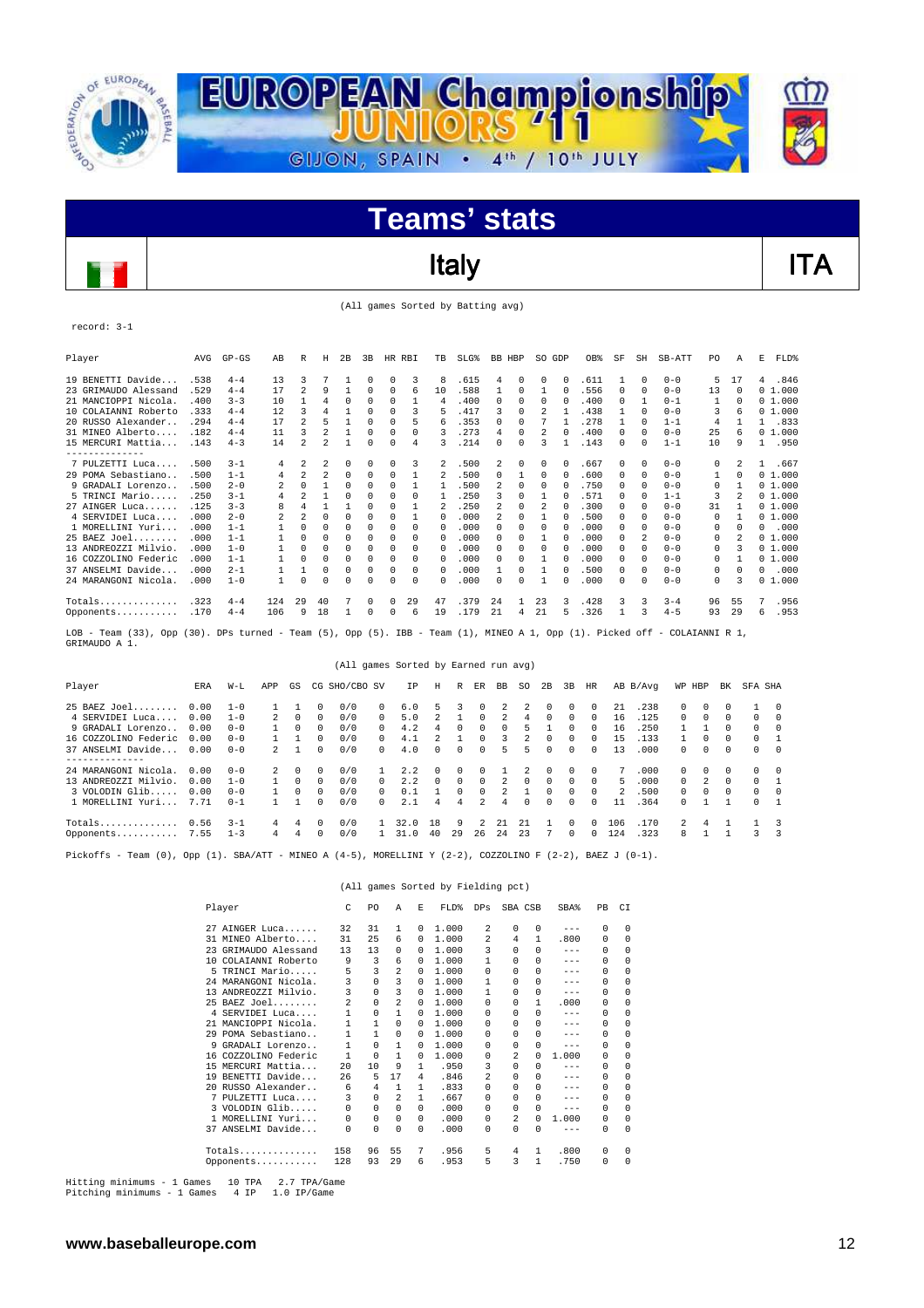

### Lithuania **Lithuania** LTU

(All games Sorted by Batting avg)

record: 0-4

| Player                                                                                                  | AVG  | $GP-GS$ | AB  | R        | Н  | 2B       | 3B | HR.      | RBI      | TВ | SLG <sup>§</sup> | BB. | HBP      | SO.          | GDP      | OB%   | SF         | SH       | SB-ATT   | PO. | Α        | E              | FLD%   |
|---------------------------------------------------------------------------------------------------------|------|---------|-----|----------|----|----------|----|----------|----------|----|------------------|-----|----------|--------------|----------|-------|------------|----------|----------|-----|----------|----------------|--------|
| 15 NEVERAUSKAS Dovyd                                                                                    | .538 | $3 - 3$ | 13  | 2        |    |          |    |          |          | 8  | .615             |     | 0        |              |          | .571  |            | $\Omega$ | $0 - 0$  | 6   |          |                | .875   |
| 4 SIRGEDAS Lukas                                                                                        | .200 | $3 - 3$ | 10  |          | 2  |          | 0  | 0        | 0        | 3  | .300             |     | 0        | 0            |          | .333  | 0          |          | $1 - 1$  | 4   | 6        |                | .833   |
| 5 AUGULIS Rokas                                                                                         | .182 | $4 - 3$ | 11  | 0        |    | $\Omega$ | 0  | $\Omega$ |          |    | .182             | 0   | $\Omega$ | 2            |          | .182  | 0          | $\Omega$ | $0 - 0$  | 4   | 6        |                | 01.000 |
| 9 BRADAUSKAS Lukas.                                                                                     | .182 | $3 - 3$ | 11  |          |    | $\Omega$ | 0  | $\Omega$ |          |    | .182             |     | 0        | 5.           |          | .308  | $^{\circ}$ | $\Omega$ | $1 - 1$  | 16  |          |                | 01.000 |
| 10 VILIMAS Robertas                                                                                     | .154 | $4 - 4$ | 13  | 4        |    | $\Omega$ |    |          |          |    | .154             |     |          |              |          | .389  | 0          | $\Omega$ | $1 - 1$  | 5   | 11       |                | .941   |
| 1 BUKAUSKAS Martyna                                                                                     | .111 | $4 - 2$ | 9   |          |    |          |    |          |          |    | .222             |     | 0        |              |          | .273  | 0          | 0        | $2 - 2$  | 3   | 0        |                | 01.000 |
| 8 MARTUNAS Gytis                                                                                        | .100 | $4 - 3$ | 10  |          |    | $\Omega$ |    | $\Omega$ |          |    | .100             | 5   | $\Omega$ | 6            |          | .400  | 0          | $\Omega$ | $0 - 0$  | 29  | 4        | $\mathfrak{D}$ | .943   |
| 12 KOLDUBA Vidmantas                                                                                    | .000 | $3 - 3$ | 14  | 2        |    | $\Omega$ |    | $\Omega$ | 0        | 0  | .000             |     | $\Omega$ | 5            |          | .067  | 0          | $\Omega$ | $3 - 3$  | 3   |          |                | 01.000 |
| 13 SEREICIKAS Tomas                                                                                     | .000 | $4 - 3$ | 10  | U        | 0  | $\Omega$ | 0  | $\Omega$ | $\Omega$ | 0  | .000             | 2.  | $\Omega$ | 2            |          | .167  | 0          | $\Omega$ | $1 - 1$  | 4   | 0        |                | 01.000 |
| --------------                                                                                          |      |         |     |          |    |          |    |          |          |    |                  |     |          |              |          |       |            |          |          |     |          |                |        |
| 3 STADALNIKAS Kaspa                                                                                     | .286 | $3 - 3$ |     |          |    | 0        | 0  | 0        | 0        | 2  | .286             |     | $\Omega$ | 2            | 0        | .375  |            | $\Omega$ | $0 - 0$  |     | 4        | 4              | .556   |
| 7 VILIMAS Kestas                                                                                        | .250 | $3 - 1$ |     |          |    | $\Omega$ |    | $\Omega$ | $\Omega$ |    | 250              | 0   | $\Omega$ | 2            | $\Omega$ | .250  | 0          | $\Omega$ | $0 - 0$  | 3   | 2        |                | 01.000 |
| 2 BAREIKA Kasparas.                                                                                     | .167 | $4 - 2$ | 6   |          |    |          |    | 0        | 0        |    | .333             | 0   | 0        |              |          | .167  | 0          | 0        | $0 - 0$  | 13  |          |                | 01.000 |
| 14 GRINYS Mindaugas.                                                                                    | .000 | $3 - 1$ | 2   | 0        |    | $\Omega$ | 0  | $\Omega$ | $\Omega$ | 0  | .000             |     | 0        |              |          | . 333 | 0          | $\Omega$ | $0 - 0$  | 2   | $\Omega$ |                | 01.000 |
| 19 RACKAUSKAS Martyn                                                                                    | .000 | $1 - 1$ |     | $\Omega$ | 0  | 0        | 0  | $\Omega$ | $\Omega$ | 0  | .000             | 0   | $\Omega$ |              |          | .000  | 0          | $\Omega$ | $0 - 0$  | 0   | $\Omega$ | 0              | .000   |
| 6 RACKAUSKAS Justin                                                                                     | .000 | $1 - 1$ | 0   |          | 0  | $\Omega$ | 0  | 0        | $\Omega$ | 0  | .000             | 0   | 0        | <sup>n</sup> |          | .000  | 0          | $\Omega$ | $0 - 0$  | 0   | 0        | 0              | .000   |
| $Totals$                                                                                                | .172 | $4 - 4$ | 122 | 14       | 21 | 4        |    | $\Omega$ | 10       | 25 | .205             | 2.1 |          | 38           |          | .299  |            |          | $9 - 9$  | 93  | 40       | 10             | .930   |
| Opponents                                                                                               | .289 | $4 - 4$ | 121 | 38       | 35 | 10       | 2. | $\Omega$ | 31       | 49 | .405             | 35  | 9        | 30           |          | .473  | 2          | 3        | $8 - 12$ | 99  | 42       | 8              | .946   |
|                                                                                                         |      |         |     |          |    |          |    |          |          |    |                  |     |          |              |          |       |            |          |          |     |          |                |        |
| Team (34), Opp (41). DPs turned - Team (1), Opp (1). Picked off - SEREICIKAS T 1, VILIMAS R 1.<br>LOB - |      |         |     |          |    |          |    |          |          |    |                  |     |          |              |          |       |            |          |          |     |          |                |        |

|                           |      |          |             |          |          | (All games Sorted by Earned run avg) |          |      |      |     |               |    |              |    |                |              |     |          |                |               |          |               |          |
|---------------------------|------|----------|-------------|----------|----------|--------------------------------------|----------|------|------|-----|---------------|----|--------------|----|----------------|--------------|-----|----------|----------------|---------------|----------|---------------|----------|
| Player                    | ERA  | W-L      | APP         | GS       |          | CG SHO/CBO SV                        |          | ΙP   | Н    | R   | ER            | BB | SO.          | 2B | 3B             | HR           |     | AB B/Avq | WP HBP         |               | BK       | SFA SHA       |          |
| 2 BAREIKA Kasparas. 4.50  |      | $0 - 1$  |             |          | 0        | 0/0                                  | $\Omega$ | 6.0  | 4    |     |               | 9  |              |    | $^{\circ}$     | $^{\circ}$   | 18  | .222     |                | 3 1           | $\Omega$ | $\Omega$      |          |
| 3 STADALNIKAS Kaspa 5.14  |      | $0 - 0$  |             |          | $\Omega$ | 0/0                                  | $\Omega$ | 7.0  |      | 5.  | 4             | ર  | 4            | 2  |                | $\Omega$     | 27  | .259     | $\cap$         |               | $\cap$   |               | $\Omega$ |
| 10 VILIMAS Robertas.      | 5.62 | $0 - 1$  |             |          |          | 0/0                                  | $\Omega$ | 8.0  | - 11 |     | Б.            |    | 8            |    |                | $\Omega$     | 34  | .324     | $\overline{2}$ | 4             | $\Omega$ | $\Omega$      |          |
| 15 NEVERAUSKAS Dovyd 9.00 |      | $0 - 1$  | $2^{\circ}$ | $\Omega$ | $\Omega$ | 0/0                                  | $\Omega$ | 5.0  | 3    | 6   | 5             | 10 | $\mathbf{Q}$ |    | $\Omega$       | $\Omega$     | 16  | .188     | 6.             |               | $\Omega$ | $\Omega$      | $\Omega$ |
| ------------              |      |          |             |          |          |                                      |          |      |      |     |               |    |              |    |                |              |     |          |                |               |          |               |          |
| 1 BUKAUSKAS Martyna 5.40  |      | $0 - 0$  |             | $\Omega$ | $\Omega$ | 0/0                                  | $\Omega$ | 3.1  | 4    | .5. | $\mathcal{L}$ | 5. |              |    | $\cap$         | $\Omega$     | 15  | .267     | $\cap$         | $\Omega$      | $\Omega$ |               | $\Omega$ |
| 6 RACKAUSKAS Justin 59.40 |      | $0 - 1$  |             |          | $\cap$   | 0/0                                  | $\Omega$ | 1.2  | 6    | 11  | - 11          | 5. |              | 4  | $\Omega$       | $\Omega$     | 11  | .545     |                | $\mathcal{L}$ |          | $\Omega$      | $\Omega$ |
| Totals                    | 8.71 | $() - 4$ | 4           | 4        |          | 0/0                                  | $\Omega$ | 31.0 | 35   | 38  | 30            | 35 | 30           | 10 | $\overline{2}$ | <sup>0</sup> | 121 | .289     | 12.            | -9            |          | $\mathcal{L}$ |          |
| Opponents 1.64            |      | $4 - 0$  | 4           | 4        | $\Omega$ | 0/0                                  |          | 33.0 | 2.1  | 14  | 6             | 21 | 38           | 4  | $\Omega$       |              | 122 | .172     | 4              |               |          | $\Omega$      |          |

PB - Team (3), MARTUNAS G 3. Pickoffs - Team (1), NEVERAUSKAS 1, Opp (2). SBA/ATT - MARTUNAS G (7-9), VILIMAS R (3-5),<br>STADALNIKAS (2-3), BAREIKA K (2-3), VILIMAS K (1-1), RACKAUSKAS J (1-1).

(All games Sorted by Fielding pct)

|     | Player               | C   | PO. | А              | F.       | FLD%  | <b>DPs</b> | SBA CSB        |                | SBA%    | PB       | CI       |
|-----|----------------------|-----|-----|----------------|----------|-------|------------|----------------|----------------|---------|----------|----------|
| 9.  | BRADAUSKAS Lukas.    | 19  | 16  | 3              | 0        | 1,000 | 0          | 0              | 0              | $- - -$ | 0        | 0        |
|     | 2 BAREIKA Kasparas.  | 14  | 13  | 1              | 0        | 1,000 | 0          | $\mathfrak{D}$ | 1              | .667    | 0        | 0        |
|     | 5 AUGULIS Rokas      | 10  | 4   | 6              | 0        | 1,000 | 0          | 0              | 0              | $- - -$ | $\Omega$ | 0        |
|     | VILIMAS Kestas       | 5   | 3   | $\mathfrak{D}$ | 0        | 1,000 | 0          |                | <sup>0</sup>   | 1,000   | $\Omega$ | 0        |
|     | 12 KOLDUBA Vidmantas | 5   | 3   | $\mathfrak{D}$ | $\Omega$ | 1,000 |            | 0              | 0              | $- - -$ | $\Omega$ | 0        |
| 13. | SEREICIKAS Tomas.    | 4   | 4   | $\Omega$       | 0        | 1,000 | 0          | 0              | 0              | $- - -$ | $\Omega$ | $\Omega$ |
|     | 1 BUKAUSKAS Martyna  | 3   | 3   | $\Omega$       | 0        | 1,000 | 0          | 0              | $\Omega$       | $- - -$ | $\Omega$ | $\Omega$ |
|     | 14 GRINYS Mindaugas. | 2   | 2   | $\Omega$       | 0        | 1,000 | 0          | 0              | 0              | $- - -$ | $\Omega$ | 0        |
| 8   | MARTUNAS Gytis       | 35  | 29  | 4              | 2        | .943  | 0          | 7              | $\mathfrak{D}$ | .778    | 3        | $\Omega$ |
| 10  | VILIMAS Robertas.    | 17  | 5   | 11             | 1        | .941  | 0          | 3              | 2.             | .600    | $\Omega$ | $\Omega$ |
|     | 15 NEVERAUSKAS Dovyd | 8   | 6   | 1              |          | .875  | 0          | 0              | 0              | $- - -$ | $\Omega$ | $\Omega$ |
|     | 4 SIRGEDAS Lukas     | 12  | 4   | 6              | 2        | .833  | 0          | <sup>n</sup>   | 0              | $- - -$ | $\Omega$ | $\Omega$ |
|     | 3 STADALNIKAS Kaspa  | 9   | 1   | 4              | 4        | .556  | 0          | 2              |                | .667    | $\Omega$ | $\Omega$ |
| 6.  | RACKAUSKAS Justin    | 0   | 0   | $\Omega$       | 0        | .000  | 0          |                |                | 1.000   | 0        | 0        |
|     | 19 RACKAUSKAS Martyn | 0   | 0   | 0              | 0        | .000  | 0          | 0              | 0              | $- - -$ | 0        | $\Omega$ |
|     | $Totals$             | 143 | 93  | 40             | 10       | .930  |            | 8              | 4              | .667    | 3        | 0        |
|     | Opponents            | 149 | 99  | 42             | 8        | .946  |            | 9              | 0              | 1.000   | 0        | 0        |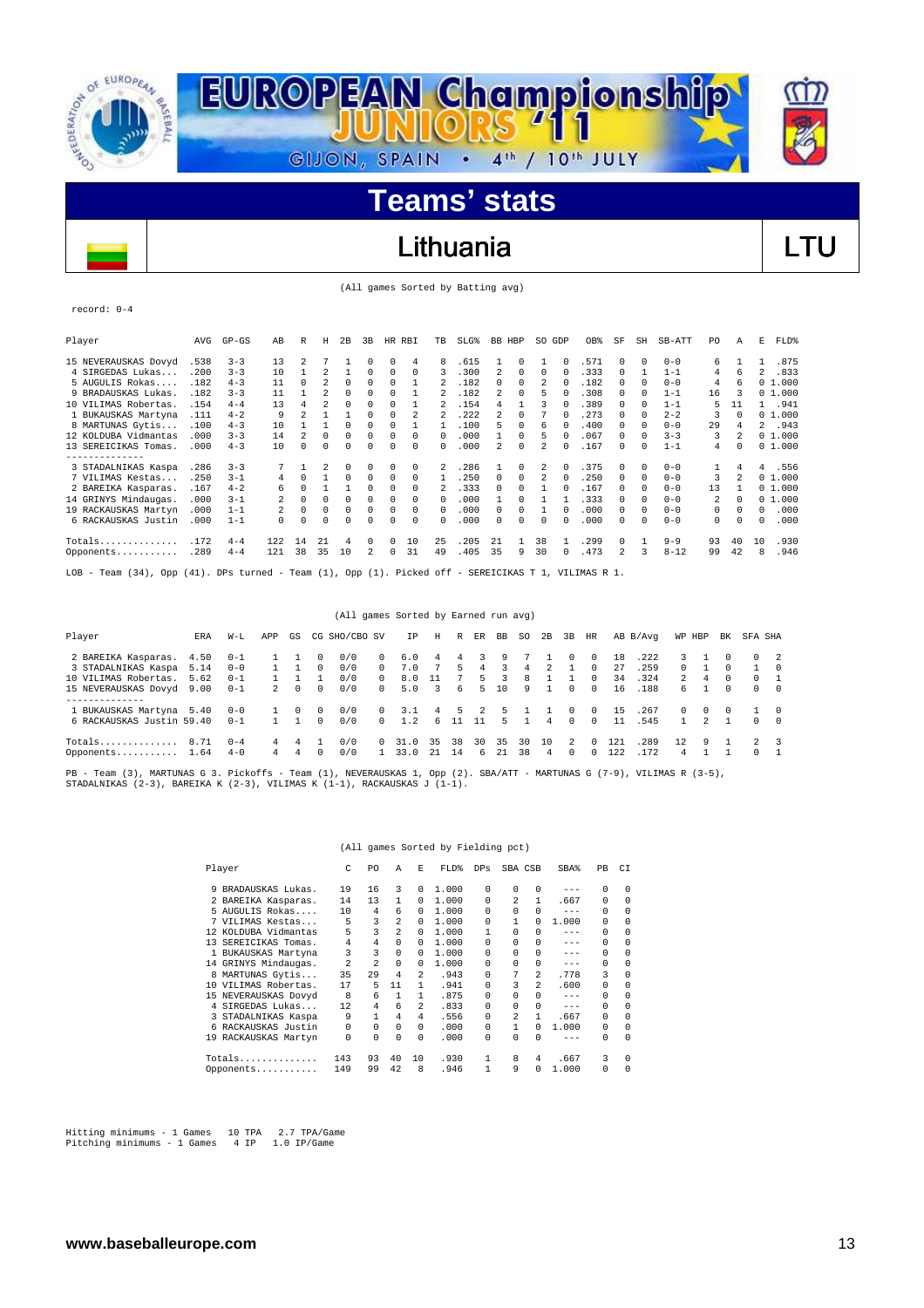

### Netherlands NED

(All games Sorted by Batting avg)

#### record: 4-0

 $\overline{a}$ 

| AVG<br>Player                | $GP - GS$ | AB  | R        | Н        | 2B       | 3B | HR RBI      |    | TB | SLG <sup>§</sup> | BB HBP         |          | SO GDP |   | OB%    | SF       | SH         | SB-ATT  | PO.          | Α        | E              | FLD%   |
|------------------------------|-----------|-----|----------|----------|----------|----|-------------|----|----|------------------|----------------|----------|--------|---|--------|----------|------------|---------|--------------|----------|----------------|--------|
| 18 VAN DER MEER Stij<br>.533 | $4 - 4$   | 15  | 2        | 8        |          | 0  | $\Omega$    | 4  | 9  | .600             |                | $\Omega$ | 0      |   | .563   | $\Omega$ |            | $1 - 2$ | 7            | 2.0      |                | .964   |
| 10 TRUE Dillon<br>.467       | $4 - 3$   | 15  | 2        | 7        | 3        | 0  | $\mathbf 0$ | 5  | 10 | .667             |                | $\Omega$ | 3      |   | .500   | 0        | 0          | $0 - 1$ | 7            | 7        |                | 01.000 |
| 19 CORNELISSE Bayron<br>.462 | $4 - 4$   | 13  |          | 6        |          | 0  | 0           | 3  |    | .538             |                | $\Omega$ | 4      |   | .438   | 2        | $\Omega$   | $0 - 0$ | 2            |          | $\mathfrak{D}$ | .818   |
| .385<br>3 VAN DE SANDEN Sve  | $4 - 3$   | 13  | 3        | 5        |          | 0  | 0           | 2  | 6  | .462             |                | $\Omega$ | 0      |   | .429   | 0        | $\Omega$   | $0 - 0$ | 1            | $\Omega$ |                | 01.000 |
| .308<br>20 NIEVELD Kevin     | $4 - 4$   | 13  | 6        | 4        | $\Omega$ | 0  | $\Omega$    |    | 4  | .308             | 4              | $\Omega$ |        |   | .471   | 0        | $\Omega$   | $0 - 0$ | 41           |          |                | 01.000 |
| 4 KEMP Urving<br>.250        | $4 - 4$   | 16  | 4        |          | 3        |    | $\Omega$    | 4  | 9  | .563             | 3              | $\Omega$ | 0      |   | .368   | 0        | $^{\circ}$ | $0 - 0$ | 8            | 0        |                | 01.000 |
| 14 NIJHOF Brennan<br>.143    | $3 - 2$   | 7   | 2        |          | 0        | 0  | $\Omega$    |    |    | .143             | $\mathfrak{D}$ |          |        |   | .364   |          | $\Omega$   | $0 - 0$ | $\mathbf{1}$ | 0        |                | 01.000 |
| -------------                |           |     |          |          |          |    |             |    |    |                  |                |          |        |   |        |          |            |         |              |          |                |        |
| 24 HALDERMAN Tim 1.000       | $1 - 1$   |     |          |          |          | 0  | 0           | 3  |    | 2 2.000          |                | $\Omega$ | 0      |   | 01.000 | $\Omega$ | $\Omega$   | $0 - 0$ | 0            | 2        |                | 01.000 |
| 15 ANGELA Jerremyh 1.000     | $2 - 0$   |     | $\Omega$ |          | $\Omega$ | 0  | $\Omega$    |    |    | 1 1.000          | 0              | $\Omega$ | 0      |   | 01.000 | $\Omega$ | $\Omega$   | $0 - 0$ | 0            | $\Omega$ | 0              | .000   |
| 13 DELAMARRE Ian<br>.500     | $1 - 1$   |     |          |          |          | 0  | 0           | 0  |    | 2 1.000          | 0              | $\Omega$ | O.     |   | .500   | 0        |            | $0 - 0$ |              |          |                | 01.000 |
| 27 KORENHOF Daniel<br>.400   | $3 - 1$   |     |          |          |          | 0  | $\Omega$    | 3  | 3  | .600             |                | $\Omega$ |        |   | .500   | 0        | $\Omega$   | $0 - 0$ |              | $\Omega$ |                | 01.000 |
| 28 ENGELHARDT Rachid<br>.375 | $3 - 2$   | 8   | 4        |          |          | U  | 0           |    | 4  | .500             |                | $\Omega$ | 0      |   | .444   | 0        | $\Omega$   | $0 - 0$ | 0            | $\Omega$ | 0              | .000   |
| .250<br>16 VAN DOESBURG Pete | $2 - 2$   | 8   |          |          |          |    | 0           |    | 5  | .625             | 0              | $\Omega$ | 3      |   | .250   | 0        | $\Omega$   | $0 - 0$ | 11           |          |                | 01.000 |
| .250<br>1 HENSON Stephen     | $2 - 1$   | 4   |          |          | 0        | 0  | $\Omega$    |    |    | .250             |                |          | 0      |   | .500   | 0        | $\Omega$   | $1 - 1$ | 0            |          |                | 01.000 |
| 21 PAAP Sander<br>.167       | $3 - 2$   | 6   | 4        |          |          | 0  | 0           | 3  |    | .333             |                |          |        |   | .444   | 0        | $\Omega$   | $0 - 0$ | 10           | 0        |                | 01.000 |
| 9 SCHEL Robin<br>.000        | $1 - 1$   | 3   | 0        | $\Omega$ | $\Omega$ | 0  | 0           | 0  | 0  | .000             | 0              | $\Omega$ | 2      |   | .000   | 0        | $\Omega$   | $0 - 0$ |              |          |                | 01.000 |
| .000<br>12 ELSHOF Leon       | $1 - 1$   | 2   | 0        | 0        | 0        | 0  | $\Omega$    |    | 0  | .000             | 0              | $\Omega$ |        |   | .000   | $\Omega$ | 0          | $0 - 0$ |              |          |                | 01.000 |
| .000<br>22 TIMMERMANS Kaj    | $1 - 0$   | 0   | 0        | 0        | 0        | 0  | $\Omega$    | 0  | 0  | .000             |                | $\Omega$ | 0      |   | 01.000 | 0        | $\Omega$   | $0 - 0$ | 1            | 2        |                | 01.000 |
| .356<br>$Totals$             | $4 - 4$   | 132 | 34       | 47       | 15       | 2  | $\Omega$    | 34 | 66 | .500             | 20             | 3        | 17     |   | .443   | 3        | 2          | $2 - 4$ | 93           | 45       | 3              | .979   |
| .143<br>Opponents            | $4 - 4$   | 105 | 2        | 15       |          | 0  | $\Omega$    | 2  | 16 | .152             |                |          | 22     | ર | .204   | $\Omega$ |            | $0 - 0$ | 89           | 34       | 7              | .946   |

LOB - Team (37), Opp (19). DPs turned - Team (5). Picked off - KEMP U 1.

#### (All games Sorted by Earned run avg)

| Player               | ERA  | $W-L$   | APP            | GS       |              | CG SHO/CBO SV |          | ΙP   | н             | R              | ER            | BB            | SO           | 2B           | 3B           | HR         |              | AB B/Avq | WP HBP       |              | BK           | SFA SHA      |               |
|----------------------|------|---------|----------------|----------|--------------|---------------|----------|------|---------------|----------------|---------------|---------------|--------------|--------------|--------------|------------|--------------|----------|--------------|--------------|--------------|--------------|---------------|
| 13 DELAMARRE Ian     | 0.00 | $1 - 0$ |                |          |              | 0/0           |          | 7.0  |               | O.             | <sup>n</sup>  |               |              | <sup>n</sup> | 0            | $^{\circ}$ | 23           | .043     | <sup>n</sup> |              |              |              | $\Omega$      |
| 9 SCHEL Robin        | 0.00 | $1 - 0$ |                |          |              | 0/1           | $\Omega$ | 6.2  | 3             | 0              | $\Omega$      |               | ъ.           | $\Omega$     | 0            | $\Omega$   | 20           | .150     | $\cap$       | 0            | $\Omega$     | $\Omega$     | $\Omega$      |
| 12 ELSHOF Leon       | 0.00 | $1 - 0$ |                |          |              | 0/1           | $\Omega$ | 6.0  | 5.            | 0              | $\Omega$      |               |              | $\Omega$     | <sup>n</sup> | $\Omega$   | 22           | .227     | $\Omega$     | $\Omega$     | $\Omega$     | $\Omega$     |               |
| ------------         |      |         |                |          |              |               |          |      |               |                |               |               |              |              |              |            |              |          |              |              |              |              |               |
| 15 ANGELA Jerremyh   | 0.00 | $0 - 0$ | $\mathbf{2}$   | $\Omega$ |              | 0/2           |          | 3.1  |               | O.             | <sup>n</sup>  |               |              | $\Omega$     | 0            |            |              | . 000    | 0            | $\Omega$     |              |              | $\Omega$      |
| 22 TIMMERMANS Kaj    | 0.00 | $1 - 0$ |                | $\Omega$ | 0            | 0/0           | $\cap$   | 2.0  |               | <sup>n</sup>   | $\Omega$      |               |              |              | <sup>n</sup> |            |              | .143     | 0            | $\Omega$     | $\Omega$     |              | $\Omega$      |
| 24 HALDERMAN Tim     | 0.00 | $0 - 0$ |                |          | $\Omega$     | 0/0           | $\cap$   | 2.0  | $\mathcal{L}$ | <sup>n</sup>   | $\Omega$      | <sup>n</sup>  |              | $\Omega$     | <sup>n</sup> | $\Omega$   | 8.           | .250     | $\cap$       | $\Omega$     | $\mathbf{r}$ | $\cap$       | $\Omega$      |
| 26 MORENO Jose       | 0.00 | $0 - 0$ |                | $\Omega$ | 0            | 0/0           |          | 1.0  |               | n.             | $\Omega$      |               | <sup>n</sup> | $\Omega$     | 0            | $\Omega$   | $\mathbf{2}$ | . 000    | $\cap$       | <sup>n</sup> | $\cap$       | $\Omega$     | $\Omega$      |
| 19 CORNELISSE Bayron | 0.00 | $0 - 0$ |                | $\Omega$ | <sup>n</sup> | 0/1           |          | 1.0  | $\cap$        | <sup>n</sup>   | $\Omega$      |               |              | $\Omega$     | <sup>n</sup> | $\Omega$   | 3            | . 000    | $\cap$       | $\Omega$     | $\Omega$     | $\Omega$     | $\Omega$      |
| 25 MEURIS Oscar      | 9.00 | $0 - 0$ | $\overline{2}$ | $\Omega$ |              | 0/0           | $\cap$   | 2.0  | २             | $\mathfrak{D}$ | $\mathcal{L}$ | $\mathcal{D}$ | 4            | $\Omega$     | <sup>n</sup> | $\Omega$   | 9            | .333     | $\Omega$     | $\Omega$     |              | <sup>n</sup> | $\Omega$      |
| Totals               | 0.58 | $4 - 0$ | 4              | 4        |              | 2/2           |          |      | 15            |                |               |               | 22           |              | <sup>n</sup> |            | 0.5          | .143     | <sup>n</sup> |              |              |              |               |
| Opponents            | 8.19 | $0 - 4$ |                |          |              | 0/0           |          | 29.2 | 47            | 34             | 27            | 20            |              | ⊥5.          |              |            | 32ء          | .356     |              |              |              |              | $\mathcal{L}$ |

PB - Team (1), VAN DOESBURG 1. Pickoffs - Team (0), Opp (1).

#### (All games Sorted by Fielding pct)

|    | Player               | C   | P <sub>0</sub> | A              | E.       | FLD <sup>*</sup> | DPs      | SBA CSB      |          | SBA%    | PB       | CI       |
|----|----------------------|-----|----------------|----------------|----------|------------------|----------|--------------|----------|---------|----------|----------|
|    | 20 NIEVELD Kevin     | 42  | 41             | 1              | 0        | 1.000            | 5        | 0            | 0        | $- - -$ | $\Omega$ | $\Omega$ |
| 10 | TRUE Dillon          | 14  | 7              | 7              | $\Omega$ | 1,000            | 3        | 0            | 0        | $- - -$ | 0        | 0        |
| 16 | VAN DOESBURG Pete    | 12  | 11             | 1              | 0        | 1,000            | 0        | 0            | 0        | $- - -$ | 1        | 0        |
| 21 | PAAP Sander          | 10  | 10             | $\Omega$       | 0        | 1,000            | $\Omega$ | 0            | 0        | $- - -$ | $\Omega$ | $\Omega$ |
|    | 4 KEMP Urving        | 8   | 8              | 0              | 0        | 1,000            | 0        | 0            | 0        | $- - -$ | $\Omega$ | $\Omega$ |
|    | 12 ELSHOF Leon       | 3   | 1              | $\mathfrak{D}$ | 0        | 1,000            | 0        | 0            | 0        | $--$    | $\Omega$ | $\Omega$ |
| 22 | TIMMERMANS Kaj       | 3   | 1              | $\overline{2}$ | $\Omega$ | 1,000            | 0        | 0            | 0        | $- - -$ | $\Omega$ | $\Omega$ |
|    | 13 DELAMARRE Ian     | 2   | 1              | $\mathbf{1}$   | $\Omega$ | 1,000            | 0        | 0            | 0        | $- - -$ | $\Omega$ | $\Omega$ |
| 9  | SCHEL Robin          | 2   | 1              | 1              | $\Omega$ | 1,000            | 1        | 0            | 0        | $- - -$ | $\Omega$ | $\Omega$ |
|    | 24 HALDERMAN Tim     | 2   | 0              | 2              | $\Omega$ | 1,000            | 1        | 0            | 0        | $- - -$ | $\Omega$ | 0        |
| 27 | KORENHOF Daniel      | 1   | 1              | 0              | $\Omega$ | 1,000            | 0        | 0            | 0        | $- - -$ | $\Omega$ | 0        |
|    | 3 VAN DE SANDEN Sve  | 1   | 1              | $\mathbf 0$    | $\Omega$ | 1,000            | 0        | 0            | $\Omega$ | $--$    | $\Omega$ | $\Omega$ |
|    | 14 NIJHOF Brennan    | 1   | 1              | 0              | 0        | 1,000            | $\Omega$ | 0            | 0        | $- - -$ | $\Omega$ | 0        |
|    | 1 HENSON Stephen     | 1   | 0              | 1              | 0        | 1,000            | $\Omega$ | 0            | $\Omega$ | $- - -$ | $\Omega$ | $\Omega$ |
|    | 18 VAN DER MEER Stij | 28  | 7              | 20             | 1        | .964             | 3        | 0            | 0        | $- - -$ | $\Omega$ | 0        |
| 19 | CORNELISSE Bayron    | 11  | 2              | 7              | 2        | .818             | $\Omega$ | 0            | $\Omega$ | $- - -$ | $\Omega$ | $\Omega$ |
| 28 | ENGELHARDT Rachid    | 0   | 0              | $\mathbf 0$    | 0        | .000             | 0        | 0            | 0        | $- - -$ | 0        | 0        |
| 25 | MEURIS Oscar         | 0   | 0              | 0              | $\Omega$ | .000             | $\Omega$ | 0            | 0        | $- - -$ | $\Omega$ | $\Omega$ |
|    | 26 MORENO Jose       | 0   | 0              | 0              | $\Omega$ | .000             | 0        | 0            | $\Omega$ | $- - -$ | 0        | 0        |
|    | 15 ANGELA Jerremyh   | 0   | 0              | $\Omega$       | 0        | .000             | $\Omega$ | <sup>n</sup> | $\Omega$ | $--$    | $\Omega$ | $\Omega$ |
|    | Totals               | 141 | 93             | 45             | 3        | .979             | 5        | 0            | 0        | $--$    | 1        | 0        |
|    | Opponents            | 130 | 89             | 34             | 7        | .946             | 0        | 2            | 2        | .500    | 0        | 0        |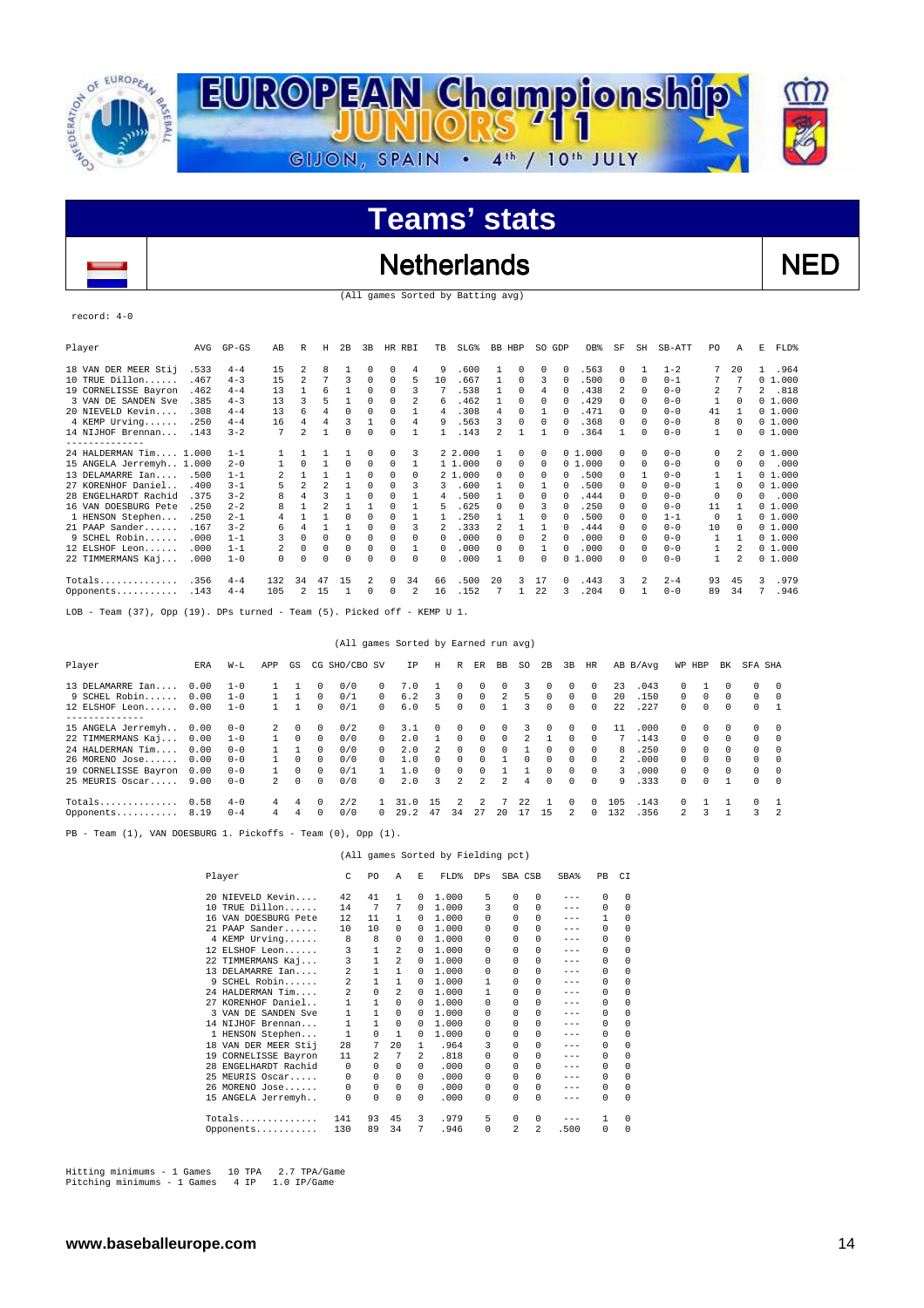

# Russia RUS

|  |  |  |  |  | (All games Sorted by Batting avg) |
|--|--|--|--|--|-----------------------------------|
|--|--|--|--|--|-----------------------------------|

| Player                                                                                                                                | AVG  | $GP - GS$ | AB             | R                       | Н        | 2B       | 3B | HR           | RBI          | TB           | $SLG$ $%$ | BB HBP |              | SO GDP         |          | OB%                    | SF       | SH       | SB-ATT   | PO.          | Α            | E        | $FLD$ $%$ |
|---------------------------------------------------------------------------------------------------------------------------------------|------|-----------|----------------|-------------------------|----------|----------|----|--------------|--------------|--------------|-----------|--------|--------------|----------------|----------|------------------------|----------|----------|----------|--------------|--------------|----------|-----------|
| 18 LEONOV Denis                                                                                                                       | .444 | $4 - 3$   | 9              | $\overline{\mathbf{c}}$ | 4        | $\Omega$ | 0  | 0            | 2            | 4            | 444       |        | 0            | 2              | $\Omega$ | .455                   |          | $\Omega$ | $2 - 2$  | 0            |              |          | 01.000    |
| 33 PLOTNIKOV Alexand                                                                                                                  | .400 | $4 - 3$   | 10             |                         | 4        | $\Omega$ | 0  | 0            | 2            | 4            | .400      | 2      |              |                |          | .538                   | $\Omega$ | $\Omega$ | $0 - 1$  | 5            | $\Omega$     |          | 01.000    |
| 1 ATADZHANOV Nikita                                                                                                                   | .300 | $4 - 4$   | 10             | 2                       | 3        | $\Omega$ | 0  | $\Omega$     | 0            | 3            | .300      | 6      | 0            | 4              | $\Omega$ | .563                   | 0        | $\Omega$ | $0 - 0$  | 10           | 8            |          | .720      |
| 55 SHEVCHENKO Andrey                                                                                                                  | .250 | $4 - 4$   | 16             | $\mathfrak{D}$          | 4        | $\Omega$ |    | 0            |              | 6            | .375      | 2      |              | κ              |          | .368                   | 0        | $\Omega$ | $1 - 1$  | 7            | <sup>n</sup> |          | 01.000    |
| 19 NOVOZHILOV Mikhai                                                                                                                  | .250 | $4 - 4$   | 12             | $\Omega$                | ς        |          | 2  | <sup>n</sup> | 4            | R            | .667      | 0      |              | κ              | $\Omega$ | .286                   | 1        | $\Omega$ | $0 - 1$  | 33           | 2            |          | 01.000    |
| 11 ELKIN Victor                                                                                                                       | .167 | $4 - 3$   | 12             |                         | 2        | $\Omega$ | 0  | 0            |              |              | .167      | 3      | 0            | $\mathfrak{D}$ |          | .333                   | $\Omega$ | $\Omega$ | $1 - 2$  | 3            | 14           |          | .944      |
| 10 KHOMYAKOV Daniil.                                                                                                                  | .000 | $4 - 4$   | 10             | 0                       | 0        | $\Omega$ | 0  | 0            | 0            | <sup>n</sup> | .000      | 2      | $\Omega$     | κ              |          | .167                   | $\Omega$ | $\Omega$ | $0 - 2$  | 23           |              |          | .968      |
| . _ _ _ _ _ _ _ _ _ _ _ _ _                                                                                                           |      |           |                |                         |          |          |    |              |              |              |           |        |              |                |          |                        |          |          |          |              |              |          |           |
| 4 DUDIN Andrey                                                                                                                        | .500 | $2 - 2$   | 4              | 0                       | 2        | $\Omega$ | 0  | $\Omega$     | 0            | 2            | .500      | 0      | $\Omega$     |                | 0        | .500                   | $\Omega$ | 1        | $0 - 1$  | 2            | 3            |          | .833      |
| 8 GOVORADLO Vladisl                                                                                                                   | .500 | $2 - 0$   | $\mathfrak{D}$ | $\Omega$                |          | $\Omega$ | 0  | $\Omega$     | 0            | 1            | .500      | 0      | 0            |                | $\Omega$ | .500                   | $\Omega$ | $\Omega$ | $0 - 0$  | 0            | 1            |          | 01.000    |
| 28 TOLMACHEV Vadim                                                                                                                    | .333 | $1 - 1$   |                |                         |          | $\Omega$ | 0  | <sup>n</sup> | <sup>n</sup> |              | 333       |        | <sup>n</sup> |                |          | .500                   | 0        | $\Omega$ | $0 - 1$  |              | $\Omega$     |          | 01.000    |
| 20 BUBNOV Mikhail                                                                                                                     | .167 | $2 - 2$   | Б.             |                         |          | $\Omega$ | 0  | 0            | <sup>n</sup> |              | .167      | 0      | 0            | 2              |          | .167                   | 0        | $\Omega$ | $0 - 0$  | 2            |              | 2        | .714      |
| 15 SEMENOV Dmitry                                                                                                                     | .000 | $3 - 2$   | 6              |                         | U        | $\Omega$ | 0  | 0            | 0            | n            | .000      |        | 0            |                |          | .143                   | 0        |          | $2 - 2$  | $\mathbf{1}$ | $\Omega$     |          | 01.000    |
| 81 PROSHIN Roman                                                                                                                      | .000 | $3 - 0$   | 4              | $\Omega$                | U        | $\Omega$ | 0  | 0            | 0            | 0            | .000      | 0      | <sup>n</sup> | <sup>n</sup>   |          | .000                   | 0        | $\Omega$ | $0 - 0$  | 8            | 0            |          | 01.000    |
| 7 VESENEV Andrey                                                                                                                      | .000 | $2 - 2$   | ς              | 2                       | $\Omega$ | $\Omega$ | 0  | 0            | 0            | 0            | .000      | 3      | $\Omega$     |                |          | .500                   | 0        | $\Omega$ | $0 - 0$  | 2            |              |          | .750      |
| 51 TARASOV Aleksandr                                                                                                                  | .000 | $2 - 1$   |                | $\Omega$                | U        |          | 0  | O            | 0            | 0            | .000      | 0      | $\Omega$     | n              |          | .000                   | 0        |          | $0 - 0$  |              |              | $\Omega$ | 1.000     |
| 25 LOVANOV Nikita                                                                                                                     | .000 | $2 - 1$   |                | 0                       | 0        | $\Omega$ | 0  | $\Omega$     | 0            | $\Omega$     | .000      | 0      | $\Omega$     | -1             | $\Omega$ | .000                   | 0        | $\Omega$ | $0 - 0$  | 0            | 0            | 0        | .000      |
| 16 BEGLARYAN Narek                                                                                                                    | .000 | $1 - 0$   | 0              | $\Omega$                | $\Omega$ | $\Omega$ | 0  | 0            | 0            | <sup>n</sup> | .000      |        | 0            | $\Omega$       |          | .000<br>0 <sub>1</sub> | 0        | $\Omega$ | $1 - 1$  | 0            | 0            | $\Omega$ | .000      |
|                                                                                                                                       | .225 | $4 - 4$   | 111            | 13                      | 25       |          | 3  | 0            | 10           | 32           | .288      | 22     | 3            | 26             | 4        | .362                   | 2        | 3        | $7 - 14$ | 99           | 46           | 14       | .912      |
| Opponents                                                                                                                             | .252 | $4 - 4$   | 127            | 25                      | 32       | 3        | 0  | 0            | 17           | 35           | .276      | 24     | 3            | 35             |          | .381                   |          | 3        | $4 - 8$  | 99           | 48           | 9        | .942      |
| LOB - Team (29), Opp (34). DPs turned - Team (3), Opp (5). IBB - Team (1), ELKIN V 1, Opp (1). Picked off - LEONOV D 1, DUDIN<br>A 1. |      |           |                |                         |          |          |    |              |              |              |           |        |              |                |          |                        |          |          |          |              |              |          |           |

|                                                                                 |                              |                                          |                                  |                      |                                  |                          |                                                  | (All games Sorted by Earned run avg) |                    |              |                                       |             |                    |                          |                            |                                              |                           |                              |                                                |                                           |                                              |                                  |                                  |
|---------------------------------------------------------------------------------|------------------------------|------------------------------------------|----------------------------------|----------------------|----------------------------------|--------------------------|--------------------------------------------------|--------------------------------------|--------------------|--------------|---------------------------------------|-------------|--------------------|--------------------------|----------------------------|----------------------------------------------|---------------------------|------------------------------|------------------------------------------------|-------------------------------------------|----------------------------------------------|----------------------------------|----------------------------------|
| Player                                                                          | ERA                          | $W-L$                                    | APP                              | GS                   |                                  | CG SHO/CBO SV            |                                                  | ΙP                                   | Н                  | R            | ER                                    | BB          | SO                 | 2B                       | 3B                         | HR                                           |                           | AB B/Avg                     | WP HBP                                         |                                           | BK                                           | SFA SHA                          |                                  |
| 18 LEONOV Denis<br>7 VESENEV Andrey<br>8 GOVORADLO Vladisl<br>15 SEMENOV Dmitry | 1.64<br>1.80<br>2.25<br>4.91 | $1 - 1$<br>$1 - 0$<br>$0 - 0$<br>$0 - 0$ | $\mathfrak{D}$<br>$\overline{2}$ | $\Omega$             | $\Omega$<br>$\Omega$<br>$\Omega$ | 0/0<br>0/0<br>0/0<br>0/0 | $\Omega$<br>$\Omega$<br>$\mathbf{1}$<br>$\Omega$ | 1.0<br>5.0<br>4.0<br>7.1             | 10<br>-4<br>R      | 4<br>6.<br>4 | $\mathcal{L}$<br>4                    | 4<br>5<br>5 | 15<br>9            | <sup>n</sup><br>$\Omega$ | <sup>n</sup><br>$\cap$     | $\Omega$<br>$\Omega$<br>$\Omega$<br>$\Omega$ | 42<br>2.0<br>13<br>2.8    | .238<br>.200<br>.231<br>.286 | $2^{\circ}$<br>$\overline{2}$<br>2<br>$\Omega$ | $\Omega$<br>$\Omega$<br>$\Omega$          | $\Omega$<br>$\Omega$<br>$\Omega$<br>$\Omega$ | $\Omega$<br>$\Omega$<br>$\Omega$ | $\Omega$                         |
| 25 LOVANOV Nikita<br>5 YURTSUK Evgeny<br>51 TARASOV Aleksandr                   | 0.00<br>0.00<br>6.00         | $0 - 1$<br>$0 - 0$<br>$0 - 0$            |                                  | $\Omega$<br>$\Omega$ | $\cap$<br>$\Omega$<br>$\Omega$   | 0/0<br>0/0<br>0/0        | $\mathsf{O}$<br>$\Omega$<br>$\Omega$             | 1.2.<br>1.0<br>3.0                   | $\mathcal{L}$<br>4 | 5.<br>4      | $\Omega$<br>$\Omega$<br>$\mathcal{L}$ | 6<br>2      | 5.<br>$\mathbf{2}$ | $\Omega$<br>$\Omega$     | $\cap$<br>$\cap$<br>$\cap$ | $\Omega$<br>$\Omega$<br>$\Omega$             | R<br>$\overline{4}$<br>12 | 250<br>250<br>.333           | $\cap$<br>$\cap$<br>$\Omega$                   | $\mathbf{v}$<br>$\Omega$<br>$\mathcal{L}$ | $\cap$<br>$\Omega$                           | $\Omega$<br>$\Omega$<br>$\Omega$ | $\Omega$<br>$\Omega$<br>$\Omega$ |
| Totals<br>Opponents                                                             | 2.73<br>2.73                 | $2 - 2$<br>$2 - 2$                       | 4<br>4                           | 4<br>4               | 0                                | 0/0<br>/1                |                                                  | 33.0<br>33.0                         | 32<br>25           | 25<br>13     | 10<br>10                              | 2.4<br>2.2. | 35<br>26           | ર                        | $\Omega$                   | $^{\circ}$                                   | 127<br>111                | .252<br>.225                 | 6.<br>$\mathbf{2}$                             | ર<br>3                                    | $\Omega$                                     | $\mathbf{2}^{\circ}$             | -3                               |

PB - Team (0), Opp (1). Pickoffs - Team (1), VESENEV A 1, Opp (2). SBA/ATT - KHOMYAKOV D (3-6), LOBANOV N (2-3), YURTSUK E (1-1), SEMENOV D (0-1), LEONOV D (0-1), TARASOV A (1-1), PLOTNIKOV A (1-1), VESENEV A (0-1).

#### (All games Sorted by Fielding pct)

| Player                   | C   | PO.            | A              | E.             | FLD%  | <b>DPs</b>     | SBA CSB        |              | SBA%    | PB       | CI       |
|--------------------------|-----|----------------|----------------|----------------|-------|----------------|----------------|--------------|---------|----------|----------|
| 19 NOVOZHILOV Mikhai     | 35  | 33             | $\mathfrak{D}$ | $\Omega$       | 1,000 | 3              | 0              | 0            | $- - -$ | $\Omega$ | $\Omega$ |
| PROSHIN Roman<br>81      | 8   | 8              | 0              | 0              | 1,000 | 0              | $\Omega$       | 0            | $- - -$ | 0        | 0        |
| SHEVCHENKO Andrey<br>55. | 7   | 7              | $\mathbf 0$    | 0              | 1,000 | 0              | 0              | $\Omega$     | $- - -$ | $\Omega$ | $\Omega$ |
| 33 PLOTNIKOV Alexand     | 5   | 5              | 0              | $\Omega$       | 1,000 | 0              | 1              | 0            | 1,000   | $\Omega$ | $\Omega$ |
| LEONOV Denis<br>18       | 5   | 0              | 5              | 0              | 1,000 | 0              | 0              | 1.           | .000    | $\Omega$ | $\Omega$ |
| TARASOV Aleksandr<br>51. | 2   | $\mathbf{1}$   | 1              | 0              | 1,000 | 0              |                | <sup>0</sup> | 1,000   | 0        | 0        |
| TOLMACHEV Vadim<br>28    | 2   | $\mathfrak{D}$ | 0              | 0              | 1,000 | 0              | 0              | 0            | $- - -$ | $\Omega$ | $\Omega$ |
| 15 SEMENOV Dmitry        | 1   | 1              | 0              | 0              | 1,000 | 0              | 0              |              | .000    | 0        | 0        |
| GOVORADLO Vladisl        | 1   | 0              | $\mathbf{1}$   | $\Omega$       | 1,000 | 0              | 0              | $\Omega$     | $-- -$  | $\Omega$ | $\Omega$ |
| KHOMYAKOV Daniil.<br>10  | 31  | 23             | 7              | 1              | .968  | 0              | 3              | 3            | .500    | 0        | $\Omega$ |
| ELKIN Victor<br>11       | 18  | 3              | 14             | 1              | .944  | 3              | 0              | $\Omega$     | $- - -$ | 0        | 0        |
| 4 DUDIN Andrey           | 6   | 2              | 3              | 1              | .833  |                | 0              | 0            | $- - -$ | $\Omega$ | $\Omega$ |
| 7 VESENEV Andrey         | 4   | 2              | $\mathbf{1}$   | 1              | .750  | 0              | 0              | 1            | .000    | 0        | 0        |
| 1 ATADZHANOV Nikita      | 25  | 10             | 8              | 7              | .720  | $\mathfrak{D}$ | 0              | 0            | $-- -$  | 0        | $\Omega$ |
| BUBNOV Mikhail<br>20.    | 7   | $\mathfrak{D}$ | 3              | $\mathfrak{D}$ | .714  | 0              | 0              | 0            | $- - -$ | $\Omega$ | $\Omega$ |
| 5 YURTSUK Evgeny         | 2   | 0              | 1              | $\mathbf{1}$   | .500  | 0              | 1              | <sup>0</sup> | 1,000   | 0        | 0        |
| 25 LOVANOV Nikita        | 0   | 0              | $\Omega$       | $\Omega$       | .000  | $\Omega$       | $\mathfrak{D}$ | 1            | .667    | 0        | $\Omega$ |
| BEGLARYAN Narek<br>16    | 0   | 0              | 0              | 0              | .000  | 0              | 0              | 0            | $- - -$ | $\Omega$ | 0        |
|                          |     |                |                |                |       |                |                |              |         |          |          |
| Totals                   | 159 | 99             | 46             | 14             | .912  | 3              | 4              | 4            | .500    | 0        | 0        |
| Opponents                | 156 | 99             | 48             | 9              | .942  | 5              | 7              | 7            | .500    | 1        | $\Omega$ |
|                          |     |                |                |                |       |                |                |              |         |          |          |

Hitting minimums - 1 Games 10 TPA 2.7 TPA/Game Pitching minimums - 1 Games 4 IP 1.0 IP/Game

**www.baseballeurope.com** 15

record: 2-2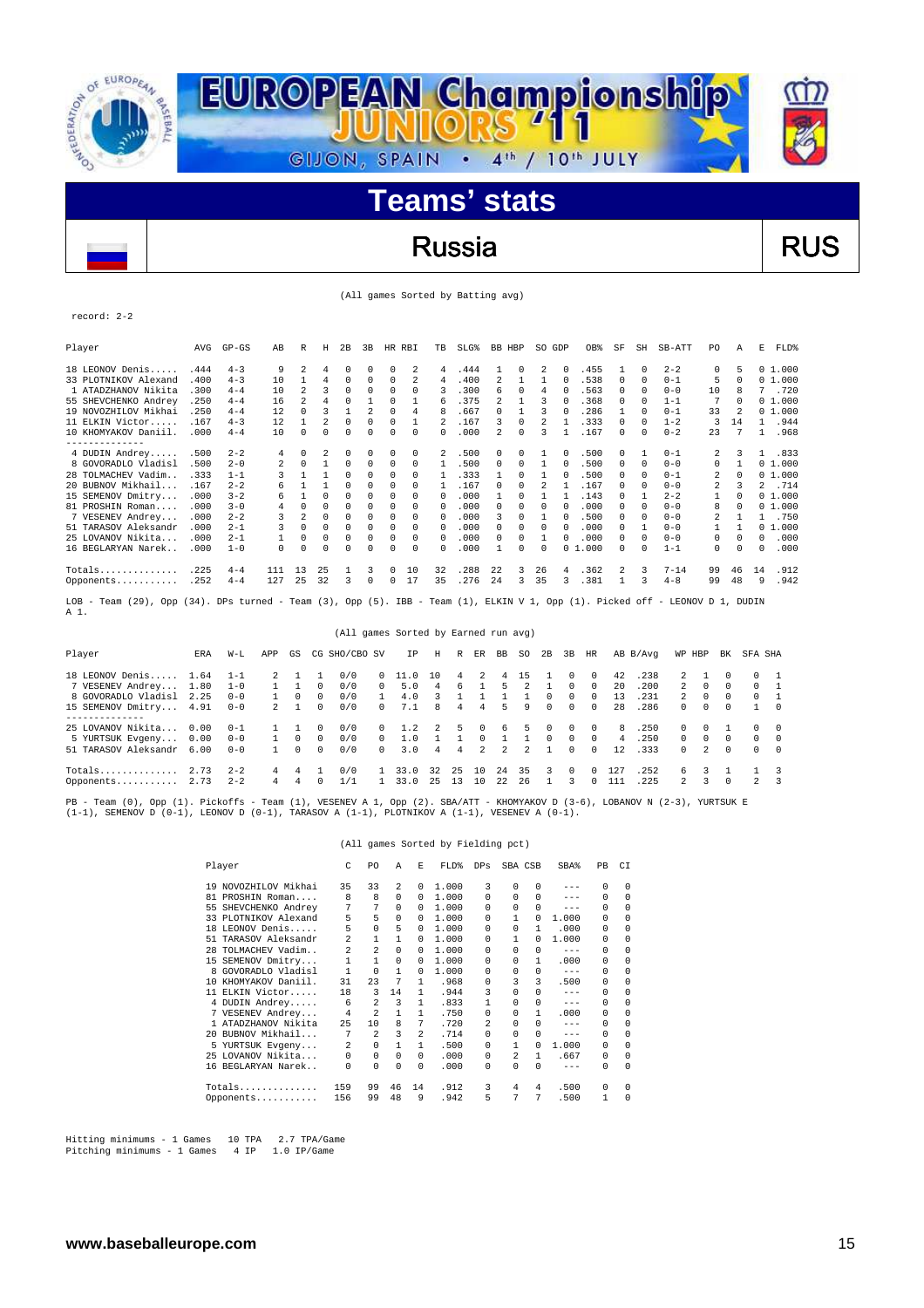

(All games Sorted by Batting avg)

Spain BSP

record: 2-2

ō

 $\overline{a}$ 

| Player                                                                                                                                                        | AVG   | $GP - GS$ | AB  | R        | н              | 2B       | 3B       | HR RBI   |    | TB       | SLG <sup>§</sup> | BB.                 | HBP          | SO GDP   |              | OB <sup>8</sup> | SF       | SH       | SB-ATT  | PO. | Α        | E        | FLD%   |
|---------------------------------------------------------------------------------------------------------------------------------------------------------------|-------|-----------|-----|----------|----------------|----------|----------|----------|----|----------|------------------|---------------------|--------------|----------|--------------|-----------------|----------|----------|---------|-----|----------|----------|--------|
| 5 BAEZA Marlon                                                                                                                                                | .429  | $4 - 4$   | 14  | 3        | 6              |          |          | $\Omega$ | 3  | 10       | .714             | 5.                  | $\Omega$     | 3        | 0            | .579            | 0        | $\Omega$ | $1 - 2$ | 3   |          | 3        | .769   |
| 6 ALVARADO Cesar M.                                                                                                                                           | .333  | $4 - 3$   | 9   |          | 3              |          | 0        | 0        | 2  | 4        | .444             | 2                   | 0            | 3        | 0            | .455            | 0        | n        | $0 - 0$ | 9   | 0        |          | 01.000 |
| 19 VARELA Ramon A                                                                                                                                             | . 286 | $4 - 4$   | 14  | 4        |                | $\Omega$ | 0        | $\Omega$ |    | 4        | .286             |                     | $\Omega$     | 4        | $\Omega$     | .474            | 0        | $\Omega$ | $1 - 2$ | 6   | 0        |          | 01.000 |
| 12 GARCIA Arturo                                                                                                                                              | .231  | $4 - 3$   | 13  | n        |                |          | 0        | $\Omega$ |    | 4        | .308             |                     | $\Omega$     |          | $\Omega$     | .333            | 0        | $\Omega$ | $0 - 1$ | 5   |          |          | 01.000 |
| 2 LEON Jesus A                                                                                                                                                | .188  | $4 - 4$   | 16  | 3        |                | $\Omega$ |          | 0        | 4  | 3        | .188             | 2                   | $\Omega$     | 6        | $\Omega$     | . 263           |          |          | $0 - 1$ | 9   | 14       | 2        | .920   |
| 11 DIAZ Manuel A                                                                                                                                              | .143  | $4 - 4$   | 14  | 2        | $\mathfrak{D}$ | $\Omega$ |          | $\Omega$ |    |          | .143             |                     | $\Omega$     | 6        |              | .250            | 0        |          | $0 - 0$ | 6   | 11       |          | .944   |
| 18 BEDIA Lluis                                                                                                                                                | .111  | $4 - 4$   | 9   | 2        |                | $\Omega$ | 0        | $\Omega$ | 0  | 1.       | .111             |                     | $\Omega$     |          | $\Omega$     | .429            | 0        | 3        | $1 - 1$ | 38  | $\Omega$ | 2.       | .950   |
| 9 PIVA Diego                                                                                                                                                  | .100  | $3 - 3$   | 10  |          |                | $\Omega$ | 0        | $\Omega$ |    |          | .100             | 4                   | 0            | 5        | n            | .357            | 0        |          | $0 - 1$ | 17  | 3        |          | .952   |
| --------------                                                                                                                                                |       |           |     |          |                |          |          |          |    |          |                  |                     |              |          |              |                 |          |          |         |     |          |          |        |
| 22 CASADO Andres                                                                                                                                              | .500  | $2 - 1$   | 2   | 2        |                | $\Omega$ | 0        | 0        | 0  | 1        | .500             |                     | 0            | 0        | $\Omega$     | .667            | 0        | $\Omega$ | $0 - 0$ | 0   | $\Omega$ |          | .000   |
| 8 JUANEDA Marc                                                                                                                                                | .250  | $2 - 2$   | 4   | $\Omega$ |                | $\Omega$ | 0        | 0        | 0  | 1        | .250             | 2                   | 1            |          | $\Omega$     | .571            | 0        |          | $0 - 0$ | 8   | 2        | $\Omega$ | 1,000  |
| 3 VELAZQUEZ Vicente                                                                                                                                           | .000  | $2 - 0$   |     | n        |                |          |          | 0        | 0  | 0        | .000             | 0                   | $\Omega$     | $\Omega$ | $\Omega$     | .000            | 0        | n        | $0 - 0$ |     |          |          | 01.000 |
| 7 SANCHEZ Javier                                                                                                                                              | . 000 | $1 - 0$   |     | n        | $\Omega$       | $\Omega$ | 0        | $\Omega$ | 0  | 0        | .000             |                     | $\Omega$     |          | O            | .333            | 0        | 0        | $0 - 0$ | 0   | 0        | 0        | .000   |
| 15 LEYVA Lazaro E                                                                                                                                             | .000  | $2 - 1$   |     | 2        | $\Omega$       | $\Omega$ | 0        | 0        | 0  | $\Omega$ | .000             |                     | $\Omega$     |          | n            | .600            | 0        | $\Omega$ | $0 - 0$ | 3   | $\Omega$ |          | 01.000 |
| 20 PAEZ Eric                                                                                                                                                  | . 000 | $2 - 1$   |     | n        | $\Omega$       | $\Omega$ | 0        | $\Omega$ | 0  | $\cap$   | .000             |                     | $\Omega$     |          | $\Omega$     | .500            | 0        | $\Omega$ | $0 - 0$ | 0   | 0        | 0        | .000   |
| 27 PINO Ernesto I                                                                                                                                             | .000  | $1 - 0$   |     | n        |                | n        |          | 0        | 0  | $\Omega$ | .000             |                     | $\Omega$     | U        | $\Omega$     | .000            | $\Omega$ | $\Omega$ | $0 - 0$ | 0   | 0        | 0        | .000   |
| 33 BOSCH Mikel                                                                                                                                                | .000  | $1 - 1$   |     |          | $\Omega$       | $\Omega$ | 0        | $\Omega$ |    | $\Omega$ | .000             | 2                   | $\Omega$     |          | $\Omega$     | .667            | $\Omega$ | $\Omega$ | $0 - 0$ | 0   | 0        |          | .000   |
| 4 HERNANDEZ Aitor                                                                                                                                             | .000  | $2 - 0$   | 0   | $\Omega$ | $\Omega$       | $\Omega$ | 0        | 0        | 0  | $\Omega$ | .000             |                     | $\Omega$     | $\Omega$ | $\Omega$     | 1.000           | 0        | $\Omega$ | $1 - 1$ | 0   | 0        | 0        | .000   |
| 30 HERNANDEZ Jose N.                                                                                                                                          | .000  | $1 - 1$   | 0   | n        |                | n        |          | $\Omega$ | 0  | O.       | .000             | 0                   | n            | U        | <sup>0</sup> | .000            | 0        | $\Omega$ | $0 - 0$ | 0   | 0        |          | .000   |
| $Totals$                                                                                                                                                      | .219  | $4 - 4$   | 114 | 21       | 25             | 4        | -1.      | 0        | 15 | 31       | .272             | 38                  | $\mathbf{1}$ | 37       | 1            | .416            | 1        |          | $4 - 9$ | 105 | 39       | 12       | .923   |
| Opponents                                                                                                                                                     | .211  | $4 - 4$   | 133 | 18       | 28             | 6        | $\Omega$ | 0        | 14 | 34       | .256             | 11                  | 3            | 26       |              | .286            | 0        | 5        | $5 - 7$ | 105 | 44       | 7        | .955   |
| $m_{22}$ $m_{12}$ $m_{13}$ $m_{24}$ $m_{25}$ $m_{26}$ $m_{27}$ $m_{18}$ $m_{29}$ $m_{19}$ $m_{10}$ $m_{11}$ $m_{12}$ $m_{13}$ $m_{15}$ $m_{16}$<br>$T \cap D$ |       |           |     |          |                |          |          |          |    |          |                  | $C1 + C1 + C2 + C3$ |              |          |              |                 |          |          |         |     |          |          |        |

OB - Team (35), Opp (29). DPs turned - Team (1), Opp (1). Picked off - GARCIA A 1.

#### (All games Sorted by Earned run avg)

| Player                     | ERA  | $W-L$   | APP          | GS         |          | CG SHO/CBO SV |              | ΙP   | Н  | R  | ER           | BB | SO. | 2B       | 3B       | HR       |     | AB B/Avq |               | WP HBP       | BK       | SFA SHA  |                |
|----------------------------|------|---------|--------------|------------|----------|---------------|--------------|------|----|----|--------------|----|-----|----------|----------|----------|-----|----------|---------------|--------------|----------|----------|----------------|
| 9 PIVA Diego               | 0.00 | $1 - 0$ |              |            | 0        | 0/0           | 0            | 6.0  |    |    |              |    |     |          | 0        | 0        | 21  | .143     | 0             | 0            | 0        | 0        | $\Omega$       |
| 7 SANCHEZ Javier           | 0.00 | $1 - 0$ |              | $\Omega$   | $\Omega$ | 0/0           | $\cap$       | 5.0  |    | 0  | $\Omega$     |    | ર   | $\Omega$ | 0        | $\Omega$ | 16  | .063     | $\Omega$      | $\Omega$     | $\Omega$ | $\Omega$ | $\Omega$       |
| 27 PINO Ernesto I          | 0.00 | $0 - 0$ |              | $^{\circ}$ | 0        | 0/0           | 0            | 4.0  |    | 0  | 0            |    |     |          | 0        |          | 15  | .267     | $\Omega$      | 0            | 0        | 0        |                |
| $20$ PAEZ Eric             | 1.42 | $0 - 1$ |              |            | $\Omega$ | 0/0           | $\cap$       | 6.1  | 5  | г, |              |    |     |          | $\Omega$ | $\Omega$ | 26  | .192     |               |              | $\Omega$ | 0        | $\Omega$       |
| 2 LEON Jesus A             | 3.86 | $0 - 0$ |              | $\Omega$   | 0        | 0/0           | $\Omega$     | 4.2  | 4  |    |              |    | 6   | $\Omega$ | 0        |          | 17  | .235     | 0             | $\Omega$     | $\Omega$ | $\Omega$ | $\Omega$       |
| --------------             |      |         |              |            |          |               |              |      |    |    |              |    |     |          |          |          |     |          |               |              |          |          |                |
| 15 LEYVA Lazaro E          | 0.00 | $0 - 0$ |              | $\Omega$   | $\Omega$ | 0/0           |              | 0.2  |    |    | <sup>0</sup> |    |     |          | 0        |          | 3   | .333     | 0             |              | $\Omega$ | $\Omega$ | $\Omega$       |
| 16 PEREZ Yans Beris.       | 3.00 | $0 - 0$ |              | $\Omega$   | $\Omega$ | 0/0           | <sup>n</sup> | 3.0  |    |    |              |    |     | 2        | n        |          |     | 273      | $\mathcal{L}$ |              | $\Omega$ | $\Omega$ |                |
| 22 CASADO Andres           | 8.10 | $0 - 1$ |              |            | $\Omega$ | 0/0           | ∩.           | 3.1  |    | 4  |              |    | ь.  |          | $\Omega$ |          | 13  | .154     | 0             | <sup>n</sup> | $\cap$   | 0        | $\mathfrak{D}$ |
| 33 BOSCH Mikel 13.50       |      | $0 - 0$ | $\mathbf{2}$ | $\Omega$   | 0        | 0/0           |              | 2.0  |    |    |              |    |     |          | 0        | 0        | 10  | .400     |               | $\Omega$     | $\Omega$ | $\Omega$ | $\Omega$       |
| 30 HERNANDEZ Jose N. 99.00 |      | $0 - 0$ |              |            | $\Omega$ | 0/0           | $\cap$       | 0.0  |    |    |              |    |     | $\Omega$ | 0        | $\Omega$ | 11  | .000     |               | $\Omega$     |          | 0        | $\overline{1}$ |
| Totals                     | 2.31 | $2 - 2$ | 4            | 4          | $\Omega$ | 0/0           |              | 35.0 | 28 | 18 | 9            |    | 26  | 6        | $\Omega$ |          | 133 | .211     | 5.            | 3            |          | $\Omega$ | 5              |
| Opponents                  | 4.37 | $2 - 2$ | 4            | 4          | $\Omega$ | 1/1           |              | 35.0 | 25 | 21 |              | 38 | 37  | 4        |          |          | 14  | .219     | 14            |              | $\cap$   |          | 7              |
|                            |      |         |              |            |          |               |              |      |    |    |              |    |     |          |          |          |     |          |               |              |          |          |                |

PB - Team (2), PIVA D 2, Opp (3). SBA/ATT - JUANEDA M (3-3), PIVA D (2-3), LEON J A (1-3), PAEZ E (2-2), PEREZ Y B (1-1),<br>BOSCH M (1-1).

#### (All games Sorted by Fielding pct)

| Player |                      | C   | P <sub>0</sub> | A        | E.       | FLD%  | DPs | SBA CSB        |              | SBA%    | PB       | CI       |
|--------|----------------------|-----|----------------|----------|----------|-------|-----|----------------|--------------|---------|----------|----------|
| 8.     | JUANEDA Marc         | 10  | 8              | 2        | 0        | 1,000 | 0   | 3              | 0            | 1,000   | $\Omega$ | $\Omega$ |
|        | 6 ALVARADO Cesar M.  | 9   | 9              | $\Omega$ | 0        | 1,000 | 0   | 0              | 0            | $- - -$ | $\Omega$ | $\Omega$ |
| 12.    | GARCIA Arturo        | 6   | 5              | 1        | $\Omega$ | 1,000 | 0   | 0              | 0            | $- - -$ | $\Omega$ | $\Omega$ |
|        | 19 VARELA Ramon A    | 6   | 6              | $\Omega$ | 0        | 1,000 | 0   | 0              | 0            | $- - -$ | $\Omega$ | $\Omega$ |
|        | 15 LEYVA Lazaro E    | 3   | 3              | $\Omega$ | $\Omega$ | 1,000 | 0   | 0              | <sup>0</sup> | $- - -$ | $\Omega$ | $\Omega$ |
|        | 3 VELAZQUEZ Vicente  | 2   | 1              | 1        | 0        | 1,000 | 0   | 0              | 0            | $- - -$ | $\Omega$ | $\Omega$ |
|        | 9 PIVA Diego         | 21  | 17             | 3        | 1        | .952  | 0   | 2              | 1            | .667    | 2        | 0        |
|        | 18 BEDIA Lluis       | 40  | 38             | $\Omega$ | 2        | .950  | 1   | 0              | 0            | $- - -$ | 0        | 0        |
|        | 11 DIAZ Manuel A     | 18  | 6              | 11       | 1        | .944  |     | 0              | 0            | $- - -$ | $\Omega$ | $\Omega$ |
|        | 2 LEON Jesus A       | 25  | 9              | 14       | 2        | .920  |     |                | 2.           | .333    | $\Omega$ | $\Omega$ |
|        | 5 BAEZA Marlon       | 13  | 3              | 7        | 3        | .769  | 0   | 0              | 0            | $-- -$  | 0        | 0        |
| 30.    | HERNANDEZ Jose N.    | 1   | 0              | $\Omega$ | 1        | .000  | 0   | 0              | 0            | $- - -$ | $\Omega$ | $\Omega$ |
|        | 22 CASADO Andres     | 1   | 0              | $\Omega$ | 1        | .000  | 0   | 0              | 0            | $- - -$ | $\Omega$ | $\Omega$ |
|        | 33 BOSCH Mikel       | 1   | 0              | $\Omega$ | 1        | .000  | 0   |                | <sup>0</sup> | 1,000   | 0        | $\Omega$ |
| 27     | PINO Ernesto I       | 0   | $\Omega$       | $\Omega$ | 0        | .000  | 0   | 0              | 0            | $- - -$ | $\Omega$ | $\Omega$ |
|        | 20 PAEZ Eric         | 0   | $\Omega$       | $\Omega$ | $\Omega$ | .000  | 0   | $\mathfrak{D}$ | <sup>0</sup> | 1,000   | $\Omega$ | $\Omega$ |
| 4      | HERNANDEZ Aitor      | 0   | $\Omega$       | $\Omega$ | $\Omega$ | .000  | 0   | 0              | <sup>0</sup> | $- - -$ | $\Omega$ | $\Omega$ |
|        | 16 PEREZ Yans Beris. | 0   | 0              | $\Omega$ | $\Omega$ | .000  | 0   | 1              | <sup>0</sup> | 1.000   | $\Omega$ | $\Omega$ |
| 7      | SANCHEZ Javier       | 0   | 0              | $\Omega$ | $\Omega$ | .000  | 0   | 0              | 0            | $--$    | $\Omega$ | $\Omega$ |
|        | Totals               | 156 | 105            | 39       | 12       | .923  | 1   | 5              | 2.           | .714    | 2        | $\Omega$ |
|        | Opponents            | 156 | 105            | 44       | 7        | .955  | 1   | 4              | 5            | .444    | 3        | 0        |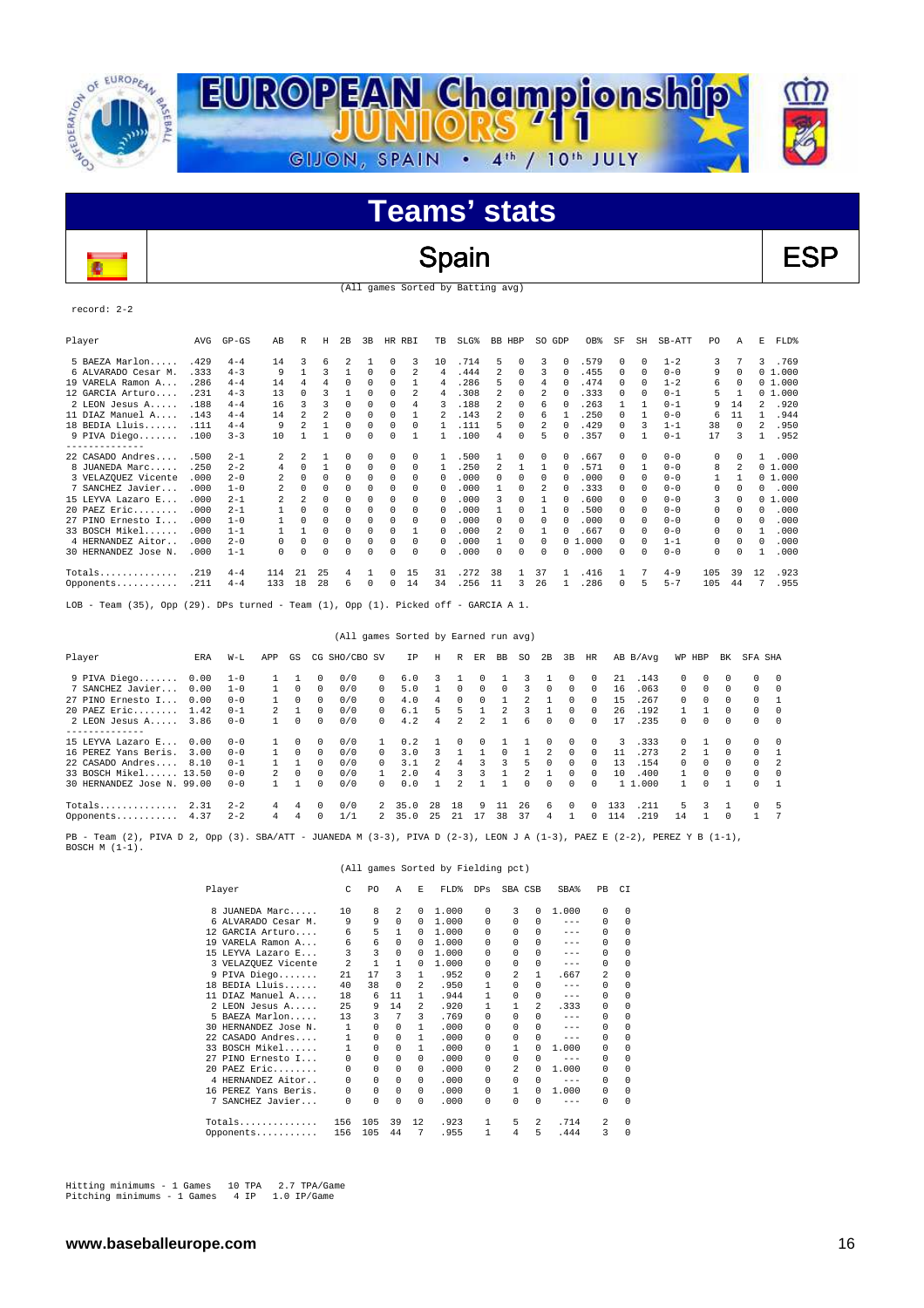

### Ukraine VKR

(All games Sorted by Batting avg)

record: 2-2

 $\overline{\phantom{a}}$ 

| Player                                                                                                                                                                                                                                                                                        | AVG  | $GP - GS$ | AB       | R                        | Н        | 2B       | 3B                   | HR       | RBI          | TВ       | SLG <sup>8</sup> | BB.      | HBP        | SO.      | GDP            | OB%  | SF       | SH       | SB-ATT   | PO.      | Α              | E | FLD%   |
|-----------------------------------------------------------------------------------------------------------------------------------------------------------------------------------------------------------------------------------------------------------------------------------------------|------|-----------|----------|--------------------------|----------|----------|----------------------|----------|--------------|----------|------------------|----------|------------|----------|----------------|------|----------|----------|----------|----------|----------------|---|--------|
| 12 BORSCH Artem                                                                                                                                                                                                                                                                               | .526 | $4 - 4$   | 19       | 3                        | 10       |          |                      |          | 5            | 14       | .737             | 0        | $\Omega$   | 3        | 0              | .526 |          |          | $1 - 3$  | 15       |                |   | .944   |
| 3 BOIKO Roman                                                                                                                                                                                                                                                                                 | .389 | $4 - 4$   | 18       |                          |          |          | $\Omega$             | $\Omega$ |              | 8        | .444             | 1        | $\Omega$   | 4        | $\Omega$       | .421 | $\Omega$ | $\Omega$ | $1 - 1$  | 12       | $\mathfrak{D}$ |   | .933   |
| 33 BRECHKO Denys                                                                                                                                                                                                                                                                              | .200 | $4 - 2$   | 10       | $\mathfrak{D}$           |          |          | 0                    | $\Omega$ | <sup>n</sup> | κ        | .300             |          | $\Omega$   |          |                | .273 | $\Omega$ |          | $0 - 0$  | 3        | я              |   | 01.000 |
| 8 LOPATA Artem                                                                                                                                                                                                                                                                                | .188 | $4 - 4$   | 16       |                          |          | $\Omega$ | <sup>n</sup>         | $\cap$   |              |          | .188             | 2        | $\Omega$   | κ        |                | .278 | $\Omega$ | $\Omega$ | $0 - 0$  | 11       | 13             |   | .960   |
| 1 VELUKIY Illya                                                                                                                                                                                                                                                                               | .182 | $4 - 4$   | 11       | $\Omega$                 |          | $\Omega$ | 0                    | $\Omega$ | 2            | 2        | .182             | 4        |            | 2        | 0              | .412 |          |          | $0 - 1$  | 20       | $\Omega$       |   | .952   |
| 23 SYDORUK Stanislav                                                                                                                                                                                                                                                                          | .111 | $4 - 4$   | 9        |                          |          |          |                      |          |              |          | .222             |          |            |          |                | .333 |          |          | $1 - 2$  | 1 O      |                |   | .909   |
| 6 AGAPOV Artem                                                                                                                                                                                                                                                                                | .091 | $3 - 3$   | 11       |                          |          |          |                      | $\Omega$ | U            |          | .091             |          | $\Omega$   | 5        |                | .167 |          |          | $0 - 0$  | 18       | 4              |   | 01.000 |
| 55 TVERDOKHLEBOV Vya                                                                                                                                                                                                                                                                          | .091 | $4 - 4$   | 11       | $\overline{\mathcal{L}}$ |          | $\Omega$ | 0                    | $\Omega$ |              |          | .091             | 2.       | $\Omega$   |          |                | .214 |          | $\Omega$ | $0 - 0$  | 3        | 0              |   | 01.000 |
| 11 VOZNIUK Oleksandr                                                                                                                                                                                                                                                                          | .063 | $4 - 4$   | 16       |                          |          | 0        |                      | $\Omega$ | 0            |          | 063              |          | $\Omega$   |          | $\Omega$       | .118 | 0        | $\Omega$ | $0 - 0$  | 7        | 5              |   | 01.000 |
| --------------                                                                                                                                                                                                                                                                                |      |           |          |                          |          |          |                      |          |              |          |                  |          |            |          |                |      |          |          |          |          |                |   |        |
| 16 LIUMANOV Enver                                                                                                                                                                                                                                                                             | .200 | $2 - 1$   |          |                          |          |          | 0                    | $\Omega$ |              | 2        | .400             | 0        | $\Omega$   |          | 0              | .167 |          | $\Omega$ | $0 - 0$  | 4        | 4              |   | 01.000 |
| 2 POLIAKOV Evgen                                                                                                                                                                                                                                                                              | .000 | $2 - 1$   | 4        | $\Omega$                 | $\Omega$ | $\Omega$ | $\Omega$             | $\Omega$ | $\Omega$     | 0        | .000             | $\Omega$ | $\Omega$   | 2        | $\Omega$       | .000 | $\Omega$ | $\Omega$ | $0 - 0$  |          | 0              |   | 01.000 |
| 21 SHTAPURA Sergei                                                                                                                                                                                                                                                                            | .000 | $1 - 1$   | $\Omega$ | $\Omega$                 | 0        | 0        | 0                    | $\Omega$ | $\Omega$     | $\Omega$ | .000             | 2.       | $^{\circ}$ | $\Omega$ | 0 <sub>1</sub> | .000 | $\Omega$ | 0        | $0 - 0$  | $\Omega$ |                |   | 01.000 |
| 88 VYSHNIAK Dmytro                                                                                                                                                                                                                                                                            | .000 | $1 - 0$   | $\Omega$ |                          | 0        | $\Omega$ | 0                    | 0        | 0            | 0        | .000             | 0        | 0          | 0        | 0              | .000 | $\Omega$ | 0        | $0 - 0$  |          |                |   | 01.000 |
| $Totals$                                                                                                                                                                                                                                                                                      | .223 | $4 - 4$   | 130      | 15                       | 29       | 5        |                      |          | 13           | 37       | .285             | 16       | 2.         | 28       |                | .311 | 3        |          | $3 - 7$  | 105      | 40             | 5 | .967   |
| Opponents                                                                                                                                                                                                                                                                                     | .282 | $4 - 4$   | 131      | 22                       | 37       |          | 4                    | $\Omega$ | 22           | 47       | .359             | 24       |            | 29       |                | .385 | 5        | 2        | $9 - 14$ | 105      | 51             | 9 | .945   |
| $\frac{1}{2}$ and $\frac{1}{2}$ are $\frac{1}{2}$ and $\frac{1}{2}$ are $\frac{1}{2}$ and $\frac{1}{2}$ are $\frac{1}{2}$ and $\frac{1}{2}$ are $\frac{1}{2}$ and $\frac{1}{2}$ are $\frac{1}{2}$ and $\frac{1}{2}$ are $\frac{1}{2}$ and $\frac{1}{2}$ are $\frac{1}{2}$ and $\frac{1}{2}$ a |      |           |          |                          |          |          | $\sim$ $\sim$ $\sim$ |          |              |          |                  |          |            |          |                |      |          |          |          |          |                |   |        |

LOB - Team (35), Opp (38). DPs turned - Team (3), Opp (1).

|                                                                                                  |                              |                                                     |                                 |                                    |                                              |                                 |                                                      | (All games Sorted by Earned run avg) |                    |                                     |          |              |                          |                              |                                       |                                                              |                                      |                                      |                                            |                                               |                                          |                                  |                                  |
|--------------------------------------------------------------------------------------------------|------------------------------|-----------------------------------------------------|---------------------------------|------------------------------------|----------------------------------------------|---------------------------------|------------------------------------------------------|--------------------------------------|--------------------|-------------------------------------|----------|--------------|--------------------------|------------------------------|---------------------------------------|--------------------------------------------------------------|--------------------------------------|--------------------------------------|--------------------------------------------|-----------------------------------------------|------------------------------------------|----------------------------------|----------------------------------|
| Player                                                                                           | ERA                          | W-L                                                 | APP                             | GS                                 |                                              | CG SHO/CBO SV                   |                                                      | ΙP                                   | Н                  | R                                   | ER       | BB           | SO.                      | 2B                           | 3B                                    | HR                                                           |                                      | AB B/Avg                             |                                            | WP HBP                                        | BK                                       | SFA SHA                          |                                  |
| 8 LOPATA Artem<br>3 BOIKO Roman<br>6 AGAPOV Artem<br>12 BORSCH Artem<br>21 SHTAPURA Sergei 10.80 | 0.00<br>1.69<br>3.00<br>3.18 | $1 - 0$<br>$1 - 0$<br>$0 - 1$<br>$0 - 1$<br>$0 - 0$ | $\mathcal{L}$<br>$\overline{2}$ | $\Omega$                           | $\Omega$<br>$\Omega$<br>$\Omega$<br>$\Omega$ | 0/0<br>0/0<br>0/0<br>0/0<br>0/0 | $\Omega$<br>$\Omega$<br>$\cap$<br>$\Omega$<br>$\cap$ | 9.0<br>5.1<br>6.0<br>5.2<br>5.0      | 3<br>$\mathcal{L}$ | $\mathcal{L}$<br>$\mathcal{L}$<br>6 | 2<br>б.  | 5.<br>4<br>6 | 4<br>6<br>ર<br>ર         | $\cap$<br>$\cap$<br>$\Omega$ | $\Omega$<br>$\Omega$<br>$\mathcal{L}$ | <sup>0</sup><br>$\Omega$<br>$\Omega$<br>$\Omega$<br>$\Omega$ | 35<br>15<br>$20^{\circ}$<br>19<br>19 | .229<br>.200<br>.100<br>.263<br>.368 | $\Omega$<br>$\cap$<br>$\Omega$<br>$\Omega$ | $\Omega$<br><sup>n</sup><br>0<br><sup>n</sup> | 0<br>$\Omega$<br>$\cap$<br>0<br>$\Omega$ | $\Omega$<br>$\mathfrak{D}$       | $\Omega$<br>$\Omega$<br>$\Omega$ |
| 33 BRECHKO Denys 14.73<br>88 VYSHNIAK Dmytro 27.00<br>9 RAZVODOV Kostiant 99.00                  |                              | $0 - 0$<br>$0 - 0$<br>$0 - 0$                       | 2                               | $^{\circ}$<br>$\Omega$<br>$\Omega$ | $^{\circ}$<br>$\Omega$<br>0                  | 0/0<br>0/0<br>0/0               | $\cap$<br>$\Omega$<br>$\Omega$                       | 3.2<br>0.1<br>0.0                    | 2                  | 6<br>$\mathcal{L}$                  | 6.<br>2. | 2            | <sup>0</sup><br>$\Omega$ | $\cap$<br>$\cap$             | $\Omega$<br>$\Omega$<br>$\Omega$      | $\Omega$<br>$\Omega$<br>$\Omega$                             | 17<br>4                              | .412<br>.750<br>2, 1, 000            | $\Omega$<br>$\cap$                         | 0<br>$\Omega$<br><sup>n</sup>                 | 0<br>0<br>$\Omega$                       | $\Omega$<br>$\Omega$<br>$\Omega$ | $\Omega$<br>$\Omega$<br>$\Omega$ |
| Totals<br>Opponents                                                                              | 5.14<br>2.31                 | $2 - 2$<br>$2 - 2$                                  | 4<br>4                          | 4<br>4                             | $\mathcal{L}$                                | 0/0<br>0/0                      | 0<br>0                                               | 35.0<br>35.0                         | 37<br>29           | 2.2.<br>15                          | 20<br>9  | 2.4<br>16    | 29<br>28                 | 2<br>5.                      | 4<br>$\Omega$                         | <sup>0</sup>                                                 | 131<br>130                           | .282<br>.223                         | $\overline{2}$<br>3.                       | $\mathcal{L}$                                 | $^{\circ}$<br>$\cap$                     | 5.<br>3                          | $\overline{2}$                   |

PB - Team (2), AGAPOV A 2. SBA/ATT - BORSCH A (6-8), SHTAPURA S (5-5), AGAPOV A (3-5), BOIKO R (1-4), LOPATA A (2-2), BRECHKO<br>D (1-2).

#### (All games Sorted by Fielding pct)

|     | Player               | Ċ    | PO           | A        | E | FLD%  | DPs            | SBA CSB      |              | SBA%    | PB       | CI       |
|-----|----------------------|------|--------------|----------|---|-------|----------------|--------------|--------------|---------|----------|----------|
| 6.  | AGAPOV Artem         | 2.2. | 18           | 4        | 0 | 1,000 | 1              | 3.           | 2            | .600    | 2        | 0        |
| 11. | VOZNIUK Oleksandr    | 12   | 7            | 5        | 0 | 1,000 | 1              | 0            | 0            | $-- -$  | 0        | 0        |
|     | 33 BRECHKO Denys     | 11   | 3            | 8        | 0 | 1,000 |                |              | 1            | .500    | 0        | 0        |
|     | 16 LIUMANOV Enver    | 8    | 4            | 4        | 0 | 1,000 |                |              | 0            | $- - -$ | $\Omega$ | 0        |
| 55. | TVERDOKHLEBOV Vya    | 3    | 3            | $\Omega$ | 0 | 1,000 | 0              |              | 0            | $- - -$ | $\Omega$ | 0        |
| 88. | VYSHNIAK Dmytro      | 2    | $\mathbf{1}$ |          | 0 | 1,000 | 0              | 0            | 0            | $- - -$ | $\Omega$ | 0        |
|     | 21 SHTAPURA Sergei   | 1    | 0            |          | 0 | 1,000 | 0              | 5            | 0            | 1.000   | $\Omega$ | 0        |
|     | 2 POLIAKOV Evgen     |      |              | $\Omega$ | 0 | 1,000 | 0              |              | 0            | $- - -$ | $\Omega$ | 0        |
|     | 8 LOPATA Artem       | 25   | 11           | 13       | 1 | .960  | 0              | 2            | <sup>0</sup> | 1.000   | 0        | 0        |
|     | VELUKIY Illya        | 21   | 20           | $\Omega$ |   | .952  | $\mathfrak{D}$ | 0            | 0            | $- - -$ | $\Omega$ | 0        |
|     | 12 BORSCH Artem      | 18   | 15           | 2        |   | .944  | 0              | 6            | 2.           | .750    | 0        | 0        |
|     | 3 BOIKO Roman        | 15   | 12           | 2        |   | .933  |                |              | ર            | .250    | 0        | 0        |
|     | 23 SYDORUK Stanislav | 11   | 10           | 0        | 1 | .909  | 0              | 0            | 0            | $-- -$  | $\Omega$ | 0        |
|     | 9 RAZVODOV Kostiant  | 0    | 0            | $\Omega$ | 0 | .000  | 0              | <sup>n</sup> | $\Omega$     | $- - -$ | 0        | $\Omega$ |
|     | Totals               | 150  | 105          | 40       | 5 | .967  | 3              | 9            | 5            | .643    | 2        | 0        |
|     | Opponents            | 165  | 105          | 51       | 9 | .945  |                | 3            | 4            | .429    | 0        | 0        |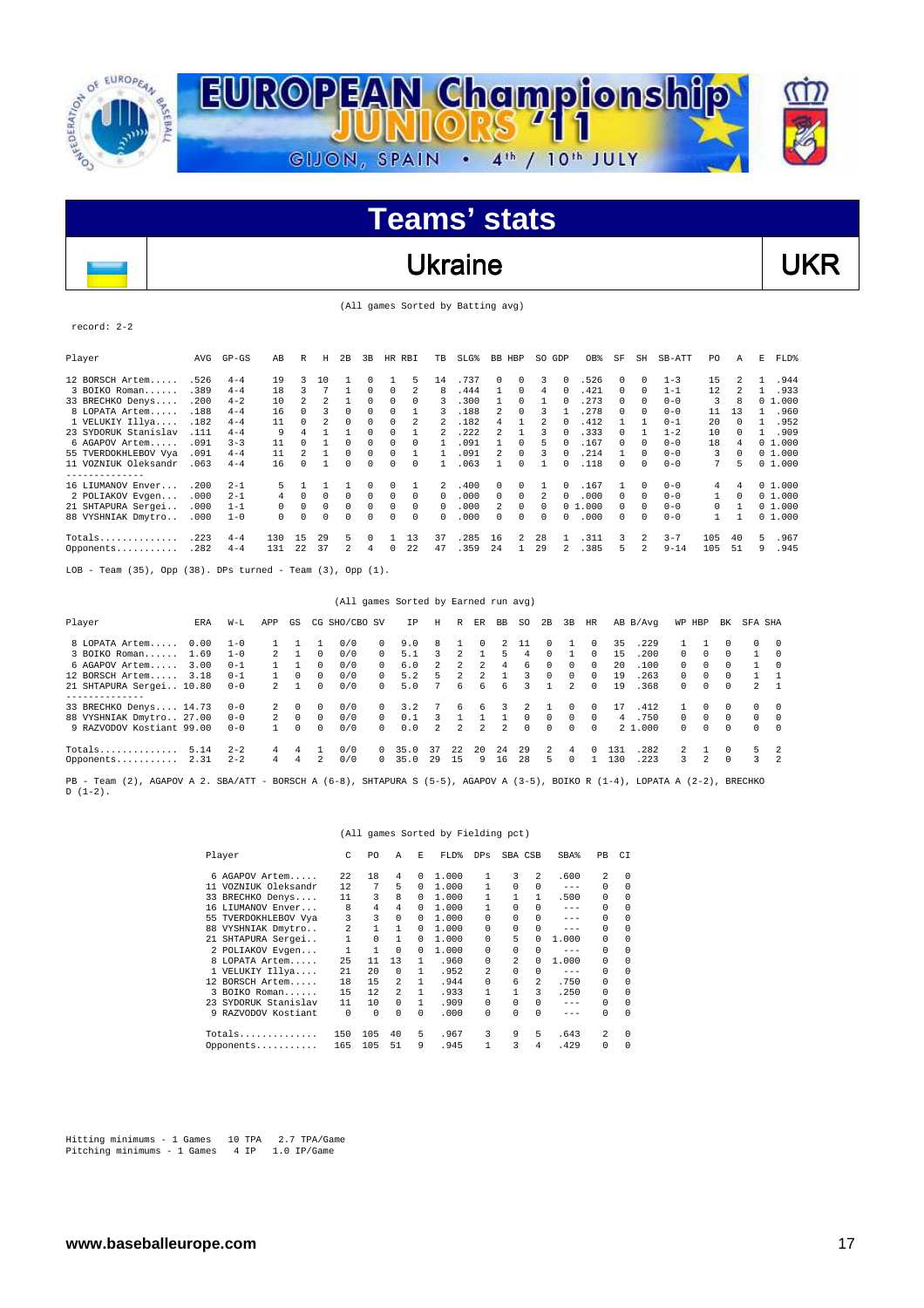

## **Leaders Summary**

(All games)

| TEAM BATTING                                    | G               | Avg             | AB                 | R                            | H       | 2B             | 3B             | <b>HR</b>      | BB           |             | SO           | SB-ATT          |         | HITS                                  |         |    |
|-------------------------------------------------|-----------------|-----------------|--------------------|------------------------------|---------|----------------|----------------|----------------|--------------|-------------|--------------|-----------------|---------|---------------------------------------|---------|----|
| ---------------------<br>NETHERLANDS            | $4\overline{ }$ | .356            | 132                | 34                           | 47      | 15             | 2              | 0              | 20           |             | 17           | $2 - 4$         |         | $---$<br>BORSCH Artem-UKR             | 10      |    |
|                                                 |                 |                 |                    |                              |         |                |                |                |              |             |              |                 |         |                                       |         |    |
| $GERMANY$                                       | 4               | .323            | 133                | 40                           | 43      | 4              | 3              | $\mathbf 0$    | 36           |             | 29           | $12 - 16$       |         | GRIMAUDO Alessandr-ITA                | 9       |    |
| ITALY.                                          | 4               | .323            | 124                | 29                           | 40      | 7              | 0              | 0              | 24           |             | 23           | $3 - 4$         |         | VANDENABEELE Thoma-BEL                | 8       |    |
| CZECH REPUBLIC                                  |                 | 4.285           | 123                | 25                           | 35      | 5              | $\mathfrak{D}$ | $\mathbf 0$    | 9            |             | 21           | $4 - 7$         |         | HARMS Eric-GER                        | 8       |    |
| BELGIUM                                         |                 | 4.252           | 127                | 18                           | 32      | 3              | $\mathbf{1}$   | $\mathbf 0$    | 20           |             | 25           | $2 - 4$         |         | VAN DER MEER Stijn-NED                | 8       |    |
| RUSSIA                                          |                 | 4.225           | 111                | 13                           | 25      | $\mathbf{1}$   | 3              | $\Omega$       | 22           |             | 26           | $7 - 14$        |         |                                       |         |    |
| UKRAINE                                         | $\overline{4}$  | . 223           | 130                | 15                           | 29      | 5              | $\mathbf 0$    | $\mathbf{1}$   | 16           |             | 28           | $3 - 7$         |         | RUNS SCORED                           |         |    |
| $SPAIN$                                         | $\overline{4}$  | .219            | 114                | 21                           | 25      | 4              | 1              | $\mathbf 0$    | 38           |             | 37           | $4 - 9$         |         | -----------                           |         |    |
| $\texttt{FRANCE} \dots \dots \dots \dots \dots$ | $\overline{4}$  | .182            | 121                | 16                           | 22      | 4              | $\overline{2}$ | $\mathbf 0$    | 11           |             | 31           | $4 - 7$         |         | ELLENBOGEN Jonatha-GER                | 7       |    |
| LITHUANIA                                       | $\overline{4}$  | .172            | 122                | 14                           | 21      | $\overline{4}$ | $\mathbf 0$    | $\mathbf 0$    | 21           |             | 38           | $9 - 9$         |         | NIEVELD Kevin-NED                     | 6       |    |
|                                                 |                 |                 |                    |                              | 319     |                |                |                |              |             |              | $50 - 81$       |         |                                       |         |    |
| Totals                                          | 20              | .258 1237       |                    | 225                          |         | 52             | 14             | $\mathbf{1}$   | 217          |             | 275          |                 |         | 4 tied with 5 run(s) scored           |         |    |
| TEAM PITCHING                                   | G               | ERA             | W                  | L Sv                         |         | ΙP             | Η              | R              |              | ER          |              | <b>BB</b>       | SO      | RUNS BATTED IN                        |         |    |
| -------------------------                       |                 |                 |                    |                              |         |                |                |                |              |             |              |                 | $- - -$ | --------------                        |         |    |
| ITALY.                                          | $\overline{4}$  | 0.56            | 3                  | 1<br>-1                      |         | 32.0           | 18             | 9              |              | 2           |              | 21              | 21      | HARMS Eric-GER                        | 6       |    |
| NETHERLANDS                                     | $\overline{4}$  | 0.58            | 4                  | 0<br>1                       |         | 31.0           | 15             | $\overline{2}$ |              | 2           |              | $7\phantom{.0}$ | 22      | GRIMAUDO Alessandr-ITA                | 6       |    |
| $SPAIN$                                         | $\overline{4}$  | 2.31            | 2                  | 2<br>2                       |         | 35.0           | 28             | 18             |              | 9           |              | 11              | 26      | STOCKLIN Lennard-GER                  | 6       |    |
| RUSSIA                                          | 4               | 2.73            | 2                  | 2<br>$\mathbf{1}$            |         | 33.0           | 32             | 25             |              | 10          |              | 24              | 35      | PAZ Andy-FRA                          | 6       |    |
| GERMANY                                         | 4               | 3.44            | 3                  | $\mathbf{1}$<br>$\mathbf{1}$ |         | 34.0           | 35             | 17             |              | 13          |              | 24              | 26      | 4 tied with 5 RBI(s)                  |         |    |
| CZECH REPUBLIC                                  |                 | 4 4.26          | 2                  | 2<br>0                       |         | 31.2           | 34             | 22             |              | 15          |              | 17              | 35      |                                       |         |    |
|                                                 |                 |                 |                    |                              |         |                |                |                |              |             |              |                 |         |                                       |         |    |
| $UKRAINE$                                       |                 | 4, 5.14         | 2                  | 2<br>0                       |         | 35.0           | 37             | 22             |              | 20          |              | 24              | 29      | <b>DOUBLES</b>                        |         |    |
| $\texttt{FRANCE} \dots \dots \dots \dots \dots$ |                 | 4 5.45          | 2                  | 2<br>1                       |         | 33.0           | 38             | 30             |              | 20          |              | 29              | 31      | -------                               |         |    |
| LITHUANIA                                       |                 | 4 8.71          | 0                  | 0<br>4                       |         | 31.0           | 35             | 38             |              | 30          |              | 35              | 30      | KEMP Urving-NED                       | 3       |    |
| BELGIUM                                         |                 | 4 10.45         | 0                  | $\overline{4}$<br>0          |         | 31.0           | 47             | 42             |              | 36          |              | 25              | 20      | TRUE Dillon-NED                       | 3       |    |
| $Totals$ 20                                     |                 | 4.33            | 20                 | 20<br>7                      |         | 326.2          | 319            | 225            |              | 157         | 217          |                 | 275     | 5 tied with 2 double(s)               |         |    |
| TEAM FIELDING                                   | G               | PO              | Α                  | Е                            |         | Pct            | DP             |                | PB SBA-ATT   |             |              |                 |         | TRIPLES                               |         |    |
| --------------------------                      |                 | $- - - -$       |                    | $- -$                        |         | ----           |                | ----           |              | ------      |              |                 |         | -------                               |         |    |
| NETHERLANDS                                     | 4               | 93              | 45                 | 3                            |         | .979           | 5              | 1              |              | $0 - 0$     |              |                 |         | STOCKLIN Lennard-GER                  | 3       |    |
| UKRAINE                                         | 4               | 105             | 40                 | 5                            |         | .967           | 3              | 2              |              | $9 - 14$    |              |                 |         | VILLANUEVA Yannick-FRA                | 2       |    |
| $GERMANY$                                       | 4               | 102             | 36                 | 6                            |         | .958           | 2              | $\mathbf 0$    |              | $2 - 5$     |              |                 |         | NOVOZHILOV Mikhail-RUS                | 2       |    |
| ITALY                                           | $\overline{4}$  | 96              | 55                 | 7                            |         | .956           | 5              | $\mathbf 0$    |              | $4 - 5$     |              |                 |         | 7 tied with 1 triple(s)               |         |    |
| $\texttt{FRANCE} \dots \dots \dots \dots$       | 4               | 99              | 40                 | 8                            |         | .946           | 1              | $\mathbf 0$    |              | $5 - 7$     |              |                 |         |                                       |         |    |
|                                                 |                 |                 |                    |                              |         |                |                |                |              |             |              |                 |         |                                       |         |    |
| CZECH REPUBLIC                                  | $\overline{4}$  | 95              | 39                 | 10                           |         | .931           | 0              | 2              |              | $5 - 10$    |              |                 |         | HOME RUNS                             |         |    |
| LITHUANIA                                       | $\overline{4}$  | 93              | 40                 | 10                           |         | .930           | $\mathbf{1}$   | 3              |              | $8 - 12$    |              |                 |         | ---------                             |         |    |
| SPAIN.                                          | $\overline{4}$  | 105             | 39                 | 12                           |         | .923           | 1              | $\overline{a}$ |              | $5 - 7$     |              |                 |         | BORSCH Artem-UKR                      | 1       |    |
| BELGIUM.                                        | $\overline{4}$  | 93              | 45                 | 13                           |         | .914           | 5              | $\mathbf{1}$   |              | $8 - 13$    |              |                 |         |                                       |         |    |
| RUSSIA                                          | 4               | 99              | 46                 | 14                           |         | .912           | 3              | $\mathbf 0$    |              | $4 - 8$     |              |                 |         | TOTAL BASES                           |         |    |
| Totals 20                                       |                 | 980             | 425                | 88                           |         | .941           | 26             | 11             |              | $50 - 81$   |              |                 |         | -----------                           |         |    |
|                                                 |                 |                 |                    |                              |         |                |                |                |              |             |              |                 |         | BORSCH Artem-UKR                      | 14      |    |
| INDIVIDUAL BATTING                              |                 |                 |                    |                              |         |                |                |                |              |             |              |                 |         | STOCKLIN Lennard-GER                  | 13      |    |
| Min 10 plate appearances                        |                 | G               | Avg                | AB                           | R       |                | H RBI          | 2B             | 3B           |             | <b>HR</b>    | BB              |         | 4 tied with 10 total base(s)          |         |    |
| -------------------------------                 |                 |                 |                    |                              | $- - -$ |                |                |                |              |             |              |                 |         |                                       |         |    |
| BENETTI Davide-ITA                              |                 | 4               | .538               | 13                           | 3       | 7              | 3              | 1              | 0            |             | 0            | 4               |         | STOLEN BASES                          | SB-ATT  |    |
| NEVERAUSKAS Dovyda-LTU                          |                 | 3               | .538               | 13                           | 2       | $\overline{7}$ | 4              | $\mathbf{1}$   | $\mathbf 0$  |             | 0            | $\mathbf{1}$    |         | _____________________________________ |         |    |
| VAN DER MEER Stijn-NED                          |                 | 4               | .533               | 15                           | 2       | 8              | 4              | 1              | 0            |             | $\mathbf 0$  | $\mathbf{1}$    |         | ELLENBOGEN Jonatha-GER                | $4 - 7$ |    |
| GRIMAUDO Alessandr-ITA                          |                 | $\overline{4}$  | .529               | 17                           | 2       | 9              | 6              | 1              | 0            |             | 0            | $\mathbf{1}$    |         | AHRENS Vincent-GER                    | $3 - 3$ |    |
| BORSCH Artem-UKR                                |                 | $\overline{4}$  | .526               | 19                           | 3       | 10             | 5              | $\mathbf{1}$   | $\mathbf 0$  |             | $\mathbf{1}$ | $\mathbf 0$     |         | KOLDUBA Vidmantas-LTU                 | $3 - 3$ |    |
| HARMS Eric-GER                                  |                 | $\overline{4}$  | .471               | 17                           | 4       | 8              | 6              | $\overline{c}$ | $\mathbf 0$  |             | 0            | 3               |         | 5 tied with 2 stolen base(s)          |         |    |
|                                                 |                 | $\overline{4}$  |                    |                              |         | 7              | 5              |                |              |             |              |                 |         |                                       |         |    |
| TRUE Dillon-NED                                 |                 |                 | .467               | 15                           | 2       |                |                | 3              | $\mathbf 0$  |             | 0            | $\mathbf{1}$    |         |                                       |         |    |
| CORNELISSE Bayron-NED                           |                 | $\overline{4}$  | .462               | 13                           | 1       | 6              | 3              | 1              | 0            |             | 0            | $\mathbf{1}$    |         | STRIKEOUTS                            | IP      | SO |
| LEONOV Denis-RUS                                |                 | $\overline{4}$  | .444               | 9                            | 2       | $\overline{4}$ | 2              | $\Omega$       | $\Omega$     |             | $\Omega$     | $\mathbf{1}$    |         | ___________________________________   |         |    |
| JELLONNECK Marius-GER                           |                 |                 | 4.438              | 16                           | 2       | 7              | $\overline{4}$ | 2              | 0            |             | 0            | $\mathbf{1}$    |         | $LEONOV$ Denis-RUS 11.0               |         | 15 |
| VONDRICKA Jan-CZE                               |                 | $\overline{4}$  | .429               | 14                           | 3       | 6              | $\overline{a}$ | $\mathbf{1}$   | $\mathbf 0$  |             | $\mathbf 0$  | $\overline{a}$  |         | VYKOUKAL Marko-CZE 12.0               |         | 13 |
| BAEZA Marlon-ESP                                |                 | $4\overline{ }$ | .429               | 14                           | 3       | 6              | 3              | 2              | 1            |             | $\mathbf 0$  | 5               |         | $VITERK$ Daniel-CZE                   | 7.0     | 11 |
| VANDENABEELE Thoma-BEL                          |                 | 4               | .421               | 19                           | 2       | 8              | 2              | 0              | 0            |             | 0            | 1               |         | LOPATA Artem-UKR                      | 9.0     | 11 |
|                                                 |                 |                 |                    |                              |         |                |                |                |              |             |              |                 |         |                                       |         |    |
| AHRENS Vincent-GER                              |                 | $\overline{4}$  | .417               | 12                           | 5       | 5              | $\overline{a}$ | $\mathbf 0$    | 0            |             | $\mathbf 0$  | 6               |         | 3 tied with 9 strikeout(s)            |         |    |
| MANCIOPPI Nicola-ITA                            |                 |                 | 3.400              | 10                           | 1       | $\overline{4}$ | $\mathbf{1}$   | $\mathbf 0$    | $\mathbf 0$  |             | $\mathbf 0$  | 0               |         |                                       |         |    |
| INDIVIDUAL PITCHING                             |                 |                 |                    |                              |         |                |                |                |              |             |              |                 |         |                                       |         |    |
|                                                 |                 |                 |                    | ERA W-L Sv                   |         |                |                |                |              |             |              |                 |         |                                       |         |    |
| Minimum 4 IP<br><u>uuuuuuuuuu</u>               |                 | App             |                    |                              |         | ΙP             | Н              |                | R ER BB      |             | - SO         |                 |         |                                       |         |    |
| LOPATA Artem-UKR                                |                 |                 | $1 \t 0.00 \t 1-0$ |                              | 0       | 9.0            | 8              | 1              | $\Omega$     | 2           | 11           |                 |         |                                       |         |    |
| VITEK Daniel-CZE                                |                 | $\mathbf{1}$    | 0.00               | $1 - 0$                      | 0       | 7.0            | 3              | 2              | $\Omega$     | 3           | 11           |                 |         |                                       |         |    |
|                                                 |                 |                 |                    |                              |         |                |                |                | $\mathbf{0}$ |             |              |                 |         |                                       |         |    |
| DELAMARRE Ian-NED                               |                 | $\mathbf{1}$    | 0.00               | $1 - 0$                      | 0       | 7.0            | 1              | 0              |              | 0           | 3            |                 |         |                                       |         |    |
| $SCHEL$ $Robin-NED$                             |                 |                 | $1 \quad 0.00$     | $1 - 0$                      | 0       | 6.2            | 3              | 0              | $\mathbf 0$  | 2           | 5            |                 |         |                                       |         |    |
| PIVA Diego-ESP                                  |                 |                 | $1 \quad 0.00$     | $1 - 0$                      | 0       | 6.0            | 3              | 1              | $\mathbf 0$  | 1           | 3            |                 |         |                                       |         |    |
| BAEZ Joel-ITA                                   |                 | $\mathbf{1}$    | 0.00               | $1 - 0$                      | 0       | 6.0            | 5              | 3              | $\mathbf 0$  | 2           | 2            |                 |         |                                       |         |    |
| ELSHOF Leon-NED                                 |                 | $\mathbf{1}$    | 0.00               | $1 - 0$                      | 0       | 6.0            | 5              | 0              | $\mathbf{0}$ | 1           | 3            |                 |         |                                       |         |    |
| SANCHEZ Javier-ESP                              |                 | $\mathbf{1}$    | 0.00               | $1 - 0$                      | 0       | 5.0            | 1              | 0              | $\mathbf 0$  | $\Omega$    | 3            |                 |         |                                       |         |    |
| SERVIDEI Luca-ITA                               |                 | 2               | 0.00               | $1 - 0$                      | 0       | 5.0            | 2              | 1              | 0            | 2           | 4            |                 |         |                                       |         |    |
| GRADALI Lorenzo-ITA                             |                 | 1               | 0.00               | $0 - 0$                      | 0       | 4.2            | $\overline{4}$ | $\mathsf 0$    | 0            | $\mathbf 0$ | 5            |                 |         |                                       |         |    |
|                                                 |                 |                 |                    |                              |         |                |                |                |              |             |              |                 |         |                                       |         |    |

| <b>IITS</b>                                                                                                                |                                                             |
|----------------------------------------------------------------------------------------------------------------------------|-------------------------------------------------------------|
| $- - - -$<br>BORSCH Artem-UKR<br>RIMAUDO Alessandr-ITA<br>/ANDENABEELE Thoma-BEL<br>ARMS Eric-GER<br>AN DER MEER Stijn-NED | 10<br>$\,9$<br>8<br>8<br>8                                  |
| UNS SCORED<br>.                                                                                                            |                                                             |
| ELLENBOGEN Jonatha-GER<br>VIEVELD Kevin-NED<br>I tied with 5 run(s) scored                                                 | $\overline{7}$<br>6                                         |
| UNS BATTED IN<br>.                                                                                                         |                                                             |
| ARMS Eric-GER<br>RIMAUDO Alessandr-ITA<br>STOCKLIN Lennard-GER<br>PAZ Andy-FRA<br>I tied with 5 RBI(s)                     | 6<br>6<br>- 6<br>- 6                                        |
| <b>OUBLES</b>                                                                                                              |                                                             |
| -------<br>EMP Urving-NED<br>TRUE Dillon-NED<br>i tied with 2 double(s)                                                    | $\overline{\mathbf{3}}$<br>$\overline{3}$                   |
| <b>TRIPLES</b><br>-------                                                                                                  |                                                             |
| STOCKLIN Lennard-GER<br>/ILLANUEVA Yannick-FRA<br>WOVOZHILOV Mikhail-RUS<br>tied with 1 triple(s)                          | $\overline{\mathbf{3}}$<br>$\overline{2}$<br>$\overline{2}$ |
| <b>IOME RUNS</b>                                                                                                           |                                                             |
| .<br>BORSCH Artem-UKR                                                                                                      | $\mathbf{1}$                                                |
| TOTAL BASES<br>.                                                                                                           |                                                             |
| BORSCH Artem-UKR<br>STOCKLIN Lennard-GER<br>I tied with 10 total base(s)                                                   | 14<br>13                                                    |
| <b>STOLEN BASES</b>                                                                                                        | SB-ATT<br>------                                            |
| ELLENBOGEN Jonatha-GER<br>NHENS Vincent-GER<br>NHRENS Vincent-GER<br>COLDUBA Vidmantas-LTU<br>i tied with 2 stolen base(s) | $4 - 7$<br>$3 - 3$<br>$3 - 3$                               |
| <b>STRIKEOUTS</b><br>                                                                                                      | ΙP                                                          |
| EONOV Denis-RUS 11.0<br>YYKOUKAL Marko-CZE 12.0<br>/ITEK Daniel-CZE<br>.OPATA Artem-UKR<br>died with 9 strikeout (s)       | $7.0$<br>9.0                                                |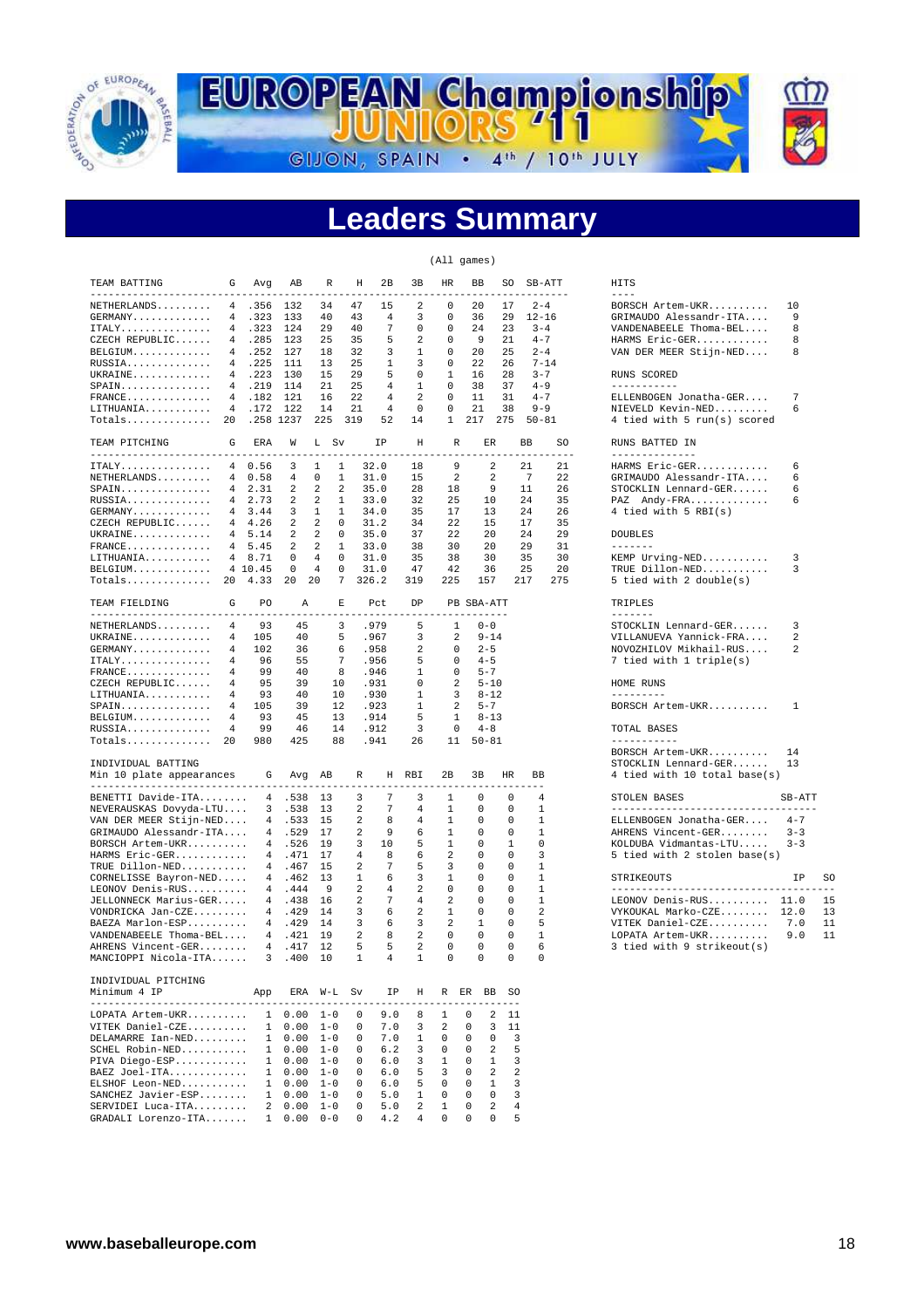

# **Technical Appointments**

# Saturday 9<sup>th</sup> July

| Game<br>21                               | <b>Field</b><br>La Morgal | <b>Time</b><br>11:00                                                   | <b>Home Team</b><br><b>Ukraine</b>                                    | <b>Visitor Team</b><br>Lithuania               |
|------------------------------------------|---------------------------|------------------------------------------------------------------------|-----------------------------------------------------------------------|------------------------------------------------|
| <b>Umpires:</b><br>Scorekeepers:<br>T.C. |                           | Villegas, J.M. (ESP)<br>Tuya, Cristina (ESP)<br>Bunta, Frantisek (SVK) | Birbalas, A. (LTU)<br>Tuya, Jorge (ESP)                               | Malinovskiy, A. (UKR)<br>Santos, Susana (ESP)  |
| Game                                     | <b>Field</b>              | <b>Time</b>                                                            | <b>Home Team</b>                                                      | <b>Visitor Team</b>                            |
| 22                                       | Gljon                     | 11:00                                                                  | <b>R</b> ussia                                                        | Spain                                          |
| <b>Umpires:</b><br>Scorekeepers:<br>T.C. |                           | Berkvens, W. (NED)<br>Rodriguez, Rene (ESP)<br>Meurant, Jean M. (FRA)  | Suroviagin, B (RUS)<br>Martín, José J. (ESP)<br>Fanara, Angelo (ITA)  | Moreno, J. (ESP)<br>Esteban, Raul (ESP)        |
| Game                                     | <b>Field</b>              | <b>Time</b>                                                            | <b>Home Team</b>                                                      | <b>Visitor Team</b>                            |
| 25                                       | Gijon                     | 15:00                                                                  | $\blacksquare$ Netherlands                                            | <b>T</b> Italy                                 |
| <b>Umpires:</b><br>Scorekeepers:<br>T.C. |                           | Lautier, F (FRA)<br>Martín, José J. (ESP)<br>Menéndez, Javier (ESP)    | Cerny, T (CZE)<br>Rodriguez, Rene (ESP)<br>Meurant, Jean M. (FRA)     | Moreno, J. (ESP)<br>Esteban, Raul (ESP)        |
| Game                                     | <b>Field</b>              | <b>Time</b>                                                            | <b>Home Team</b>                                                      | <b>Visitor Team</b>                            |
| 23                                       | La Morgal                 | 18:00                                                                  | <b>F</b> France                                                       | <b>Belgium</b>                                 |
| <b>Umpires:</b><br>Scorekeepers:<br>T.C. |                           | Birbalas, A. (LTU)<br>Tuya, Jorge (ESP)<br>Bunta, Frantisek (SVK)      | Malinovskiy, A. (UKR)<br>Tuya, Cristina (ESP)                         | Urquiko, G. (ESP)<br>Santos, Susana (ESP)      |
| Game<br>24                               | <b>Field</b><br>Gijon     | Time<br>18:30                                                          | <b>Home Team</b><br>$\blacksquare$ Germany                            | <b>Visitor Team</b><br>Czech Republic          |
| <b>Umpires:</b><br>Scorekeepers:<br>T.C. |                           | Taureli, M (ITA)<br>Esteban, Raul (ESP)<br>Fanara, Angelo (ITA)        | Berkvens, W. (NED)<br>Rodriguez, Rene (ESP)<br>Menéndez, Javier (ESP) | Villegas, J. M. (ESP)<br>Martín, José J. (ESP) |